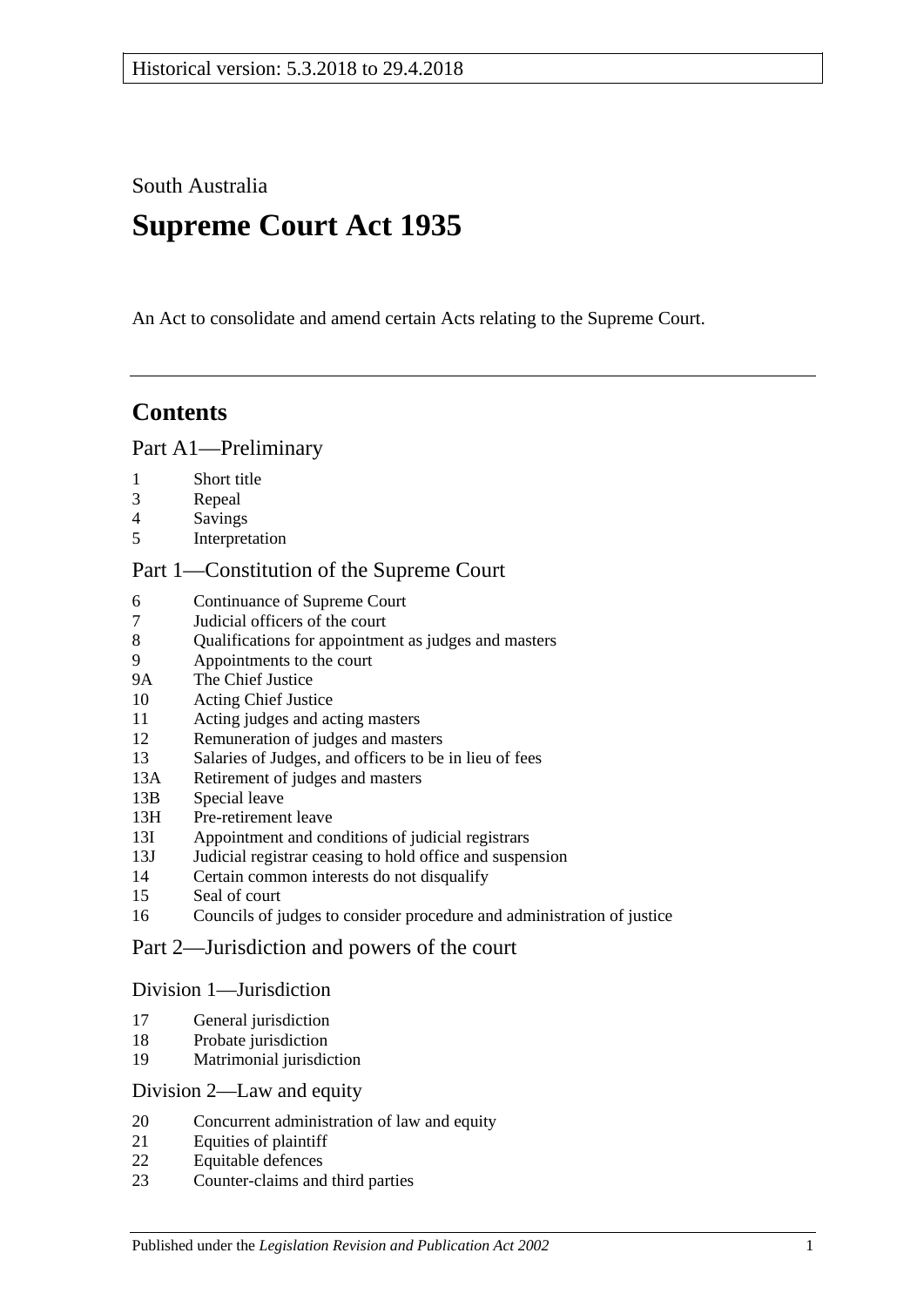### 24 [Equities appearing incidentally](#page-13-2)

- 25 [Defence instead of injunction or prohibition](#page-13-3)
- 26 [Common law and statutory rights and duties](#page-14-0)
- 27 [Court to do complete justice in cause so as to avoid multiplicity of suits](#page-14-1)
- 28 [Rules of equity to prevail where in conflict with common law](#page-14-2)

### [Division 3—Miscellaneous powers](#page-14-3)

- 29 [Court may make orders to have effect of mandamus or injunction, and may appoint](#page-14-4)  [receivers](#page-14-4)
- 30 [Damages in certain cases](#page-15-0)
- 30A [Power to direct payment to infant](#page-15-1)
- 30B [Power to make interim assessment of damages](#page-15-2)
- 30BA [Consent orders for structured settlements](#page-18-0)
- 30C [Power to award interest](#page-18-1)
- 31 [Declaratory orders](#page-19-0)
- 32 [Court may order mortgage instead of sale in certain cases](#page-19-1)
- 34 [Court may direct sale of mortgaged property etc](#page-19-2)
- 35 [Power to require attendance of witnesses and production of evidentiary material](#page-19-3)
- 36 [Appointment of commissioners for taking affidavits](#page-20-0)
- 38 [Inspection of property in legal proceedings](#page-20-1)<br>39 Vexations proceedings
- [Vexatious proceedings](#page-20-2)
- 40 [Power of court with regard to costs](#page-21-0)
- 41 [Power to revive orders on abatement of cause](#page-21-1)

### [Part 3—Sittings and distribution of business](#page-21-2)

- 42 [Abolition of terms](#page-21-3)
- 43 [Reference to terms for computing time](#page-21-4)
- 44 Sitting [in vacation](#page-21-5)
- 45 [Time and place of sittings](#page-22-0)
- 46 [Adjournment from time to time and place to place](#page-22-1)
- 46A [Sittings in open court or in chambers](#page-22-2)
- 46B [Sittings required by proclamation](#page-22-3)
- 47 [Power to sit in several jurisdictions at one time](#page-22-4)
- 48 [Jurisdiction of Full Court, single judge, master, etc](#page-22-5)
- 48A [Jurisdiction of judicial registrar](#page-23-0)
- 49 [Questions of law reserved for Full Court](#page-23-1)
- 50 [Appeals](#page-23-2)

# [Part 3A—The Land and Valuation Court](#page-25-0)

- 62A [Interpretation](#page-25-1)
- 62B [Transitional provisions](#page-25-2)
- 62C [Establishment of Land and Valuation Court](#page-25-3)
- 62D [Jurisdiction of the Court](#page-26-0)
- 62E [Reference of matters involving question of valuation](#page-27-0)
- 62F [Appeals and cases stated](#page-27-1)
- 62G [Right of crown](#page-27-2)
- 62H [Rules of Court](#page-27-3)
- 62I [Sittings of Court](#page-28-0)

# [Part 4—Procedure generally](#page-28-1)

- 63 [Criminal procedure](#page-28-2)
- 64 [Saving of existing procedure](#page-28-3)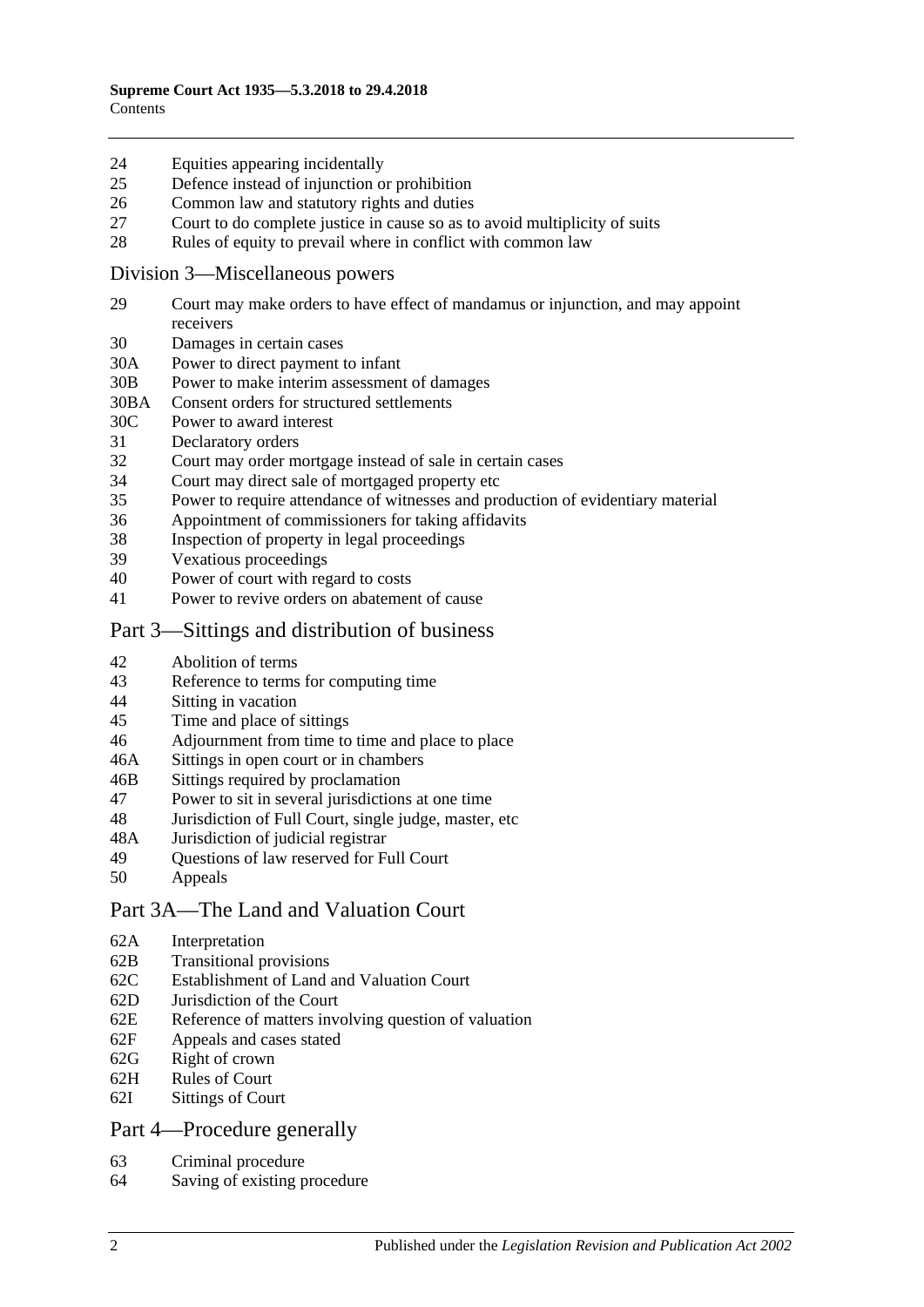- [Mediation and conciliation](#page-28-4)
- [Trial of issues by arbitrator](#page-29-0)
- [Expert reports](#page-29-1)
- [Assessors](#page-29-2)
- [Rules of court](#page-29-3)

# [Part 6—Officers of the court](#page-31-0)

### [Division 1—Registrar](#page-31-1)

[The registrar](#page-31-2)

#### [Division 2—Tipstaves](#page-31-3)

- [Appointment of tipstaves](#page-31-4)
- [Duty of tipstaves](#page-31-5)
- [Other duties](#page-31-6)

### [Division 3—Further provisions as to officers](#page-32-0)

- [Appointment of other officers](#page-32-1)
- [Duties of officers](#page-32-2)
- 110A [Administrative and ancillary staff](#page-32-3)
- 110B [Responsibilities of non-judicial staff](#page-32-4)

### [Part 7—Miscellaneous provisions](#page-32-5)

- 110C [Immunities](#page-32-6)
- Rules as to division [of loss upon collision at sea](#page-33-0)
- [Damages for personal injuries](#page-33-1)
- [Right of contribution](#page-33-2)
- [Interest on judgment debts](#page-34-0)
- [Orders to bring prisoners for examination](#page-34-1)
- [Legal process](#page-34-2)
- 118A [Service](#page-34-3)
- [Suitors' funds to vest in master](#page-34-4)
- [Securities in court](#page-35-0)
- [Liability of Treasurer for default of master](#page-35-1)
- [Banking and investment of suitors' funds](#page-35-2)
- [Investments made under order of the court](#page-35-3)
- [Validity of payments etc pursuant to rules of court](#page-35-4)
- [Remittances by post](#page-35-5)
- [Power to appoint deputies](#page-36-0)
- 126A [Certain trials of sexual offences to be given priority](#page-36-1)
- [Rules of Court](#page-36-2)
- [Payment to the Treasurer of unclaimed suitors' funds](#page-37-0)
- [Party subsequently claiming may petition the Supreme Court etc](#page-37-1)
- [Court fees](#page-37-2)
- [Accessibility to court records](#page-38-0)

### [Schedule—Acts repealed](#page-39-0)

### [Legislative history](#page-42-0)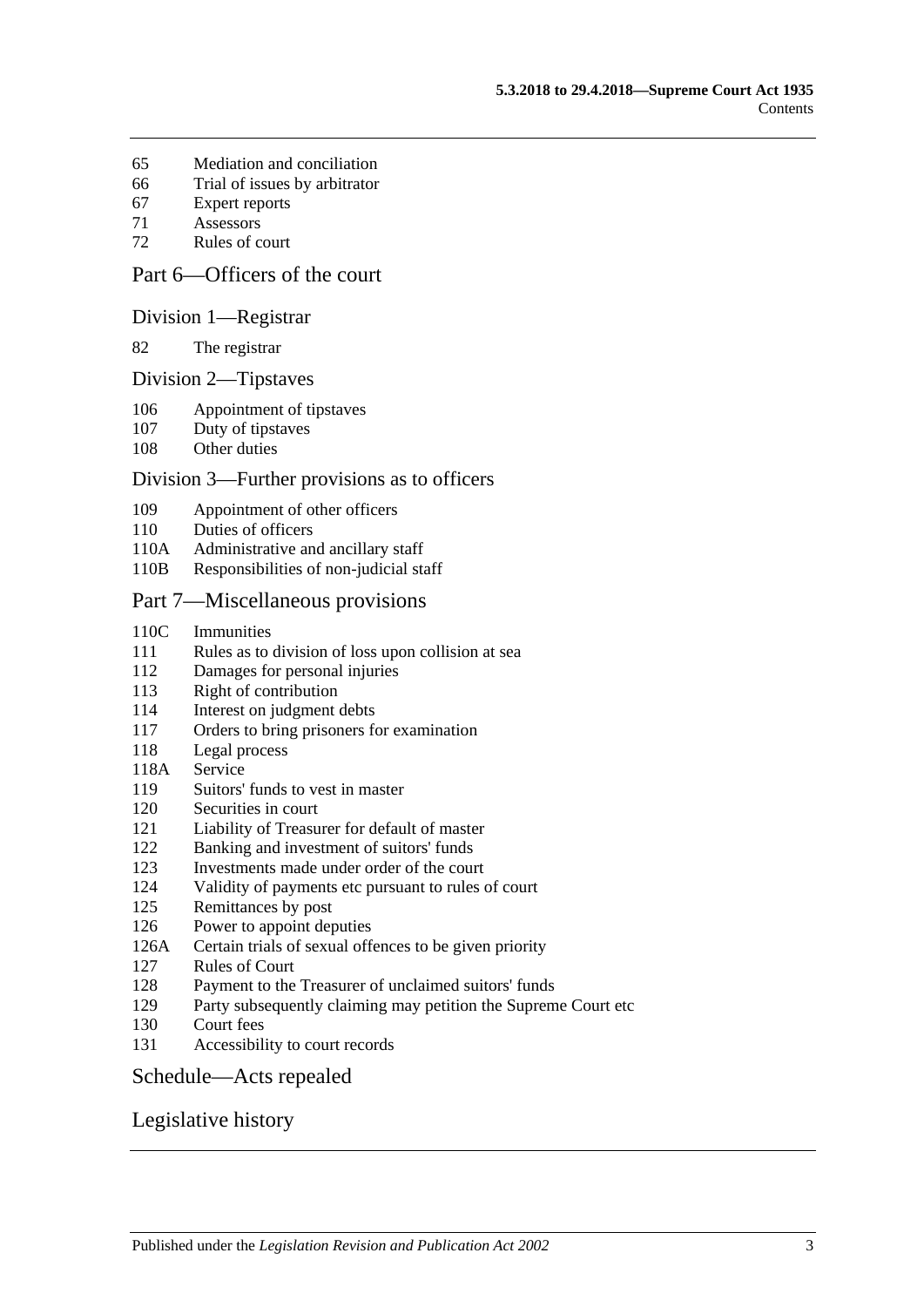# <span id="page-3-0"></span>**The Parliament of South Australia enacts as follows:**

# **Part A1—Preliminary**

### <span id="page-3-1"></span>**1—Short title**

This Act may be cited as the *Supreme Court Act 1935*.

### <span id="page-3-2"></span>**3—Repeal**

The Acts mentioned in the [Schedule](#page-39-0) to this Act are repealed to the extent shown in that [Schedule:](#page-39-0)

Provided that—

- (a) the repeal shall not affect any principle or rule of law, or any established jurisdiction, notwithstanding that the same may have been affirmed by, or derived from, any of the repealed enactments; and
- (b) any rule, order, or regulation made, and any commission issued, direction given, or thing done, under any enactment repealed by this Act shall continue in force so far as it could have been made, issued, given, or done under this Act, and shall have effect as if it had been so made, issued, given, or done.

### <span id="page-3-3"></span>**4—Savings**

- (1) Nothing in this Act shall—
	- (a) take away or impair any substantive right or privilege of any person:
	- (b) affect any rule of practice or procedure existing at the time of the passing of this Act except to the extent expressly mentioned in this Act or in any rules of court made under this Act:
	- (c) revive any law, enactment, regulation, or rule of court not in force at the time of the passing of this Act:
	- (d) affect in any way anything done or suffered before the passing of this Act under any Act repealed by this Act:
	- (e) affect in any way any proceedings pending at the time of the passing of this Act.
- (2) Save as otherwise expressly provided, nothing in this Act shall affect the operation of any enactment, which is in force at the commencement of this Act, and is not repealed by this Act.

# <span id="page-3-4"></span>**5—Interpretation**

(1) In this Act, unless the context otherwise requires, or some other meaning is clearly intended—

*court* means the Supreme Court of South Australia;

*cause* includes any action, suit, or other original proceeding between a plaintiff and a defendant;

*defendant* includes every person served with any writ of summons or process or served with notice of, or entitled to attend any proceeding;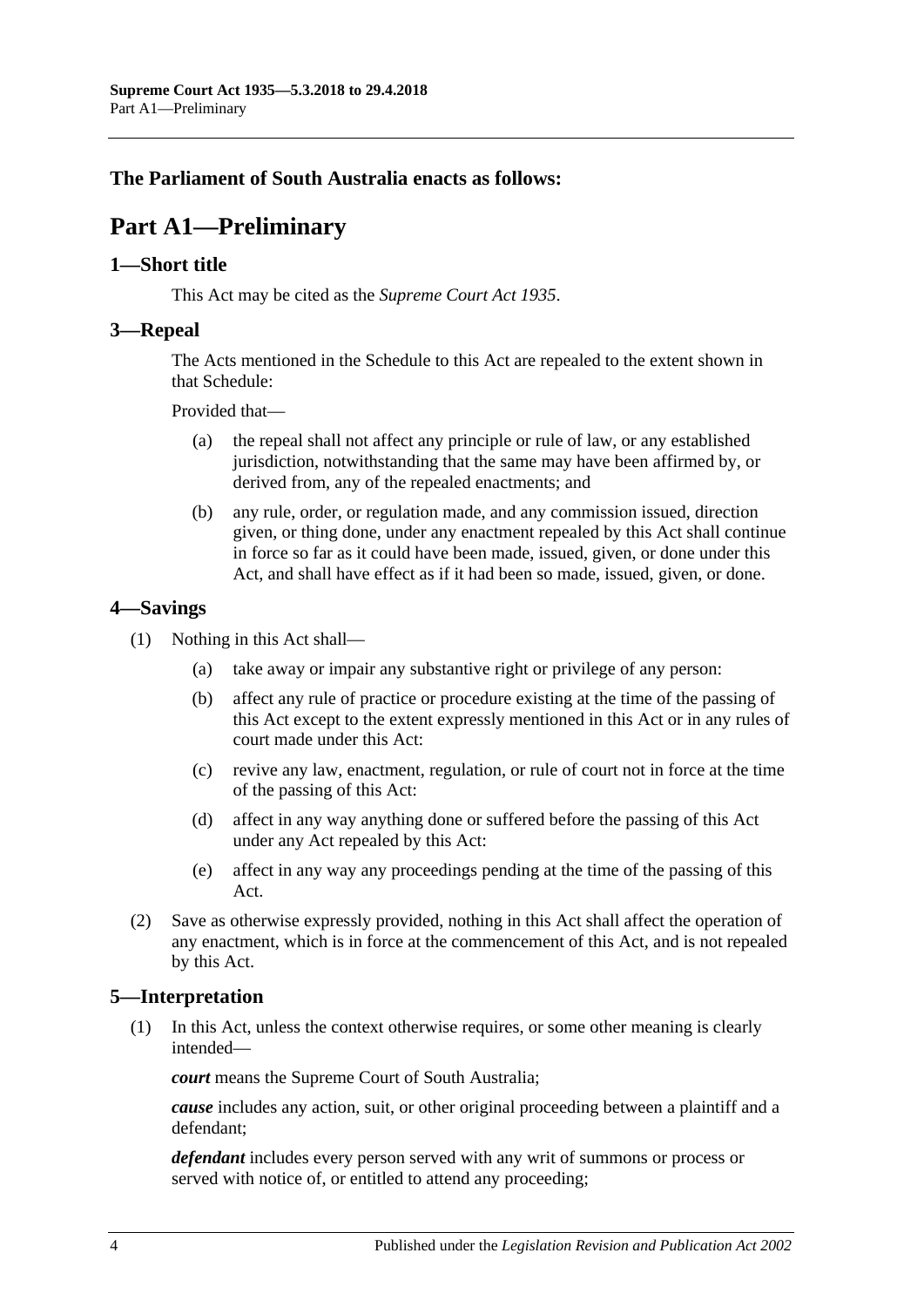*evidentiary material* means any document, object or substance of evidentiary value in proceedings before the court and includes any document, object or substance that should, in the opinion of the court, be produced for the purpose of enabling the court to determine whether or not it has evidentiary value;

*existing* means existing at the time of the passing of this Act;

*formerly*, when used in relation to the courts or the law or practice in England, means prior to the *[Supreme Court of Judicature Act](http://www.legislation.sa.gov.au/index.aspx?action=legref&type=act&legtitle=Supreme%20Court%20of%20Judicature%20Act%201873) 1873* and when used in relation to the court or the law or practice in South Australia, means before the passing of the *[Supreme Court Act](http://www.legislation.sa.gov.au/index.aspx?action=legref&type=act&legtitle=Supreme%20Court%20Act%201878) 1878*;

*Full Court* means the Supreme Court consisting of—

- (a) not less than three judges; or
- (b) not less than 2 judges if—
	- (i) 3 judges are not available to sit in the Full Court; or
	- (ii) the Chief Justice has made a determination under—
		- (A) section 165(3) of the *[Criminal Procedure Act 1921](http://www.legislation.sa.gov.au/index.aspx?action=legref&type=act&legtitle=Criminal%20Procedure%20Act%201921)*; or
		- (B) section 42(2a) of the *[Magistrates Court Act](http://www.legislation.sa.gov.au/index.aspx?action=legref&type=act&legtitle=Magistrates%20Court%20Act%201991) 1991*; or
		- (C) section 22(2a) of the *[Youth Court Act](http://www.legislation.sa.gov.au/index.aspx?action=legref&type=act&legtitle=Youth%20Court%20Act%201993) 1993*;

*judge* includes the Chief Justice and any puisne judge of the court;

*judgment* includes decree;

*judicial registrar* means a Supreme Court judicial registrar;

*jurisdiction* of the court includes powers and authorities (whether of a judicial, ministerial or administrative nature) vested in the court, a judge, or a master by law or custom;

*master* means a person holding the office of master of the court;

*matter* includes every proceeding in the court not in a cause;

*order* includes rule;

*parties* includes as well as the plaintiff and defendant in the action any person not originally a party against whom any counterclaim is set up, or who has been served with notice to appear under any of the rules of court; and also every person served with notice of or attending any proceeding, although not named on the record;

*plaintiff* means a person who brings any form of proceeding in the court (other than an appeal)—

- (a) asserting a right to any form of relief against another; or
- (b) asking the court to exercise a power or discretion,

and includes a defendant making a claim against another by way of counterclaim or third-party claim;

*pleading* includes any summons, and also the statement in writing of the claim or demand of any plaintiff and of the defence of any defendant thereto, and also any other matter by rules of court to be included under the term *pleading*;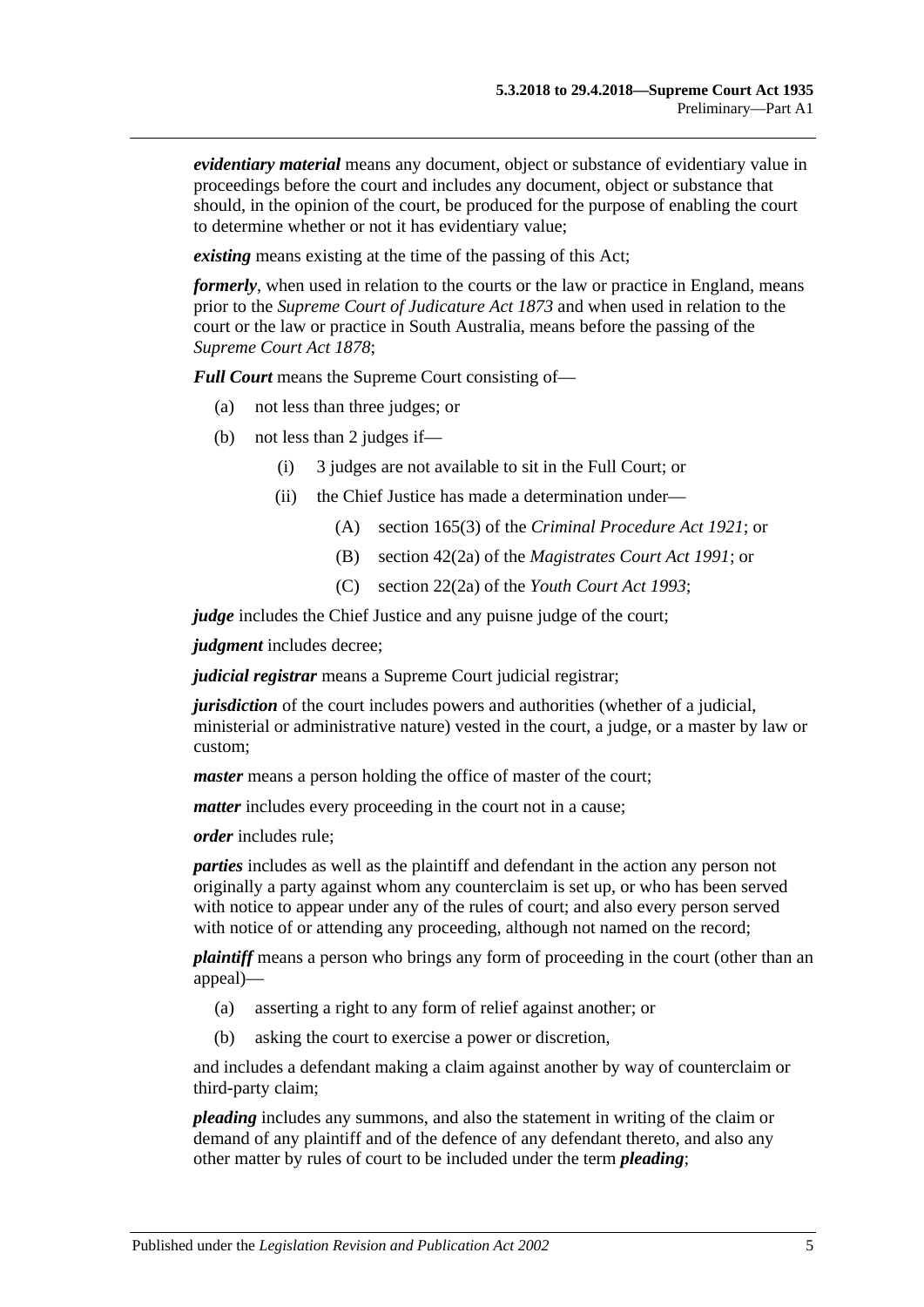*registrar* means a person holding, or acting in, the office of registrar of the court, but does not include a judicial registrar;

*rules of court* includes forms;

*suit* includes action;

*suitors' funds* means moneys in the custody or charge of the court that have been paid into the court for or on account of, or to the use or credit of, any person in a cause or matter, and includes interest and accretions upon any such moneys.

- (2) Subject to the rules of court, a reference in an Act, or in any regulation, by-law, or instrument made under an Act, to the master or a deputy master of the court shall—
	- (a) where the reference occurs in connection with the performance of an act of a judicial nature—be construed as a reference to a master; and
	- (b) where the reference occurs in connection with the performance of an act of an administrative nature—be construed as a reference to the registrar.

# <span id="page-5-0"></span>**Part 1—Constitution of the Supreme Court**

# <span id="page-5-1"></span>**6—Continuance of Supreme Court**

The Supreme Court of South Australia as by law established is hereby continued as the superior court of record, in which has been vested all such jurisdiction (whether original or appellate) as is at the passing of this Act vested in, or capable of being exercised by that court.

# <span id="page-5-2"></span>**7—Judicial officers of the court**

- (1) The court is constituted of the following judicial officers:
	- (a) the Chief Justice;
	- (b) the puisne judges;
	- (c) the masters;
	- (d) the judicial registrars.
- (2) Subject to this Act or any other Act, the judges, masters and judicial registrars have the power, authority and jurisdiction conferred on them under this Act or any other Act, and the rules of court made under this Act or any other Act.
- (3) The puisne judges shall be styled "Justices of the Supreme Court of South Australia".
- (4) A Master is, while holding that office, also a District Court Judge.

### <span id="page-5-3"></span>**8—Qualifications for appointment as judges and masters**

- (1) No person shall be qualified for appointment as a puisne judge of the court unless he is a practitioner of the court of not less than ten years' standing.
- (2) No person shall be qualified for appointment as Chief Justice unless he is a practitioner of the court of not less than fifteen years' standing or a puisne judge of the court.
- (3) No person shall be qualified for appointment as a master unless he is a practitioner of the court of not less than seven years standing.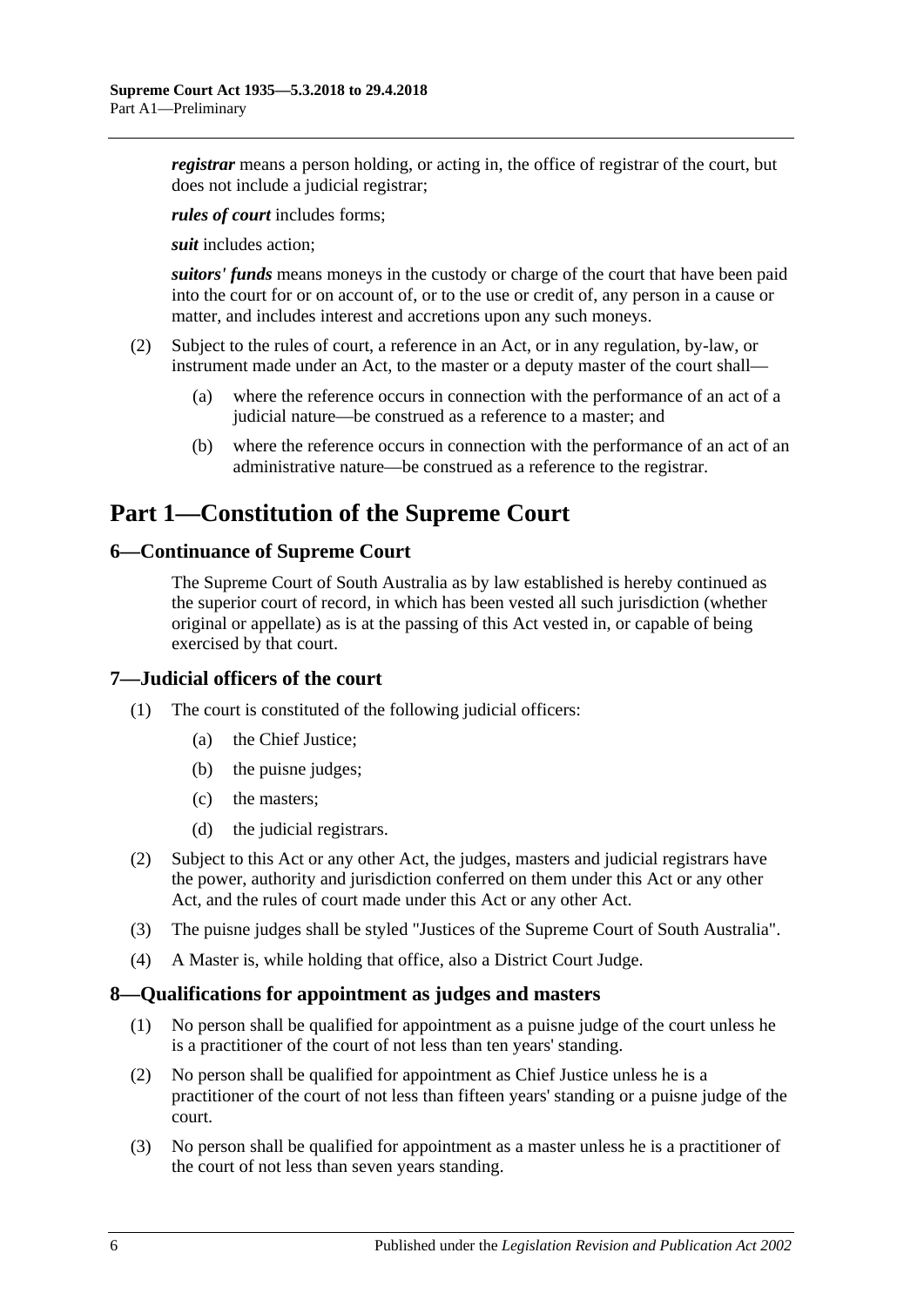(4) For the purpose of determining whether a practitioner of the court has the standing necessary for appointment as a judge or master, periods of legal practice and (where relevant) judicial service within and outside the State will be taken into account.

# <span id="page-6-0"></span>**9—Appointments to the court**

- (1) Whenever necessary, the Governor shall appoint a qualified person to hold the office of judge of the court with the tenure prescribed by the *[Constitution Act](http://www.legislation.sa.gov.au/index.aspx?action=legref&type=act&legtitle=Constitution%20Act%201934) 1934*, but subject to the provisions of this Act as to retirement.
- (2) Appointments to the office of master shall be made by the Governor whenever necessary.
- (3) Subject to the provisions of this Act as to retirement, the commission of a master shall remain in full force during his good behaviour but the Governor may, upon the address of both Houses of Parliament, remove a master from office and revoke his commission.

# <span id="page-6-1"></span>**9A—The Chief Justice**

- (1) The Chief Justice is the principal judicial officer of the court.
- (2) The Chief Justice is responsible for the administration of the court.

# <span id="page-6-2"></span>**10—Acting Chief Justice**

- $(1)$  If—
	- (a) the Chief Justice is absent or, for any reason, is unable for the time being to carry out the duties of the office; or
	- (b) the office of the Chief Justice becomes vacant,

the Governor may appoint a puisne judge of the court to be Acting Chief Justice until—

- (c) the Chief Justice returns to official duties; or
- (d) a person is appointed to the office of the Chief Justice,

as the case requires.

- (2) Any power or duty attached to the office of the Chief Justice by or under this or any other Act—
	- (a) on the appointment of a judge to be Acting Chief Justice—devolves on the judge so appointed; or
	- (b) if no such appointment is made—devolves (during the absence or inability of the Chief Justice, or until the vacancy is filled) on the most senior of the puisne judges available to undertake those responsibilities.

# <span id="page-6-4"></span><span id="page-6-3"></span>**11—Acting judges and acting masters**

- (1) Where it appears necessary or desirable to do so in the interests of the administration of justice, the Governor may, subject to [subsection](#page-7-4) (6)—
	- (a) appoint a person who is qualified for appointment as a puisne judge as an acting judge; or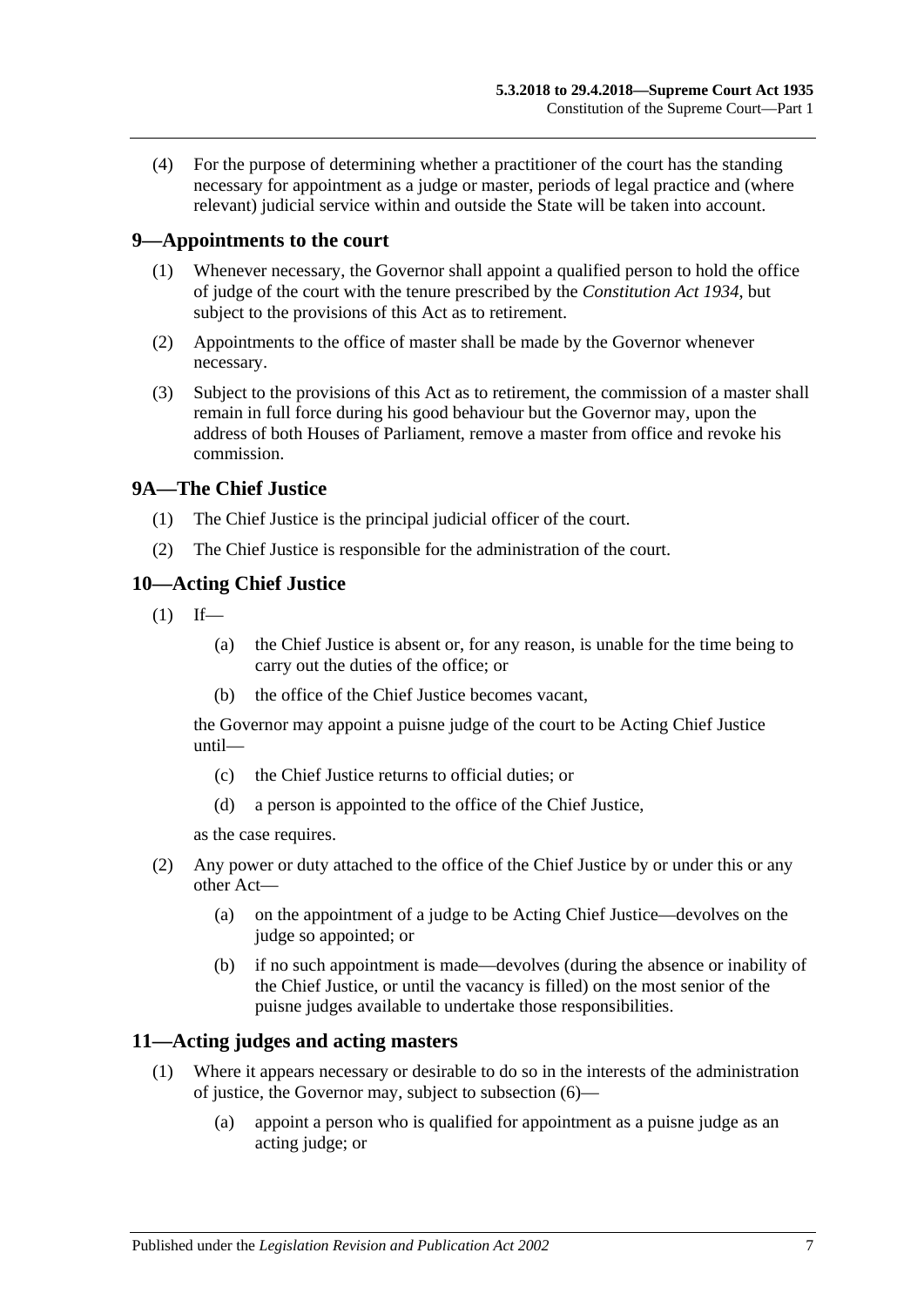- (b) appoint a person who is qualified for appointment as a master as an acting master.
- (1a) A former judge or master who has retired from office is eligible for appointment as an acting judge or an acting master.
- (1b) An appointment under this section will be for a term not exceeding 12 months.
- (2) The jurisdiction of the court is exercisable by an acting judge to the same extent as by a judge, and by an acting master to the same extent as by a master.
- (3) An acting judge or acting master has the same privileges and immunities as a judge or master.
- (5) An acting judge or an acting master may, notwithstanding the expiration of the period of his appointment, complete the hearing of any proceedings part-heard by him before the expiration of that period and, in relation to any such proceedings, shall be deemed to continue as an acting judge, or acting master.
- <span id="page-7-4"></span>(6) A Deputy President of the Industrial Court or a District Court Judge shall not be appointed as an acting judge under [subsection](#page-6-4) (1) except on the recommendation of the Chief Justice made with the concurrence of the President of the Industrial Court or the Senior Judge of the District Court, as the case requires.

# <span id="page-7-0"></span>**12—Remuneration of judges and masters**

- (1) The Chief Justice and each puisne judge are entitled to salary and allowances at rates determined by the Remuneration Tribunal in relation to the respective offices.
- (2) A master is entitled to salary and allowances at the rates applicable to a District Court Judge.
- (3) A rate of salary for a judge or master cannot be reduced by determination of the Remuneration Tribunal.
- (4) The remuneration of the judges and masters is payable from the General Revenue of the State, which is appropriated to the necessary extent.

### <span id="page-7-1"></span>**13—Salaries of Judges, and officers to be in lieu of fees**

The salaries of the judges, and of the officers of the court, shall be in lieu of all fees or other emoluments whatsoever, it being the intent of this Act that the judges and the officers of the court shall derive no emolument from any fees payable under the authority of this Act, but that such fees shall be paid to the Treasurer in aid of the general revenue of the State.

# <span id="page-7-2"></span>**13A—Retirement of judges and masters**

- (1) A judge or master shall retire on reaching the age of seventy years.
- (2) Section 74 of the *[Constitution Act](http://www.legislation.sa.gov.au/index.aspx?action=legref&type=act&legtitle=Constitution%20Act%201934) 1934* shall be read subject to this section.
- (3) A judge or master who retires or resigns may nevertheless complete the hearing and determination of proceedings part-heard by him before his retirement or resignation and, in relation to any such proceedings, shall be deemed to continue as a judge or master (as the case may require).

# <span id="page-7-3"></span>**13B—Special leave**

(1) A judge may apply to the Chief Justice for special leave without remuneration.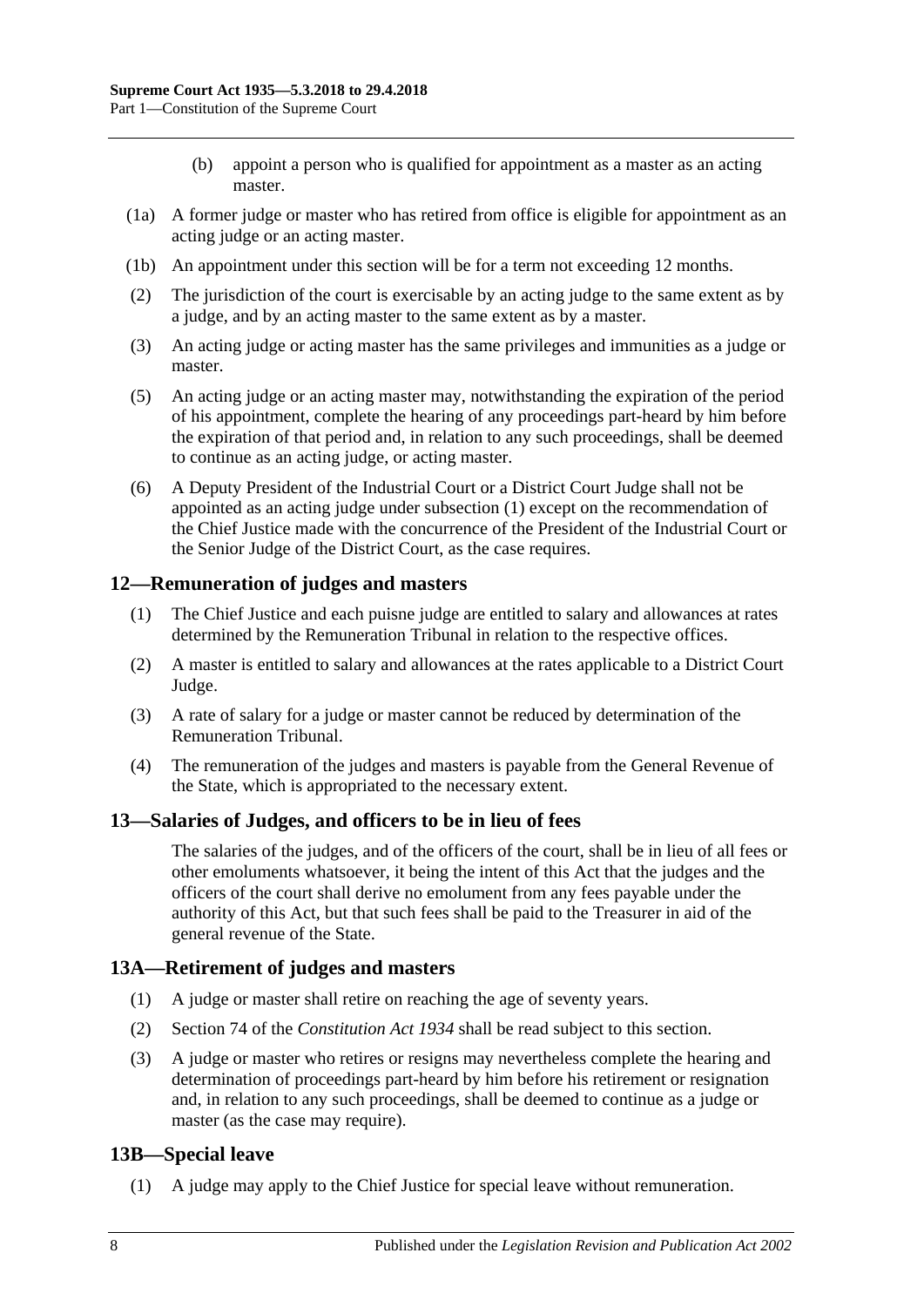- (2) The Governor may, on the recommendation of the Chief Justice, grant an application for special leave under this section.
- (3) A period of special leave under this section will not be taken to be judicial service within the meaning of the *[Judges' Pensions Act](http://www.legislation.sa.gov.au/index.aspx?action=legref&type=act&legtitle=Judges%20Pensions%20Act%201971) 1971*.

# <span id="page-8-1"></span><span id="page-8-0"></span>**13H—Pre-retirement leave**

- (1) Subject to this section, the Governor may grant to any judge or master immediately prior to his retirement not more than six months leave of absence on full salary.
- <span id="page-8-2"></span>(2) Where a judge or master retires or resigns without taking any leave which had been or could have been granted to him under [subsection](#page-8-1) (1) of this section, the Governor may direct that a cash payment be made to him in lieu of the leave not so taken. The payment shall not exceed the amount of the salary of the judge or master for a period equal to the period of the leave not so taken, calculated at the rate at which he was being paid at the time of the retirement or resignation.
- (3) A direction under [subsection](#page-8-2) (2) of this section may be given before or after the retirement or resignation of the judge or master and a payment under that subsection may be made before or after that retirement or resignation.
- (4) If any judge or master dies before the commencement or during the currency of any leave granted or before such leave has been granted pursuant to [subsection](#page-8-1) (1) of this section the Governor may, in respect of the period of the leave so granted or the unexpired portion thereof, or in respect of the period of the leave which might have been granted (according to the circumstances of the case), pay to the dependants (if any) of such judge or master the amounts of salary which would have been payable to such judge or master himself if he had survived.
- (4a) If the judge or master died without leaving any dependants the Governor may pay the said amounts of salary to his personal representatives.
- (4b) Any question as to—
	- (a) whether there are any dependants in any particular case, or who are the dependants;
	- (b) what dependant or dependants shall be entitled to the benefit of payments made under this subsection, and in what proportions if more than one dependant,

shall be settled by the Governor, as he deems proper.

(4c) In this section—

*dependants* means those members of the family of a judge or master who were wholly or in part dependent upon his earnings at the time of his death;

*domestic partner*, in relation to a deceased judge or master, means—

- (a) a person declared under the *[Family Relationships Act](http://www.legislation.sa.gov.au/index.aspx?action=legref&type=act&legtitle=Family%20Relationships%20Act%201975) 1975* to have been the domestic partner of that judge or master (as the case may be) as at the date of the judge's or master's death; or
- (b) a person who was in a registered relationship with the judge or master (as the case may be) as at the date of the judge's or master's death;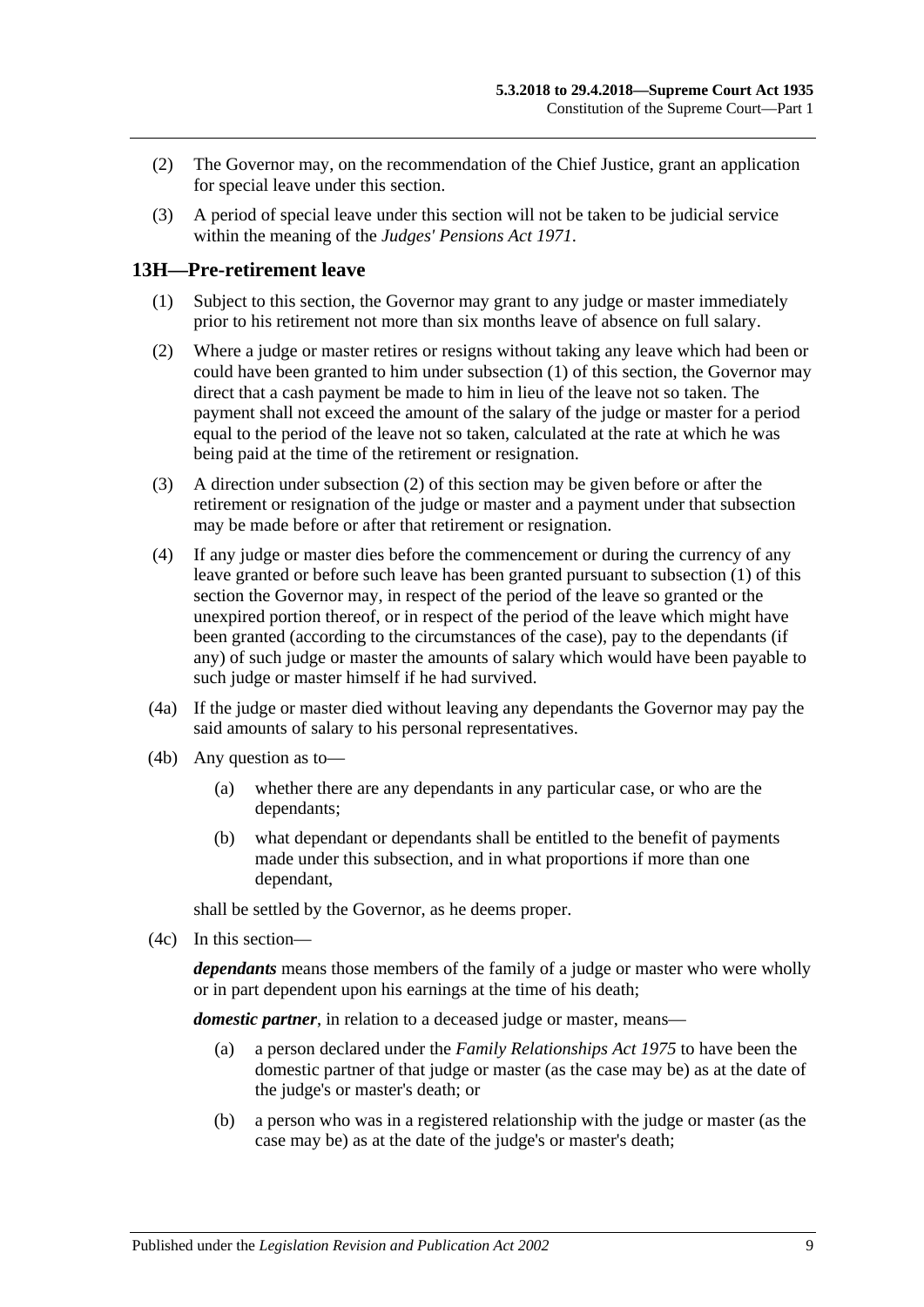*members of the family* includes spouse, domestic partner, parents, grandparents, step-parents, children, grandchildren, step-children, brothers, sisters, half-brothers and half-sisters;

*registered relationship* means a relationship that is registered under the *[Relationships](http://www.legislation.sa.gov.au/index.aspx?action=legref&type=act&legtitle=Relationships%20Register%20Act%202016)  [Register Act 2016](http://www.legislation.sa.gov.au/index.aspx?action=legref&type=act&legtitle=Relationships%20Register%20Act%202016)*, and includes a corresponding law registered relationship under that Act;

*spouse*—a person is the spouse of another if they are legally married.

- (5) Where leave is granted to any judge or master under this section, that judge or master may, at the commencement of such leave, be paid the total salary which would be payable to him during the currency of the leave.
- (6) This section shall not apply to a master who was, immediately before the commencement of the *[Statutes Amendment \(Administration of Courts and Tribunals\)](http://www.legislation.sa.gov.au/index.aspx?action=legref&type=act&legtitle=Statutes%20Amendment%20(Administration%20of%20Courts%20and%20Tribunals)%20Act%201981)  Act [1981](http://www.legislation.sa.gov.au/index.aspx?action=legref&type=act&legtitle=Statutes%20Amendment%20(Administration%20of%20Courts%20and%20Tribunals)%20Act%201981)*, the master or a deputy master of the court.

# <span id="page-9-0"></span>**13I—Appointment and conditions of judicial registrars**

- (1) The Governor may, on the recommendation of the Attorney-General and with the concurrence of the Chief Justice, appoint a legal practitioner of at least 5 years standing to be a Supreme Court judicial registrar.
- (2) The term of appointment (which must be for at least 7 years), the remuneration and the conditions of service applicable to a person holding an appointment under this section will be as determined by the Governor with the concurrence of the Chief Justice, and specified in the instrument of appointment.
- (3) An appointment of a judicial registrar under this section will be taken to be on a full-time basis unless the instrument of appointment provides that the appointment is on a part-time basis.
- <span id="page-9-1"></span>(4) However, a judicial registrar not appointed on a part-time basis may, by written agreement with the Chief Justice made with the approval of the Attorney-General, perform the duties of office on a part-time basis for a period specified in the agreement.
- (5) An instrument appointing a judicial registrar on a part-time basis or an agreement under [subsection](#page-9-1) (4) must specify the hours of duty the judicial registrar will ordinarily be required to work, expressed as a proportion of the time a judicial registrar appointed on a full-time basis is ordinarily required to work.
- (6) The hours of duty specified in an instrument of appointment or an agreement under [subsection](#page-9-1) (4) may be varied by written agreement between the judicial registrar and the Chief Justice made with the approval of the Attorney-General.
- (7) The remuneration determined by the Governor with the concurrence of the Chief Justice and specified in the instrument of appointment may not be reduced by subsequent determination.
- (8) However, a judicial registrar (whether appointed on a full-time or part-time basis) is, while performing the duties of the office on a part-time basis, entitled to remuneration on a pro-rata basis in respect of the hours of duty at the rate determined by the Governor under this section in relation to a judicial registrar appointed on a full-time basis.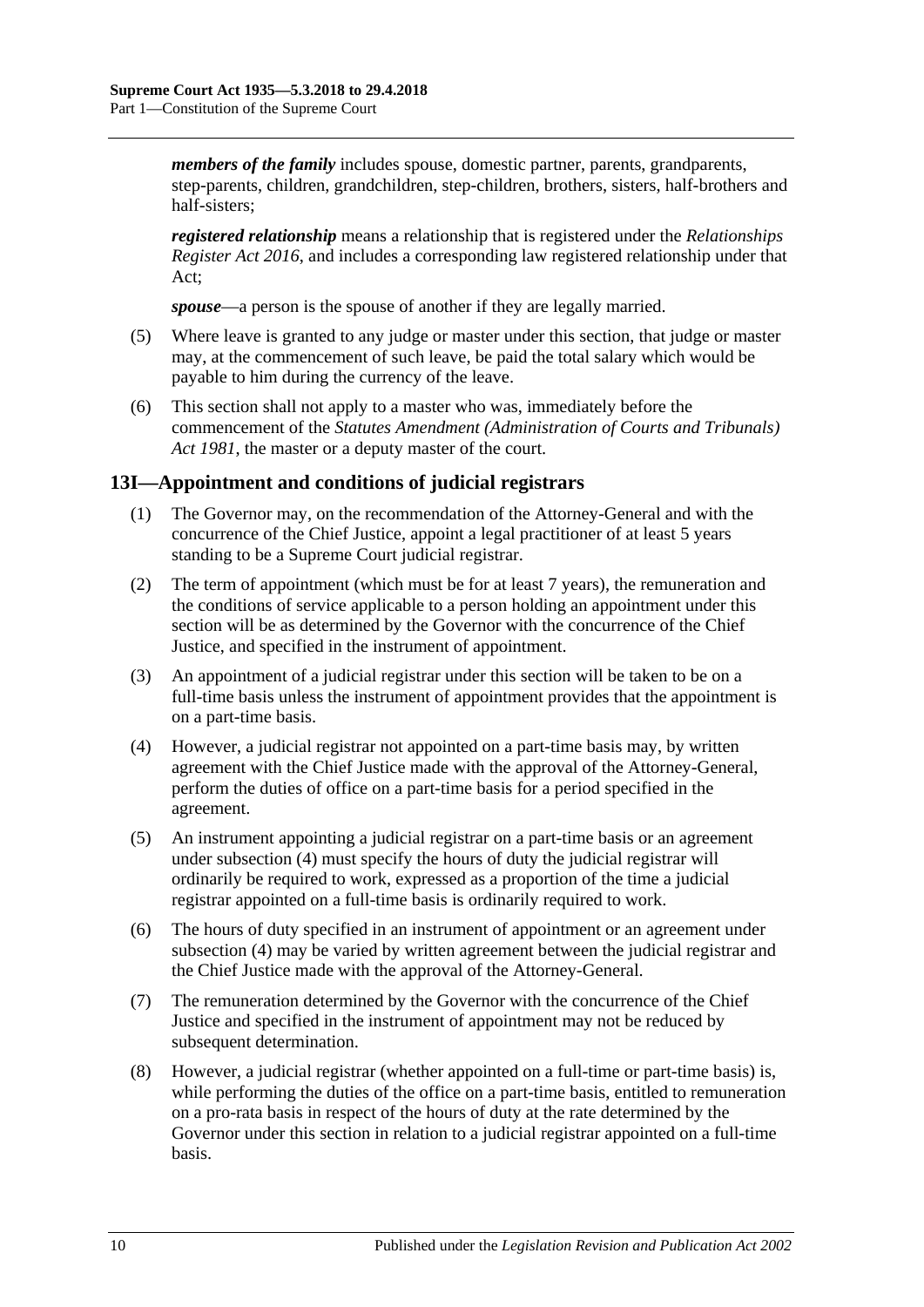- (9) For the purpose of determining whether a legal practitioner has the standing necessary for appointment to the office of judicial registrar, periods of legal practice within and outside the State will be taken into account.
- (10) A person appointed as a judicial registrar is, on the recommendation of the Attorney-General and with the concurrence of the Chief Justice eligible for reappointment at the expiration of a term of office.
- (11) A judicial registrar may, with the approval of the Attorney-General and the concurrence of the Chief Justice, concurrently hold office as a member of the court's non-judicial staff if the non-judicial office is compatible with the judicial office.

### <span id="page-10-2"></span><span id="page-10-0"></span>**13J—Judicial registrar ceasing to hold office and suspension**

- (1) The Governor may, on the recommendation of the Attorney-General, remove a judicial registrar from office for—
	- (a) mental or physical incapacity to carry out official duties satisfactorily; or
	- (b) neglect of duty; or
	- (c) dishonourable conduct.
- (2) A judicial registrar ceases to hold office if the judicial registrar—
	- (a) dies; or
	- (b) completes a term of office and is not reappointed; or
	- (c) resigns by written notice to the Attorney-General; or
	- (d) ceases to satisfy any qualification by virtue of which the person was eligible for appointment to the office of judicial registrar; or
	- (e) is removed from office under [subsection](#page-10-2) (1).
- (3) The Attorney-General may only make a recommendation under [subsection](#page-10-2) (1) with the concurrence of the Chief Justice.
- <span id="page-10-3"></span>(4) The Chief Justice may, on the Chief Justice's own initiative or at the request of the Attorney-General, suspend a judicial registrar from office if it appears that there may be grounds for the removal of the judicial registrar from office.
- (5) If a judicial registrar is suspended under [subsection](#page-10-3) (4), the judicial registrar remains entitled to the judicial registrar's usual remuneration and allowances during the period of suspension.

### <span id="page-10-1"></span>**14—Certain common interests do not disqualify**

A judge, master or judicial registrar of the court is not incapable of acting in judicial office in any proceeding by reason of being 1 of several ratepayers or taxpayers or 1 of any other class of persons liable in common with others to contribute to or be benefited by a rate or tax which may be increased, diminished or in any way affected by that proceeding.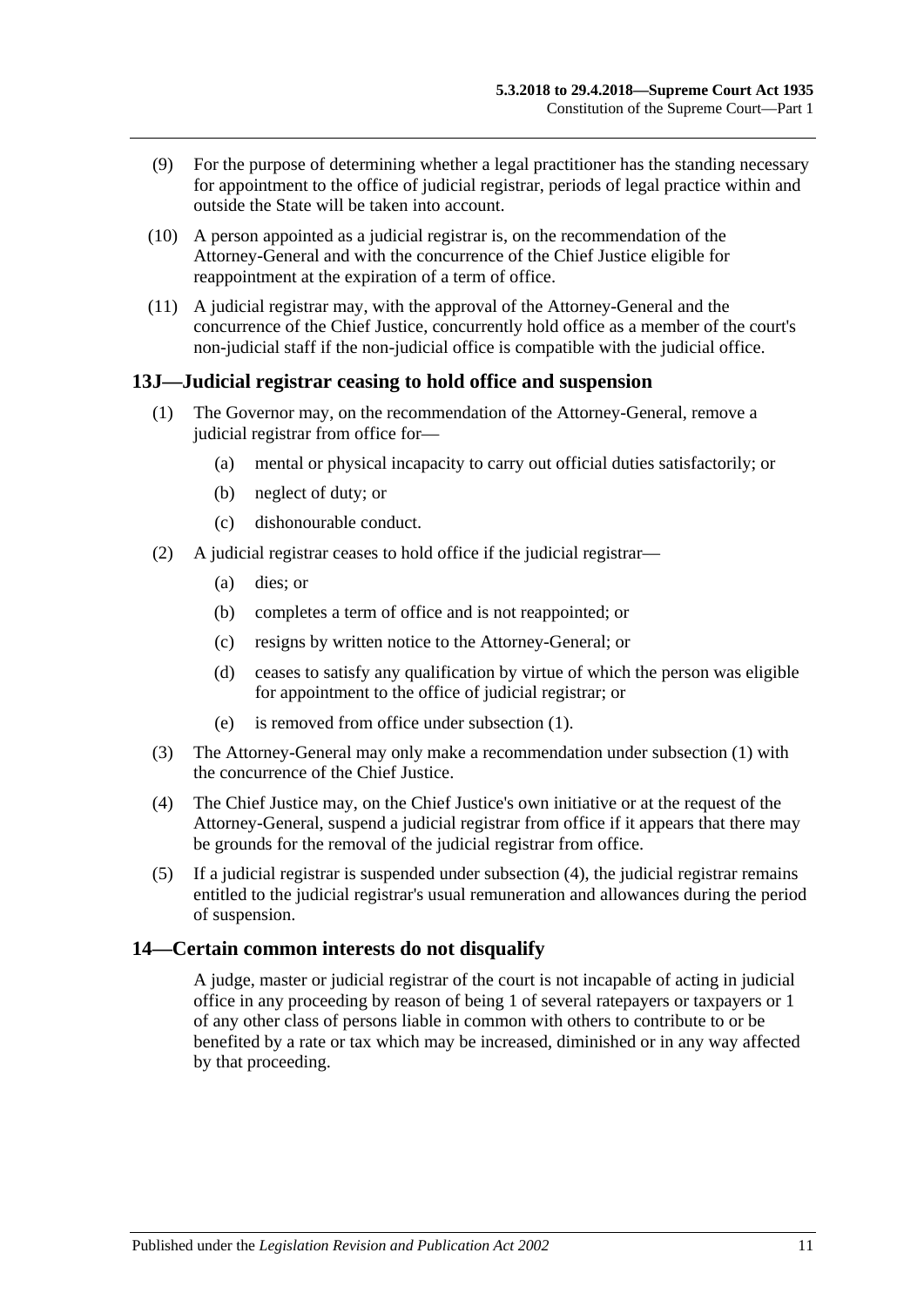# <span id="page-11-0"></span>**15—Seal of court**

- (1) The court shall continue to have and use a seal bearing a device or impression of the Royal Arms, within an exergue or label surrounding the same, and with the following inscription: "Supreme Court, South Australia"; and the said seal shall be kept in the custody of the registrar.
- (2) There shall also be kept and used such other seals as are required for the business of the court, and such seals shall be in such form and kept in such custody as the Chief Justice directs.
- (3) All documents and exemplifications and copies thereof purporting to be sealed with any such seal shall be receivable in evidence without further proof of the seal.

# <span id="page-11-1"></span>**16—Councils of judges to consider procedure and administration of justice**

The judges shall—

- (a) assemble once at least in every year for the purpose of considering the operation of this Act and of the rules of court for the time being in force, and also the working of the several offices, and the arrangements relative to the duties of the officers of the court respectively, and of inquiring and examining into any defects which appear to exist in the system of procedure or the administration of the law in the said court; and
- (b) report annually to the Attorney-General of the State what (if any) amendments it would, in their judgment, be expedient to make in this Act, or otherwise relating to the administration of justice, and what other provisions (if any) which cannot be carried into effect without the authority of Parliament, it would be expedient to make for the better administration of justice.

# <span id="page-11-3"></span><span id="page-11-2"></span>**Part 2—Jurisdiction and powers of the court**

# **Division 1—Jurisdiction**

# <span id="page-11-4"></span>**17—General jurisdiction**

- (1) The court shall be a court of law and equity.
- (2) There shall be vested in the court—
	- (a) the like jurisdiction, in and for the State, as was formerly vested in, or capable of being exercised by, all or any of the courts in England, following:
		- (i) The High Court of Chancery, both as a common law court and as a court of equity:
		- (ii) The Court of Queen's Bench:
		- (iii) The Court of Common Pleas at Westminster:
		- (iv) The Court of Exchequer both as a court of revenue and as a court of common law:
		- (v) The courts created by commissions of assize: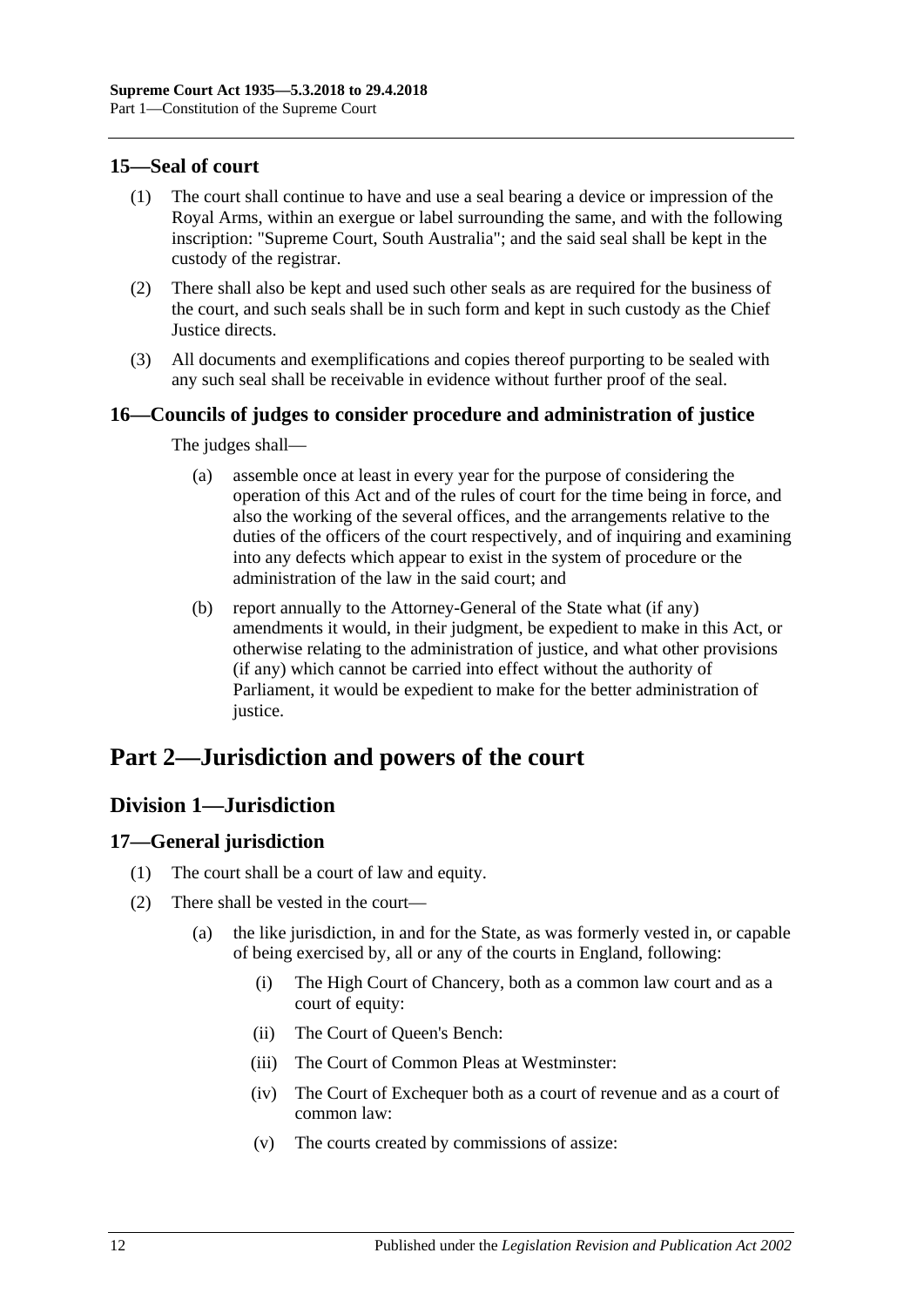- (b) such other jurisdiction, whether original or appellate, as is vested in, or capable of being exercised by the court:
- (c) such other jurisdiction as is in this Act conferred upon the court.

# <span id="page-12-0"></span>**18—Probate jurisdiction**

The court shall, in relation to probates and letters of administration, have the following jurisdiction, that is to say:

- (a) The like voluntary and contentious jurisdiction and authority in and for the State in relation to the granting or revoking of probate of wills, and administration of the effects of deceased persons, as was vested in or exercisable by the Court of Probate established in England under the *[Court of](http://www.legislation.sa.gov.au/index.aspx?action=legref&type=act&legtitle=Court%20of%20Probate%20Act%201857)  [Probate Act](http://www.legislation.sa.gov.au/index.aspx?action=legref&type=act&legtitle=Court%20of%20Probate%20Act%201857) 1857*, together with full authority to hear and determine all questions relating to testamentary causes and matters:
- (b) The like jurisdiction and powers with respect to the real estate of deceased persons as it has with respect to the personal estate of deceased persons:
- (c) All probate jurisdiction which, under or by virtue of any enactment not repealed by this Act, is vested in or capable of being exercised by the court.

# <span id="page-12-1"></span>**19—Matrimonial jurisdiction**

There shall be vested in the court—

- (a) the like jurisdiction in relation to matrimonial causes and matters as was immediately before the commencement of the *[Matrimonial Causes Act](http://www.legislation.sa.gov.au/index.aspx?action=legref&type=act&legtitle=Matrimonial%20Causes%20Act%201857) 1857* vested in or exercisable by any ecclesiastical court or person in England in respect of divorce *a mensa et thoro*, nullity of marriage, jactitation of marriage or restitution of conjugal rights, and in respect of any matrimonial cause or matter except marriage licences:
- (b) all such jurisdiction in relation to matrimonial causes and matters as under or by virtue of any enactment not repealed by this Act, is vested in or capable of being exercised by the court.

# <span id="page-12-2"></span>**Division 2—Law and equity**

# <span id="page-12-3"></span>**20—Concurrent administration of law and equity**

In every civil cause or matter commenced in the court, law and equity shall be administered by the court according to the provisions of the seven sections of this Act next following.

# <span id="page-12-4"></span>**21—Equities of plaintiff**

If a plaintiff claims to be entitled to any equitable estate or right, or to relief upon any equitable ground against any deed, instrument, or contract, or against any right, title, or claim whatsoever, asserted by any defendant or respondent in the cause or matter, or to any relief founded upon a legal right which formerly could only have been given by the court in its equitable jurisdiction, the court shall give to the plaintiff the same relief as ought formerly to have been given by the court in its equitable jurisdiction in a suit or proceeding properly instituted for the like purpose.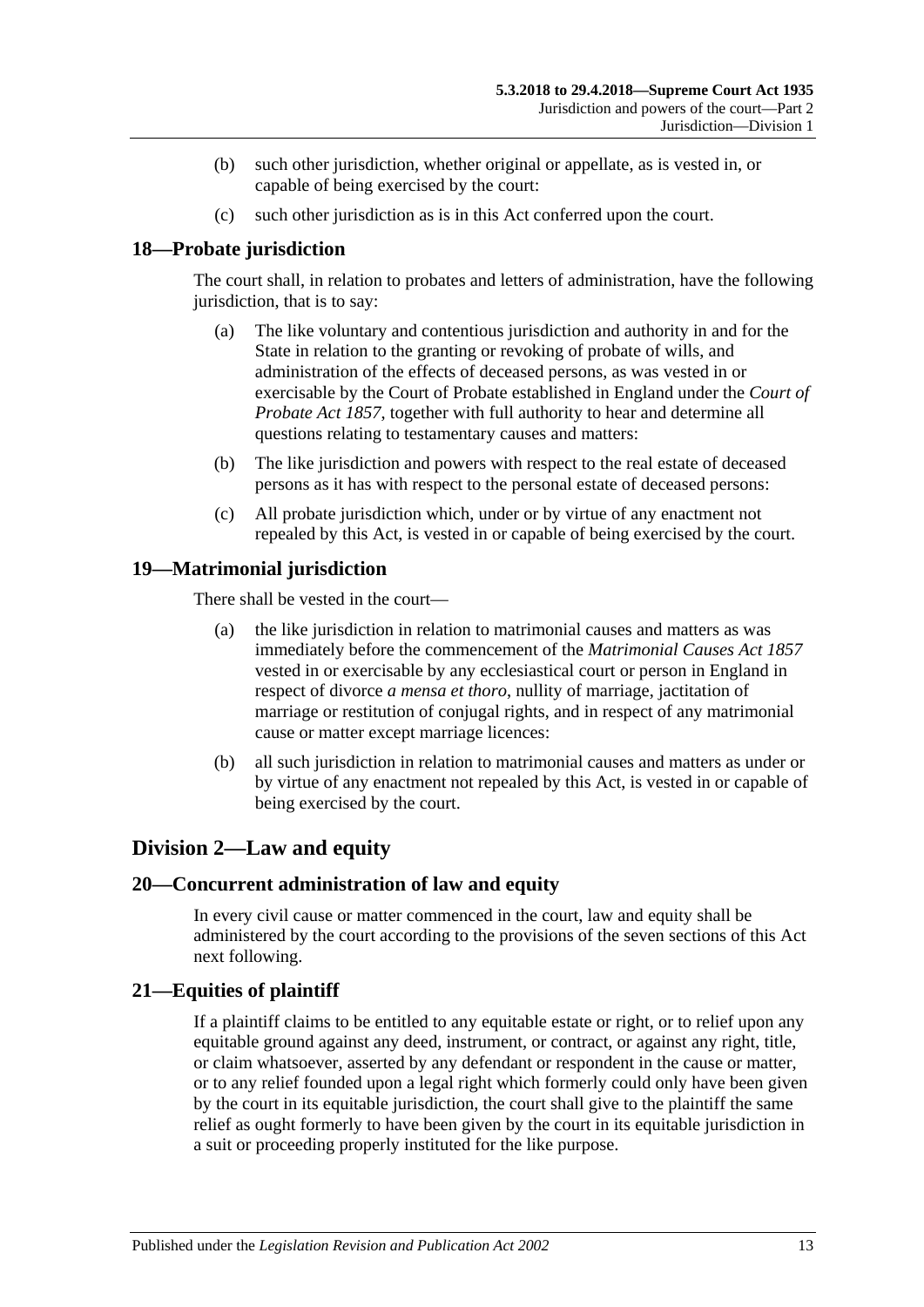# <span id="page-13-0"></span>**22—Equitable defences**

If a defendant claims to be entitled to any equitable estate or right, or to relief upon any equitable ground against any deed, instrument, or contract, or against any right, title, or claim asserted by any plaintiff in the cause or matter, or alleges any ground of equitable defence to any such claim of the plaintiff, the court shall give to every equitable estate, right, or ground of relief so claimed, and to every equitable defence so alleged the same effect by way of defence against the claim of the plaintiff as the court in its equitable jurisdiction ought formerly to have given if the same or the like matters had been relied on by way of defence in a suit or proceeding instituted in that court for the like purpose.

# <span id="page-13-1"></span>**23—Counter-claims and third parties**

- (1) The court shall have power to grant to any defendant, in respect of any equitable estate or right, or other matter of equity, and also in respect of any legal estate, right, or title claimed or asserted by him—
	- (a) all such relief against any plaintiff as the defendant has properly claimed by his pleading, and as the court or judge might have granted in any suit instituted for that purpose by the same defendant against the same plaintiff; and
	- (b) all such relief relating to or connected with the original subject of the cause or matter, and in like manner claimed against any other person, whether already a party to the same cause or matter or not, who has been duly served with notice in writing of such claim, pursuant to any rules of court, as might properly have been granted against that person if he had been made a defendant to a cause duly instituted by the same defendant for the like purpose.
- (2) Every person served with any such notice shall thenceforth be deemed a party to the cause or matter with the same rights in respect of his defence against the claim, as if he had been duly sued in the ordinary way by the defendant.

# <span id="page-13-2"></span>**24—Equities appearing incidentally**

The court shall recognise and take notice of all equitable estates, titles, and rights, and all equitable duties and liabilities appearing incidentally in the course of any cause or matter pending before it, in the same manner in which the said court in its equitable jurisdiction would formerly have recognised and taken notice of the same in any suit or proceeding duly instituted therein.

# <span id="page-13-3"></span>**25—Defence instead of injunction or prohibition**

No cause or proceeding at any time pending in the court shall be restrained by prohibition or injunction, but every matter of equity on which an unconditional injunction against the prosecution of any such cause or proceeding might formerly have been obtained, may be relied on by way of defence thereto:

### Provided that—

(a) nothing in this Act shall disable the court, if it thinks fit, from directing a stay of proceedings in any cause or matter pending before it; and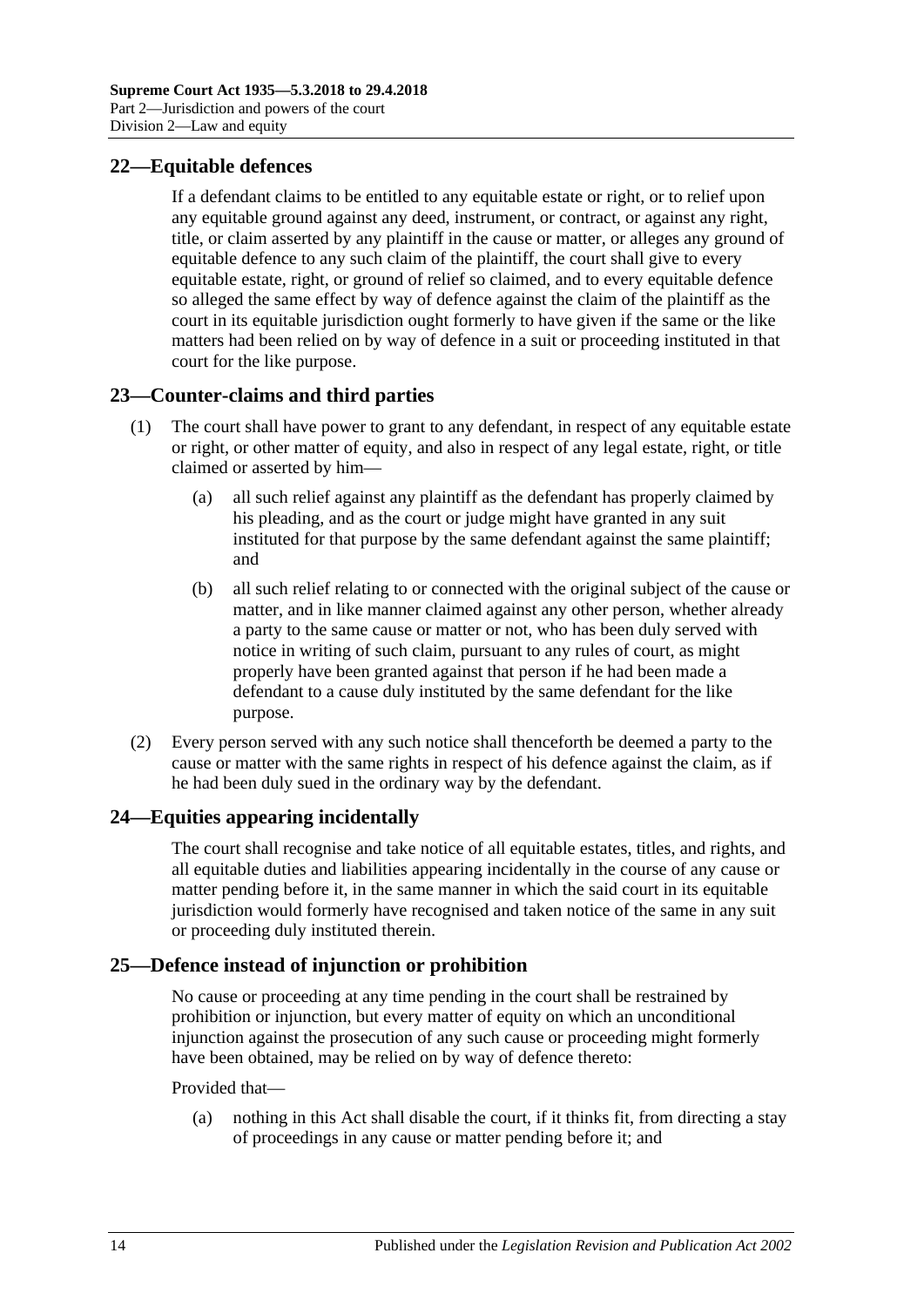(b) any person, whether a party or not to any such cause or matter, who would formerly have been entitled to apply to the court, in any of its jurisdictions, to restrain the prosecution thereof, or who may be entitled to enforce, by attachment or otherwise, any judgment, decree, rule, or order, in contravention of which all or any part of the proceedings in such cause or matter may have been taken, shall be at liberty to apply to the court, in a summary way, for a stay of proceedings in the cause or matter, either generally or so far as may be necessary for the purposes of justice, and the court shall thereupon make such order as is just.

# <span id="page-14-0"></span>**26—Common law and statutory rights and duties**

Subject to the provisions of this Act for giving effect to equitable rights and other matters of equity, the court shall recognise and give effect to all legal claims and demands, and all estates, titles, rights, duties, obligations, and liabilities, existing by the common law, or by any custom, or created by any statute, in the same manner as those matters would formerly have been recognised and given effect to by the court in any branch of its jurisdiction.

# <span id="page-14-1"></span>**27—Court to do complete justice in cause so as to avoid multiplicity of suits**

The court in every cause or matter pending before it shall have power to grant, and shall grant, either absolutely or on such reasonable terms and conditions as it deems just, all such remedies whatsoever as any of the parties thereto may appear to be entitled to in respect of every legal or equitable claim properly brought forward by them respectively, in such cause or matter, so that, as far as possible, all matters so in controversy between the parties may be completely and finally determined, and all multiplicity of legal proceedings concerning any of such matters avoided.

# <span id="page-14-2"></span>**28—Rules of equity to prevail where in conflict with common law**

Subject to the express provisions of any other Act, in questions relating to the custody and education of infants, and generally in all matters not particularly mentioned in this Act in which there was formerly any conflict or variance between the rules of equity and the rules of common law with reference to the same matter, the rules of equity shall prevail in all the courts of the State, so far as the matters to which those rules relate, are cognizable by those courts.

# <span id="page-14-3"></span>**Division 3—Miscellaneous powers**

# <span id="page-14-4"></span>**29—Court may make orders to have effect of mandamus or injunction, and may appoint receivers**

- (1) The court may grant a mandamus, or an injunction, or appoint a receiver, by an interlocutory order in all cases in which it appears to the court to be just or convenient so to do.
- (2) Any such order may be made either unconditionally or upon such terms and conditions as the court thinks just.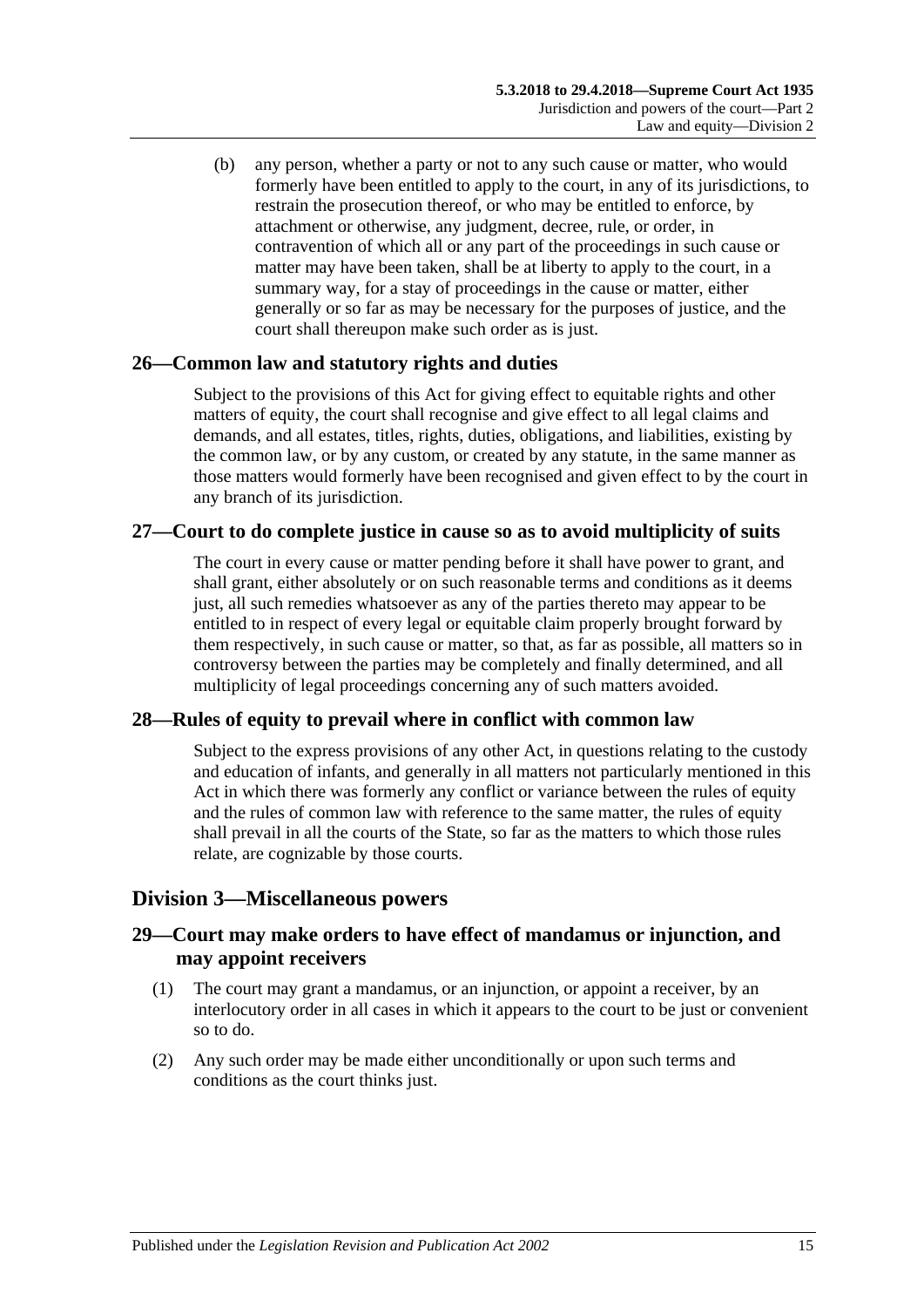(3) If an application is made (whether before, or at, or after the hearing of any cause or matter for an injunction) to prevent any threatened or apprehended waste or trespass, the injunction may be granted, if the court thinks fit, whether the person against whom the order is sought is or is not in possession under any claim of title or otherwise, or (if out of possession) does or does not claim a right to do the act sought to be restrained under any colour of title, and whether the estates claimed by both or by either of the parties are legal or equitable.

### <span id="page-15-0"></span>**30—Damages in certain cases**

In any action arising out of the breach of any covenant, contract, or agreement, or instituted to prevent the commission or continuance of any wrongful act or for the specific performance of any covenant, contract, or agreement, the court shall have power to award damages to the party injured either in addition to or substitution for the injunction or specific performance, and those damages may be assessed by the court or in such manner as it directs.

### <span id="page-15-1"></span>**30A—Power to direct payment to infant**

Where in any action the court determines that a party (being an infant) is entitled to recover damages from another party, the court may by final or declaratory judgment finally determining the question of liability between the parties order payment of any amount or amounts of damages, direct to the plaintiff. Any acknowledgment or receipt in writing of any moneys paid on account of any such amount or amounts pursuant to a judgment under this section shall not if the court so orders be invalid merely on the ground that the person giving the same was under the age of twenty-one years at the time of his signing or giving the same.

### <span id="page-15-2"></span>**30B—Power to make interim assessment of damages**

- (1) Where in any action the court determines that a party is entitled to recover damages from another party, it shall be lawful for the court to enter declaratory judgment finally determining the question of liability between the parties, in favour of the party who is entitled to recover damages as aforesaid, and to adjourn the final assessment thereof.
- <span id="page-15-3"></span>(2) It shall be lawful for the court when entering declaratory judgment and for any judge of the court at any time or times thereafter—
	- (a) to make orders that the party held liable make such payment or payments on account of the damages to be assessed as to the court seems just; and
	- (b) in addition to any such order or in lieu thereof, to order that the party held liable make periodic payments to the other party on account of the damages to be assessed during a stated period or until further order: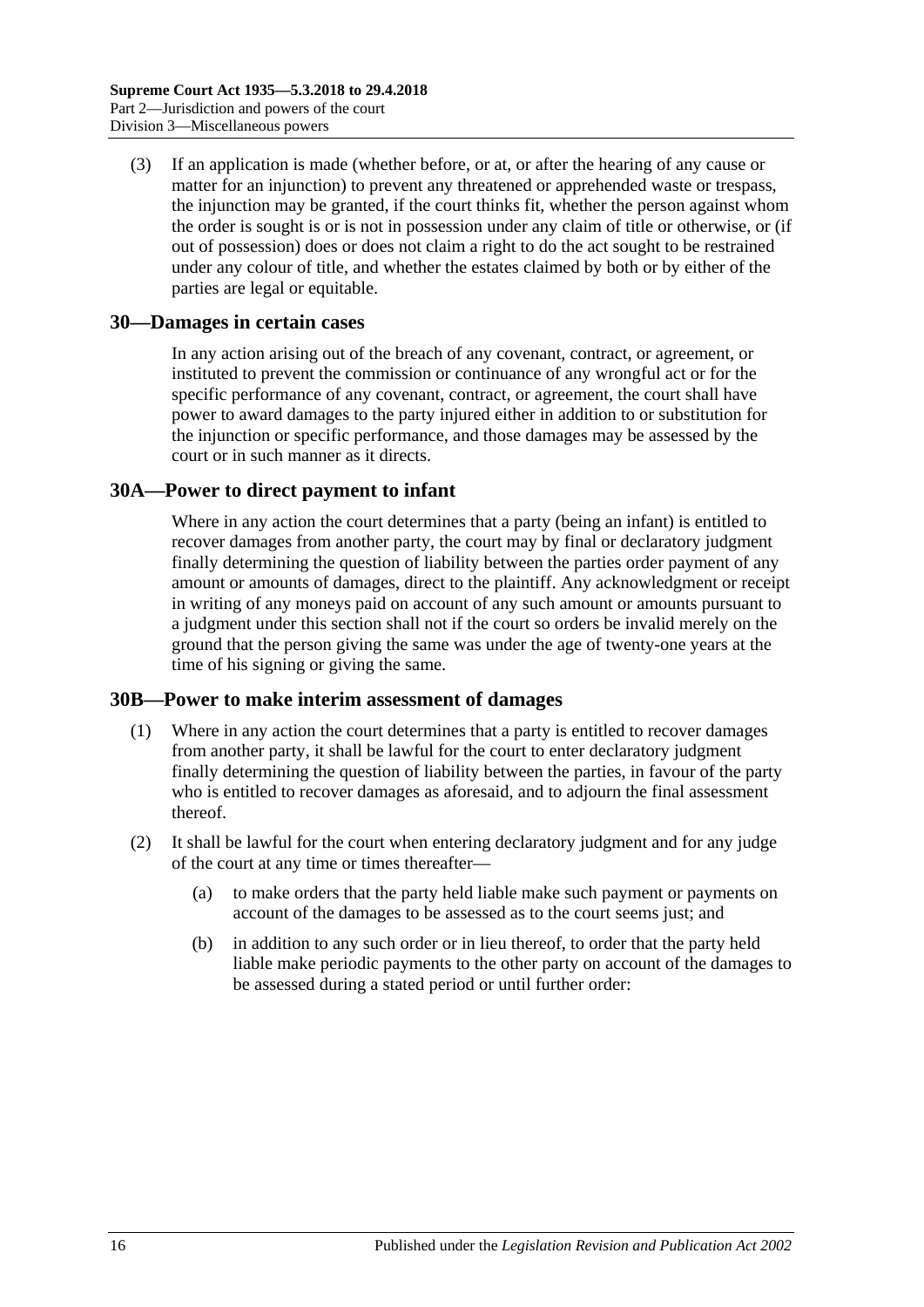Provided, however, that where the declaratory judgment has been entered in an action for damages for personal injury, such payment or payments shall not include an allowance for pain or suffering or for bodily or mental harm (as distinct from pecuniary loss resulting therefrom) except where serious and continuing illness or disability results from the injury or except that, where the party entitled to recover damages is incapacitated or partially incapacitated for employment and being in part responsible for his injury is not entitled to recover the full amount of his present or continuing loss of earnings, or of any hospital, medical or other expenses resulting from his injury, the court may order payment or payments not to exceed such loss of earnings and expenses and such payment or payments may be derived either wholly or in part from any damages to which the party entitled to recover damages has, but for the operation of this proviso, established a present and immediate right or except where the judge is of opinion that there are special circumstances by reason of which this proviso should not apply.

- (3) Any order for payment of moneys on account of damages made hereunder may be enforced as a judgment of the court.
- (4) Where the court adjourns assessment of damages under this section, it may order the party held liable to make such payment into court or to give such security for payment of damages when finally assessed as it deems just.
- (5) When damages are finally assessed credit shall be given in the final assessment for all payments which have been made under this section and the final judgment shall state the full amount of damages, the total of all amounts already paid pursuant to this section and the amount of damages then remaining payable, and judgment shall be entered for the last-named amount.
- (6) Where the court adjourns assessment of damages under this section, any party to the proceedings may apply to any judge of the court at any time and from time to time—
	- (a) for an order that the court proceed to final assessment of the damages; or
	- (b) for the variation or termination of any order which may have been made for the making of periodic payments.

On the hearing of any such application the judge shall make such order as he considers just: Provided that, in an action for damages for personal injury, upon an application for an order that the court proceed to final assessment of damages, the Judge to whom such application is made shall not refuse such order if the medical condition of the party entitled to recover damages is such that neither substantial improvement nor substantial deterioration thereof is likely to occur or if a period of four years or more has expired since the date of the declaratory judgment unless the judge is of opinion that there are special circumstances by reason of which such assessment should not then be made.

(7) If it appears to the court that a person in whose favour declaratory judgment has been entered has without reasonable cause failed to undertake such reasonable medical or remedial treatment as his case might have required or require, it shall not award damages for such disability, pain or suffering as would have been remedied but for such failure.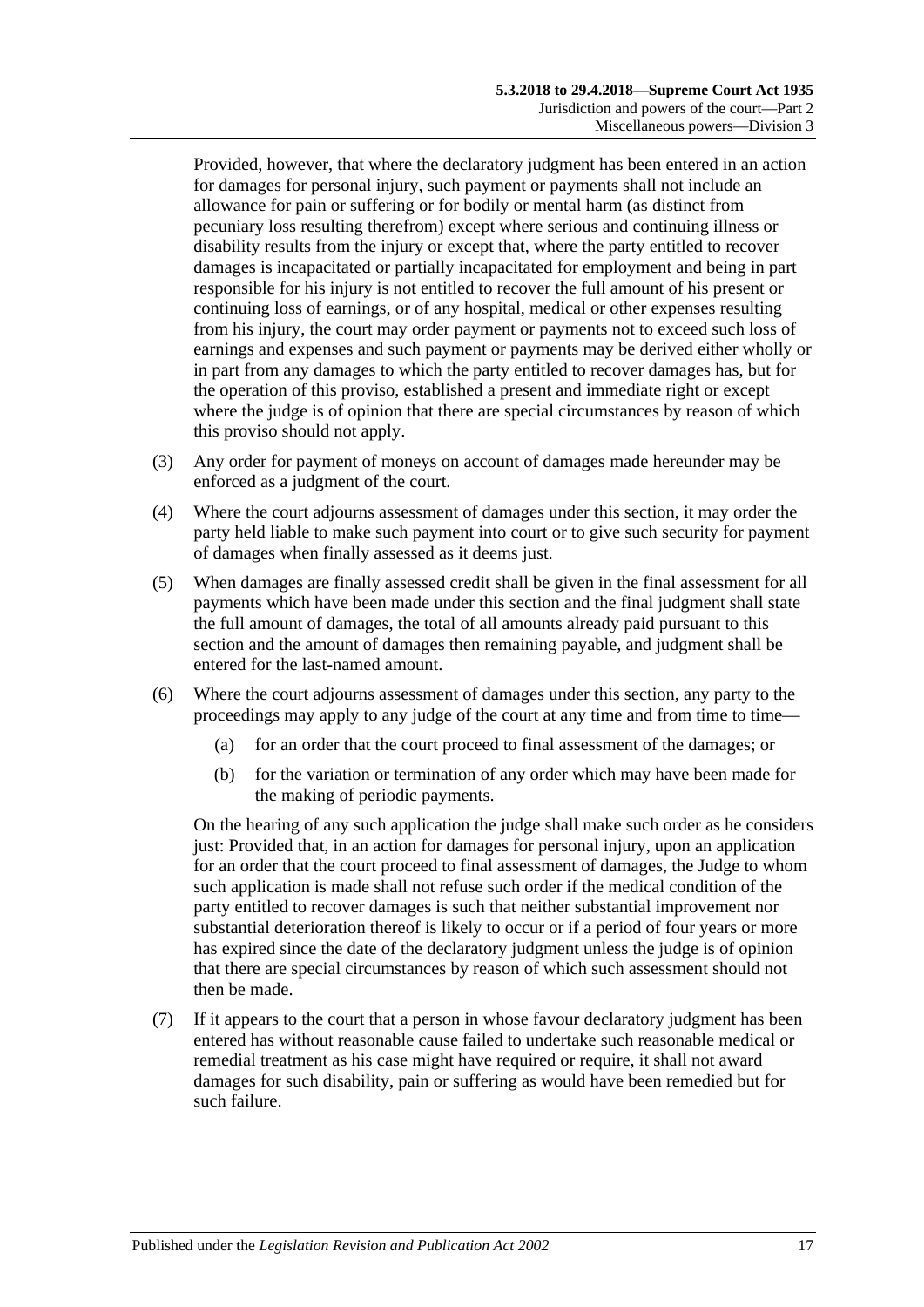- (8) If at any time it appears to a judge that a person in whose favour declaratory judgment has been entered and who is incapacitated or partially incapacitated for employment, is not sincerely or with the diligence which should be expected of him in the circumstances of his case, attempting to rehabilitate himself for employment any payment or payments under [subsection](#page-15-3) (2) of this section shall not include by way of allowance for loss of earnings a sum in excess of seventy-five per centum of such person's loss of earnings.
- <span id="page-17-0"></span> $(9)$
- (a) Notwithstanding anything in the *[Survival of Causes of Action Act](http://www.legislation.sa.gov.au/index.aspx?action=legref&type=act&legtitle=Survival%20of%20Causes%20of%20Action%20Act%201940) 1940*, when damages are finally assessed under this section for the benefit of the estate of a deceased person where the deceased person died after action brought and declaratory judgment has been entered in favour of such person, the damages finally assessed may include such damages in respect of any of the matters referred to in section 3 of that Act as the court deems proper.
- <span id="page-17-1"></span>(b) Where a party dies after declaratory judgment has been entered in his favour but before final assessment of his damages in circumstances which would have entitled any person to recover damages, *solatium* or expenses by action pursuant to Part 2 of the *[Wrongs Act](http://www.legislation.sa.gov.au/index.aspx?action=legref&type=act&legtitle=Wrongs%20Act%201936) 1936*, it shall be lawful for the executor or administrator of the deceased to proceed in the same action for the recovery of such damages, *solatium* or expenses for the benefit of such person notwithstanding the declaratory judgment or that the deceased has received moneys thereunder, provided, however, that in any such proceedings all moneys paid to the deceased pursuant to the declaratory judgment in excess of any actual and subsisting pecuniary loss resulting to him from the wrongful act of the party held liable shall be deemed to have been paid towards satisfaction of the damages, *solatium* or expenses awarded pursuant to the *[Wrongs Act](http://www.legislation.sa.gov.au/index.aspx?action=legref&type=act&legtitle=Wrongs%20Act%201936) 1936* and no further damages shall be payable in respect of the injury sustained by the deceased. In any proceedings hereunder, the declaratory judgment and any finding of fact made in the course of proceedings consequent thereupon shall enure as between the party held liable and the executor or administrator of the deceased.
- <span id="page-17-2"></span>(c) Where a party dies in the circumstances referred to in the preceding paragraph of this subsection except that the death of the deceased is not wholly attributable to the personal injury, the subject of the declaratory judgment, but was accelerated thereby, it shall be lawful for proceedings to be taken and for the court to assess damages, *solatium* or expenses as in the preceding paragraph but such damages, *solatium* or expenses shall be proportioned to the injury to the person for whom and for whose benefit the proceedings are taken resulting from such acceleration of death.
- (d) The court may, if the justice of a case so requires, assess damages under [paragraph](#page-17-0) (a) of this subsection notwithstanding the commencement or prosecution of proceedings under [paragraph](#page-17-1) (b) or [\(c\)](#page-17-2) of this subsection and the damages so assessed shall be for the benefit of the estate of the deceased and no damages shall be awarded under [paragraph](#page-17-1) (b) or [\(c\)](#page-17-2) of this subsection.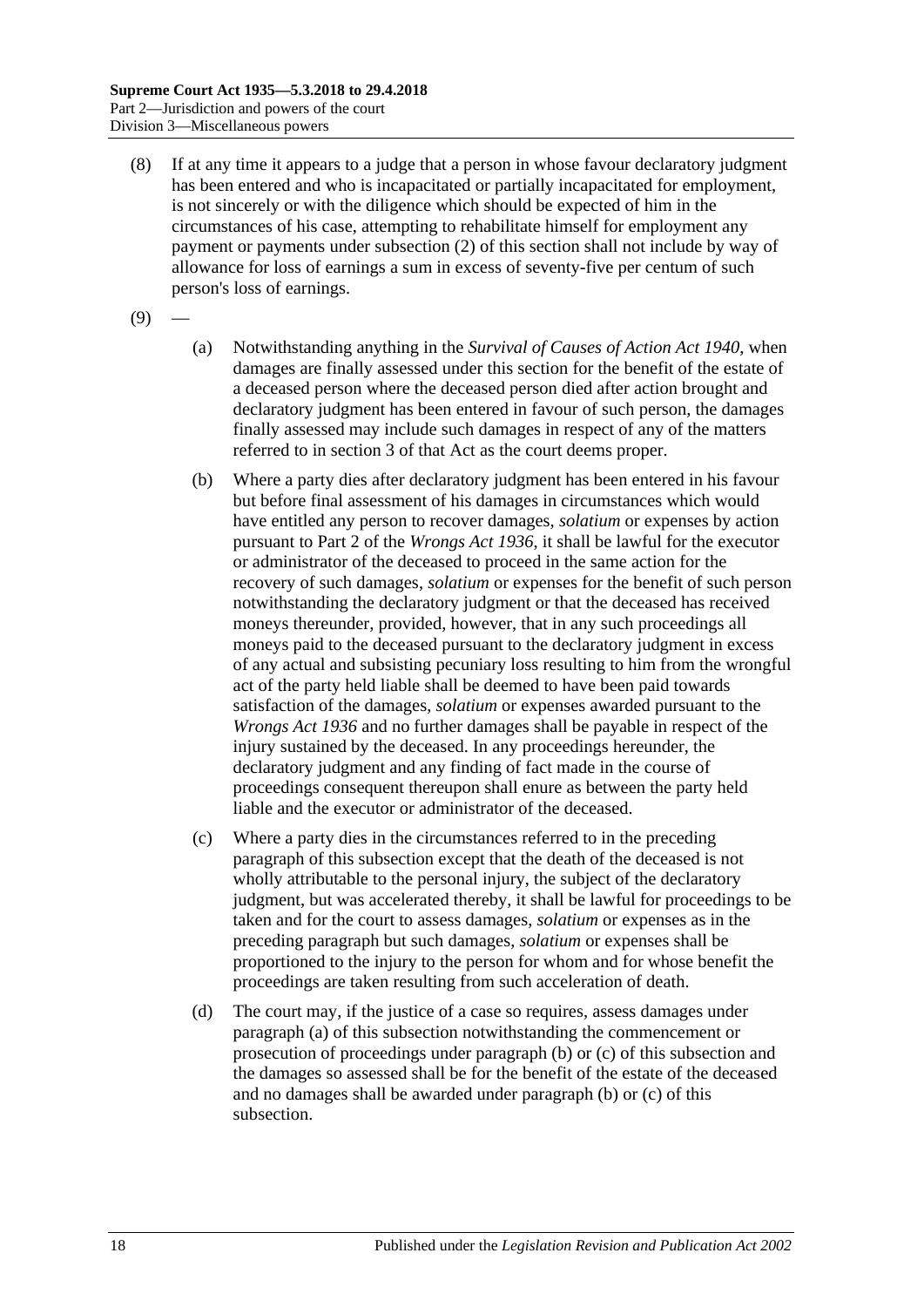(10) In the exercise of the powers conferred by this section the court shall have regard to the facts and circumstances of the particular case, as they exist from time to time, and any allowance, or the final assessment, as the case may be, shall be such as to the court may seem just and reasonable as compensation to the person actually injured or to his or her dependants as the case may be.

# <span id="page-18-0"></span>**30BA—Consent orders for structured settlements**

In an action for damages for personal injury, the court may, with the consent of the parties, make an order for damages to be paid wholly or in part in the form of periodic payments, by way of an annuity or otherwise, instead of in a lump sum.

### <span id="page-18-1"></span>**30C—Power to award interest**

- (1) Unless good cause is shown to the contrary, the court shall, upon the application of a party in favour of whom a judgment for the payment of damages, compensation or any other pecuniary amount has been, or is to be, pronounced, include in the judgment an award of interest in favour of the judgment creditor in accordance with the provisions of this section.
- <span id="page-18-2"></span>(2) The interest—
	- (a) will be calculated at a rate fixed by the court; and
	- (b) will be calculated in respect of a period fixed by the court (which must, however, in the case of a judgment given on a liquidated claim, be the period running from when the liability to pay the amount of the claim fell due to the date of judgment unless the court otherwise determines); and
	- (c) is payable, in accordance with the court's determination, in respect of the whole or part of the amount for which judgment is given.
- (3) Where a party to any proceedings before the court is entitled to an award of interest under this section, the court may, in the exercise of its discretion, and without proceeding to calculate the interest to which that party may be entitled in accordance with [subsection](#page-18-2) (2) of this section, award a lump sum in lieu of that interest.
- (4) This section does not—
	- (a) authorise the award of interest upon interest; or
	- (ab) authorise the award of interest upon exemplary or punitive damages; or
	- (b) apply in relation to any sum upon which interest is recoverable as of right by virtue of an agreement or otherwise; or
	- (c) affect the damages recoverable upon the dishonour of a negotiable instrument; or
	- (d) authorise the award of any interest otherwise than by consent upon any sum for which judgment is pronounced by consent; or
	- (e) limit the operation of any other enactment or rule of law providing for the award of interest.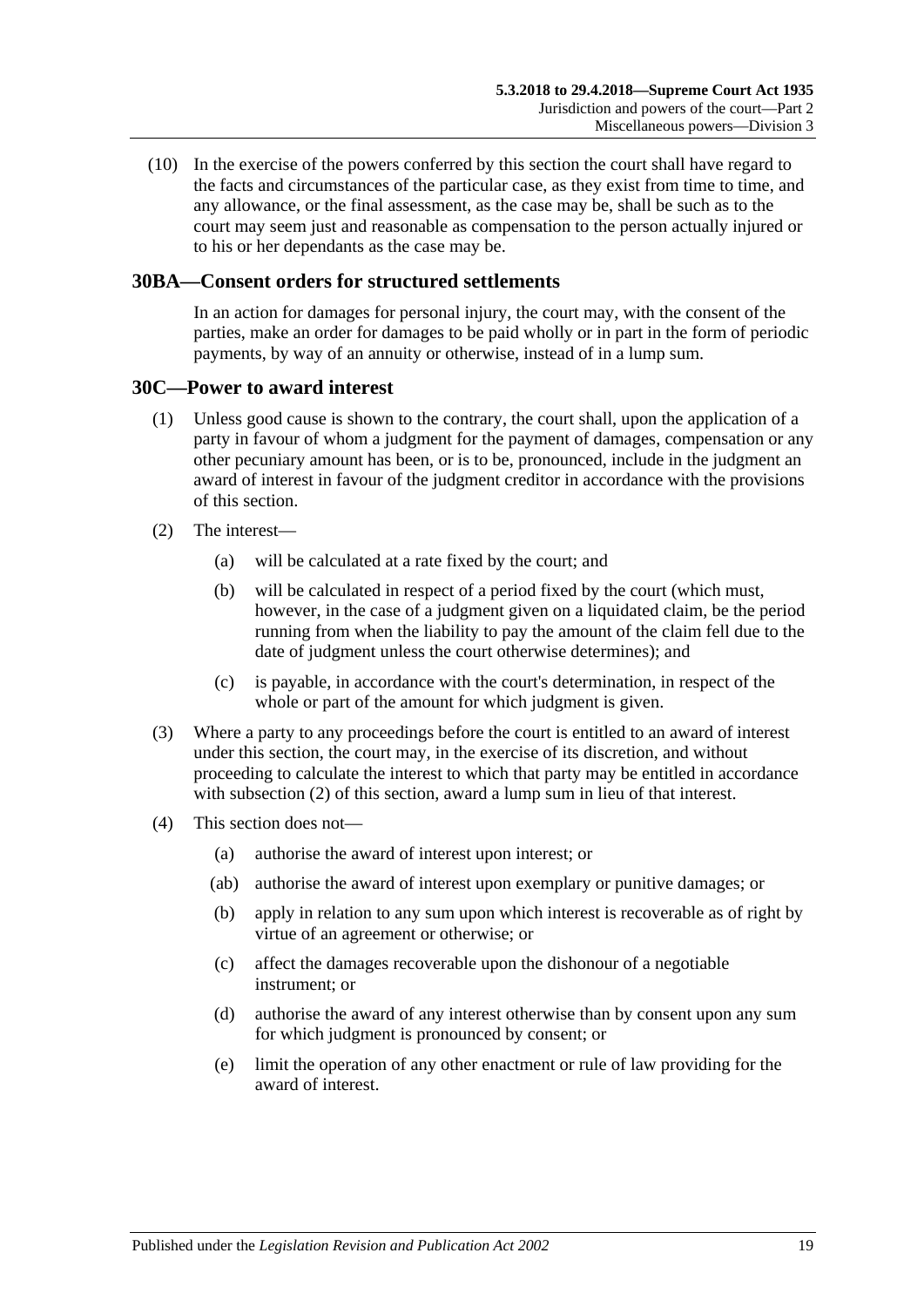# <span id="page-19-0"></span>**31—Declaratory orders**

No action or proceeding shall be open to objection on the ground that a merely declaratory judgment or order is sought thereby, and the court shall have power to make binding declarations of right whether any consequential relief is or could be claimed or not.

### <span id="page-19-1"></span>**32—Court may order mortgage instead of sale in certain cases**

In any proceeding in which the court has power to order a sale of any real or personal property, the court shall have power, instead of ordering a sale, to make such order, as is just and convenient, for a mortgage of the property, with power of sale to the mortgagee; and, for the purpose of perfecting such mortgage, to order the execution of all deeds and documents in the same manner as in the case of a sale of property.

# <span id="page-19-2"></span>**34—Court may direct sale of mortgaged property etc**

In any action for the foreclosure of the equity of redemption in any mortgaged property, and upon the request of the mortgagee, or of any subsequent encumbrancer, or of the mortgagor, or any person claiming under any such person, the court may direct a sale of the property, or a transfer of the mortgage debt and security, instead of a foreclosure of the equity of redemption, on such terms as the court thinks fit, and, if the court thinks fit, without previously determining the priorities of encumbrances, or giving the usual or any time to redeem: Provided that if the request is made by any subsequent encumbrancer, or by the mortgagor, or by any person claiming under such encumbrancer or mortgagor, no such sale shall be directed without the consent of the mortgagee or the persons claiming under him, unless the party making such request deposits in court a reasonable sum of money, to be fixed by the court, for the purpose of securing the performance of such terms as may be imposed on the party making such request.

# <span id="page-19-3"></span>**35—Power to require attendance of witnesses and production of evidentiary material**

- <span id="page-19-4"></span>(1) The court may, on the application of a party to proceedings or on its own initiative, issue a subpoena requiring a person to appear before the court at a specified time and place to give evidence or to produce evidentiary material (or both).
- (2) A subpoena to produce evidentiary material may, instead of providing for production of the material before the court, provide for production of the material to an officer of the court nominated in the subpoena.
- $(3)$  If—
	- (a) a person fails to comply with a subpoena under [subsection](#page-19-4) (1); or
	- (b) there are grounds for believing that, if such a subpoena were issued, a person would not comply with it,

the court may issue a warrant to have the person arrested and brought before the court.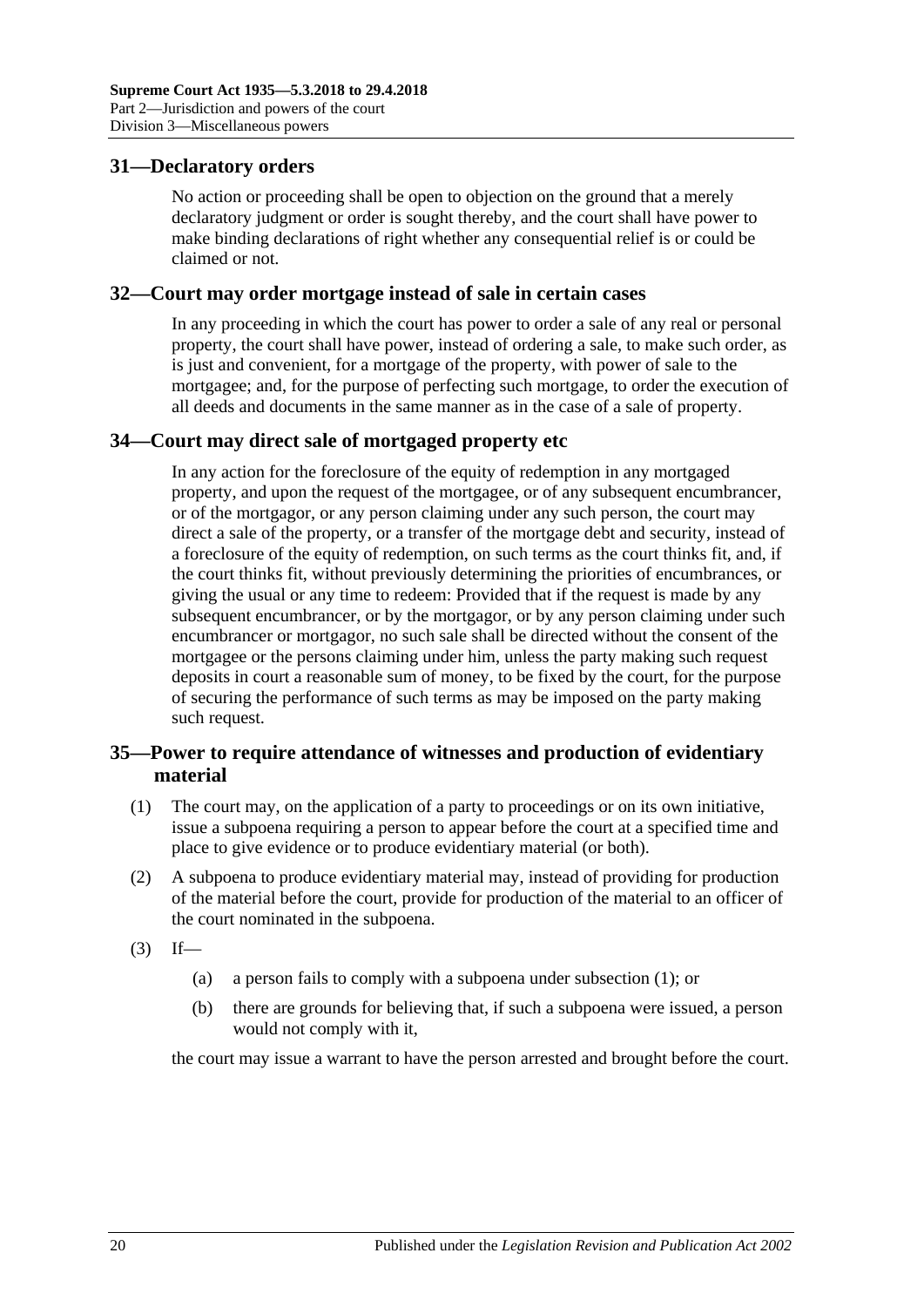# <span id="page-20-0"></span>**36—Appointment of commissioners for taking affidavits**

- (1) Any two or more judges of the court of whom the Chief Justice shall be one, may by commission under the seal of the court from time to time empower such persons as they think fit and necessary, whether within or outside the State, to take all such affidavits as any person desires to make before any person so empowered in or concerning any cause, matter or thing pending in the court.
- (2) Every person so appointed shall be a commissioner for taking oaths in all causes and matters whatsoever in every jurisdiction of the court.

# <span id="page-20-1"></span>**38—Inspection of property in legal proceedings**

- (1) For the purpose of any proceeding therein, the court may order a view or inspection of any land or chattel, and any judge, juryman, or other person authorised by the order, may enter on any land or premises which it is necessary or convenient to enter on for the purpose of such inspection.
- (2) Every person in possession of any such land or premises shall allow such entry for the purposes aforesaid, and in case of any obstruction or refusal of such entry, the person or persons so obstructing or refusing such entry, shall be deemed guilty of a contempt of court, and be liable to punishment accordingly.

# <span id="page-20-2"></span>**39—Vexatious proceedings**

- (1) If, on the application of the Attorney-General or any other interested person, the court is satisfied that a person has persistently instituted vexatious proceedings, the court may make either or both of the following orders:
	- (a) an order prohibiting the person by whom the vexatious proceedings were instituted from instituting further proceedings, or further proceedings of a particular class, without permission of the court;
	- (b) an order staying proceedings already instituted by that person.
- (2) Where it appears to a prescribed court that there are proper grounds for an application under this section, it may refer the matter to the Attorney-General for consideration.
- (3) An order under this section remains in force (subject to variation by the court)—
	- (a) if a period for the operation of the order is fixed—until the expiration of that period or the revocation of the order (whichever first occurs);
	- (b) if no such period is fixed—until revocation of the order.
- (4) Where an order is made under this section, a copy of the order must be published in the Gazette.
- (5) For the purposes of this section, proceedings are vexatious—
	- (a) if instituted to harass or annoy, to cause delay, or for any other ulterior purpose; or
	- (b) if instituted without reasonable ground.
- (6) In this section—

### *prescribed court* means—

(a) the Supreme Court; or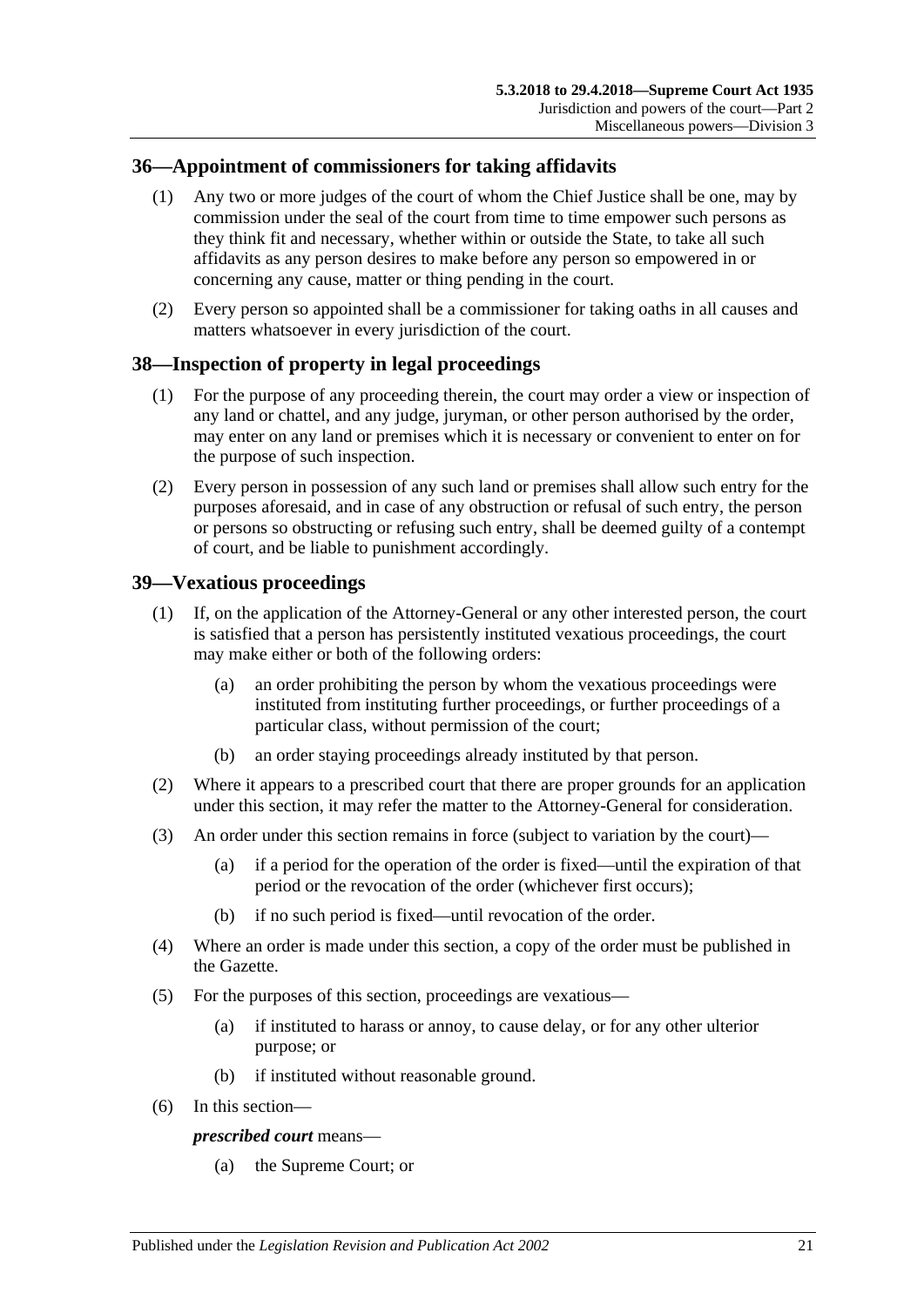- (b) any other court of the State; or
- (c) the South Australian Employment Tribunal; and
- (d) any other tribunal of the State prescribed by the regulations;

*proceedings* means civil or criminal proceedings instituted in a prescribed court.

### <span id="page-21-0"></span>**40—Power of court with regard to costs**

- (1) Subject to the express provisions of this Act, and to the rules of court, and to the express provisions of any other Act whenever passed, the costs of and incidental to all proceedings in the court, including the administration of estates and trusts, shall be in the discretion of the court or judge, and the court or judge shall have full power to determine by whom and to what extent such costs are to be paid.
- $(2)$  If—
	- (a) an action for the recovery of damages or any other monetary sum is brought in the court; and
	- (b) the action might have been brought in the District Court; and
	- (c) the plaintiff recovers less than an amount fixed by the rules for the purposes of this paragraph,

no order for costs will be made in favour of the plaintiff unless the court is of the opinion that it is just, in the circumstances of the case, that the plaintiff should recover the whole or part of the costs of action.

### <span id="page-21-1"></span>**41—Power to revive orders on abatement of cause**

When any judgment or order for the payment of any costs or money has been made in any cause or matter, and the suit afterwards becomes abated, it shall be lawful for the court or a judge, upon the application of any person interested under the judgment or order, to make an order reviving the cause or matter, and permitting the applicant to prosecute and enforce the judgment or order, upon such terms (if any) as the court or judge thinks fit.

# <span id="page-21-2"></span>**Part 3—Sittings and distribution of business**

### <span id="page-21-3"></span>**42—Abolition of terms**

The division of the legal year into terms is abolished as far as relates to the administration of justice, and there shall be no terms applicable to any sitting or business of the court.

### <span id="page-21-4"></span>**43—Reference to terms for computing time**

In all cases in which the terms, into which the legal year was formerly divided, are used as a measure for determining the time at or within which any act is required to be done, those terms may continue to be referred to for the same or the like purpose, unless provision is otherwise made by law.

### <span id="page-21-5"></span>**44—Sitting in vacation**

Provision shall be made by rules of court for the hearing during vacation of all such applications as require to be immediately or promptly heard.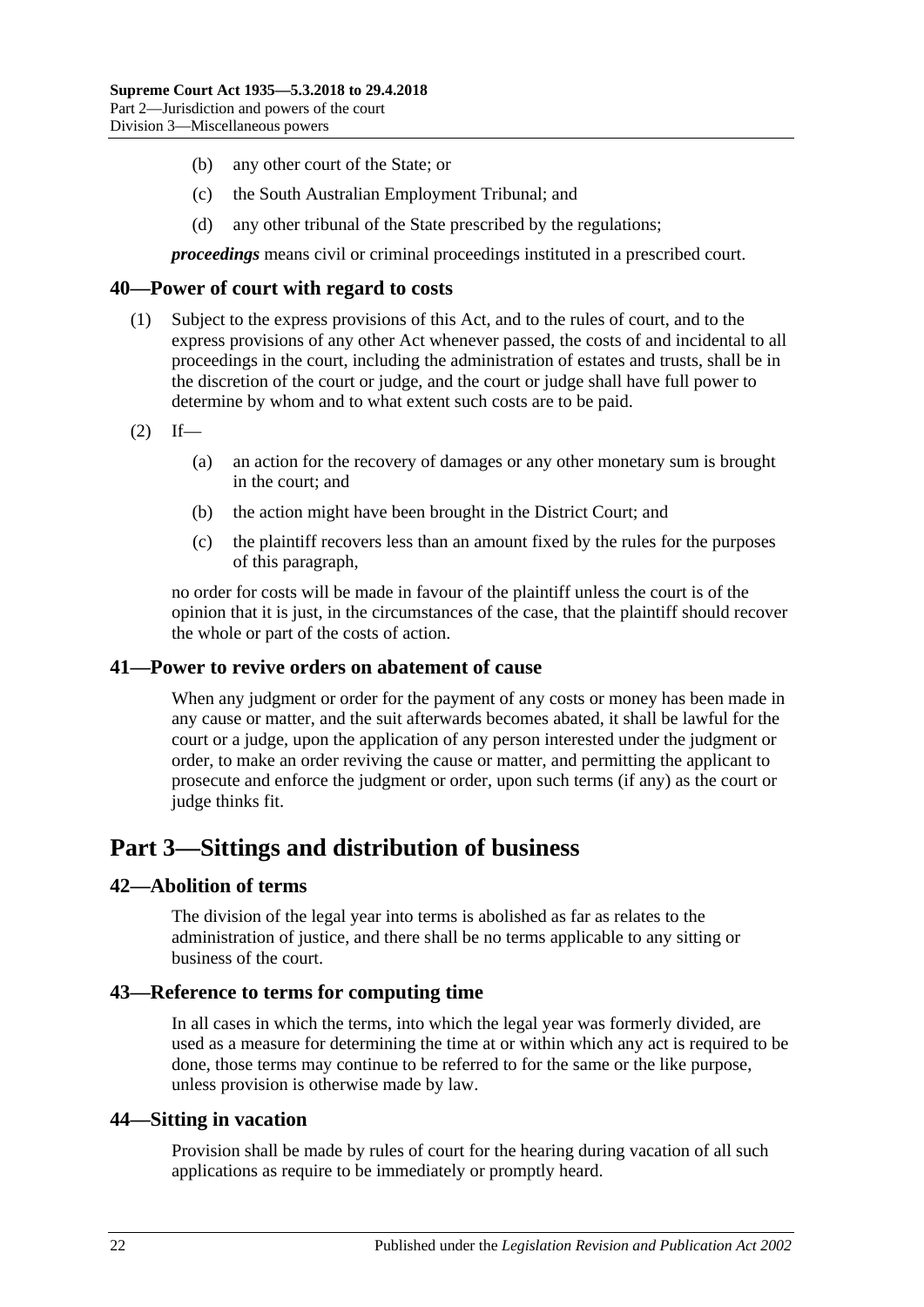### <span id="page-22-0"></span>**45—Time and place of sittings**

- (1) The court may sit at any time (including a Sunday).
- (2) The court may sit at any place (either within or outside the State).
- (3) The court will sit at such times and places as the Chief Justice may direct.
- (4) Registries of the court will be maintained at such places as the Governor may determine.

### <span id="page-22-1"></span>**46—Adjournment from time to time and place to place**

The court may—

- (a) adjourn proceedings from time to time and from place to place; or
- (b) adjourn proceedings to a time, or a time and place, to be fixed; or
- (c) order the transfer of proceedings from place to place.

### <span id="page-22-2"></span>**46A—Sittings in open court or in chambers**

Subject to any provision of an Act or any rule to the contrary, the court's proceedings must be open to the public.

### <span id="page-22-3"></span>**46B—Sittings required by proclamation**

The Governor may, by proclamation, require that sittings of the court (other than civil sittings) be held with a specified frequency in specified parts of the State.

### <span id="page-22-4"></span>**47—Power to sit in several jurisdictions at one time**

Any two or more of the judges may sit at the same time, as separate courts or divisions of the court, for the despatch of its business, either in the same jurisdiction or in different jurisdictions, and, in particular, the Full Court may sit in more than one division.

### <span id="page-22-5"></span>**48—Jurisdiction of Full Court, single judge, master, etc**

- (1) Subject to any express enactment, and to the rules of court, the jurisdiction vested in, or exercisable by the court, shall be exercisable either by the Full Court or by a single judge sitting in court.
- (2) However—
	- (a) the Full Court shall hear and determine—
		- (i) all applications for new trials;
		- (ii) all appeals from a single judge whether sitting in court or chambers;
		- (iii) all rules and orders to show cause returnable before the Full Court:
		- (iv) all questions of law referred to or reserved for the consideration of, or directed to be argued before the Full Court;
		- (v) all trials at bar;
		- (vi) all causes and matters which are required by the rules of court, or by the express provision of any other Act, to be heard or determined by the Full Court;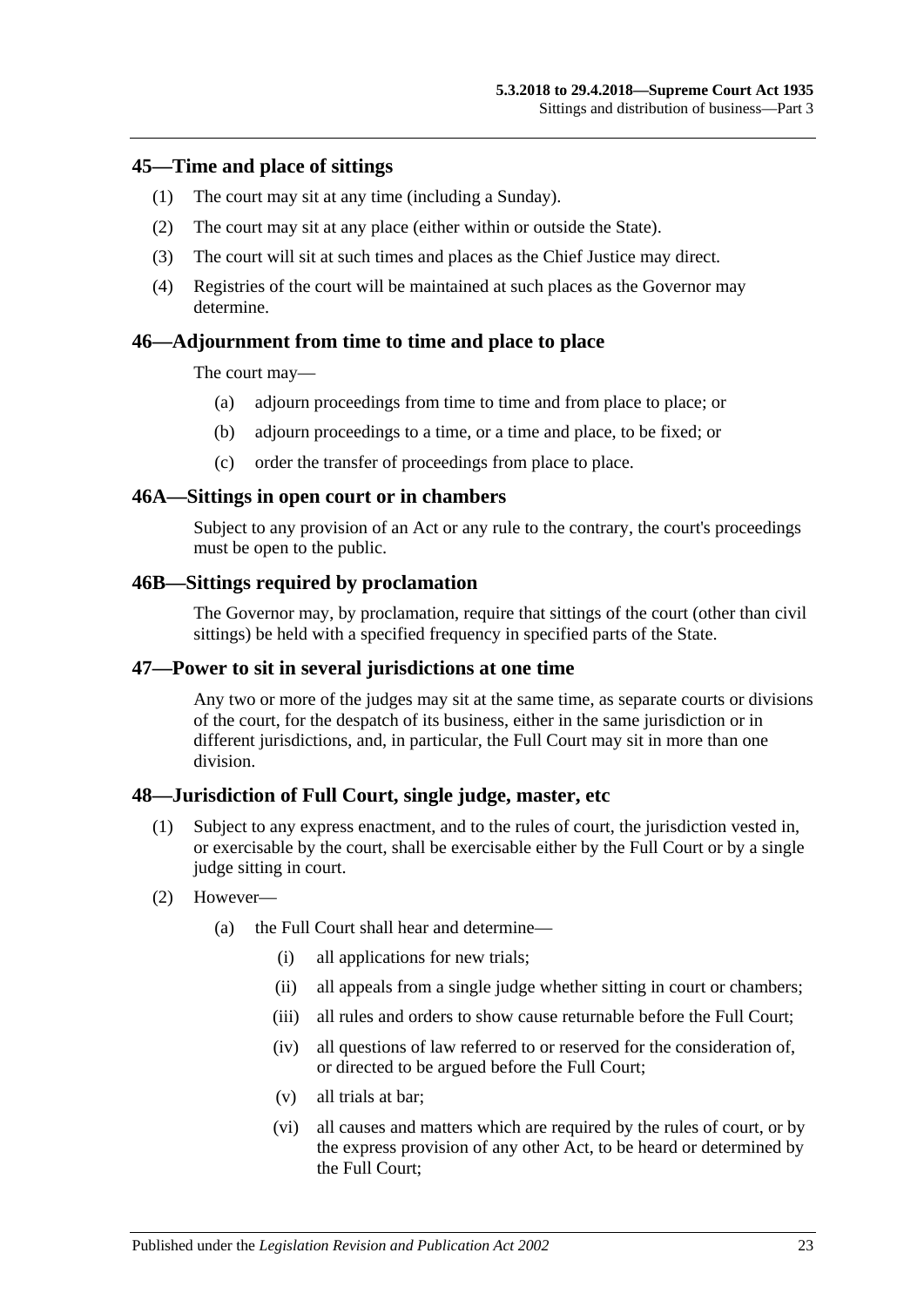- (b) the jurisdiction of the court may be exercised by a judge in chambers in all such causes or matters, and in all such proceedings in any cause or matter, as are authorised by statute or by the rules or practice of the court;
- (c) the jurisdiction of the court may be exercised by a master or judicial registrar to the extent authorised by this Act or any other Act, or by rules of court made under this Act or any other Act.
- <span id="page-23-4"></span>(3) Subject to [subsection](#page-23-3) (4) and to the rules of court, where any Act provides that 1 or more of the following powers relating to appeals are exercisable by the Full Court, the power may, instead, be exercised by any judge of the Supreme Court in the same manner as the Full Court and subject to the same provisions:
	- (a) the power to give permission to appeal;
	- (b) the power to extend the time within which notice of appeal, or of an application for permission to appeal, may be given;
	- (c) the power to allow the appellant to be present at any proceedings in cases where he or she is not entitled to be present without permission;
	- (d) the power to admit an appellant to bail and to direct that time spent in custody by an appellant pending determination of an appeal be counted as part of a term of imprisonment.
- <span id="page-23-3"></span>(4) If a judge refuses an application by an appellant to exercise any power of a kind referred to in [subsection](#page-23-4) (3) in his or her favour, the appellant is entitled to have the application determined by the Full Court.

# <span id="page-23-0"></span>**48A—Jurisdiction of judicial registrar**

- (1) Subject to the regulations, judicial registrars may exercise the jurisdiction of the court as assigned by the Chief Justice or the rules.
- (2) If the court is constituted of a judicial registrar in criminal proceedings, the court—
	- (a) may not impose a sentence of imprisonment; and
	- (b) if of the opinion that the limitation on its powers imposed under this subsection prevents it from imposing an appropriate sentence—may adjourn the question of sentence for hearing and determination by a judge.

# <span id="page-23-1"></span>**49—Questions of law reserved for Full Court**

- (1) The court constituted of a single judge, master or judicial registrar may reserve a question of law for the consideration of the Full Court.
- (2) Subject to any express enactment the like powers may be exercised in relation to any appeal or matter whatsoever, which comes before a judge, under any enactment by which a judge of the court is designated as the judge, arbitrator, or person appointed to hear and determine the appeal or matter, notwithstanding that the determination of the judge is expressed to be final or without appeal.

# <span id="page-23-2"></span>**50—Appeals**

- (1) Subject to this section—
	- (a) an appeal lies to the Full Court against a judgment of the court constituted of a single judge; and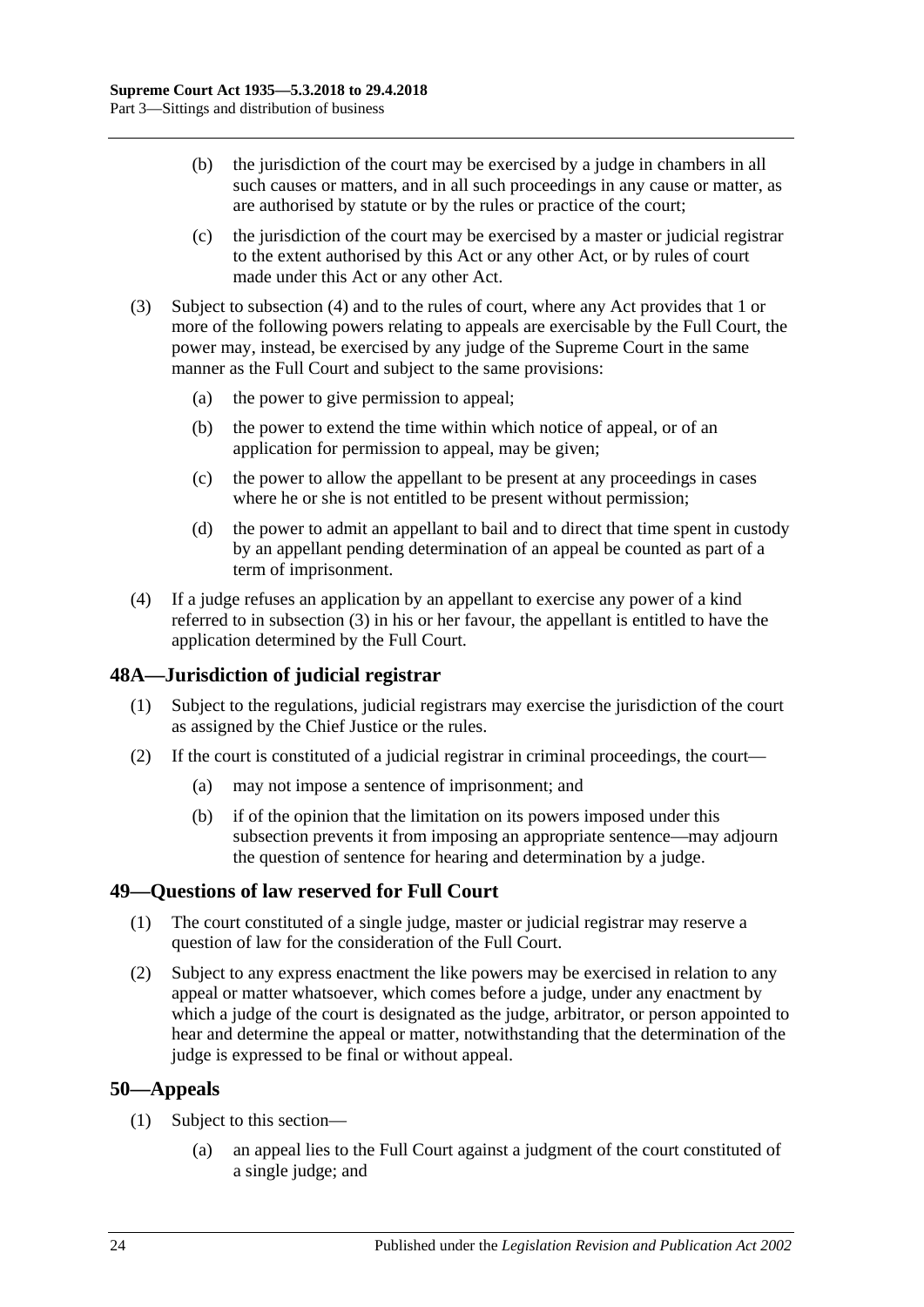- (b) an appeal lies against a judgment of the court constituted of a master.
- (2) An appeal against a judgment of a master or judicial registrar lies, if the rules so provide, to the Full Court and otherwise to the court constituted of a single judge.
- (2a) Subject to the rules, [subsections](#page-24-0) (3) and  $(4)(a)(i)$  do not apply to an appeal against a judgment of a judicial registrar.
- <span id="page-24-0"></span>(3) No appeal lies against—
	- (a) an order allowing an extension of time to appeal from a judgment; or
	- (b) an order giving unconditional permission to defend an action; or
	- (c) a judgment that is, by statute, under the rules, or by agreement of the parties, final and without appeal.
- <span id="page-24-1"></span>(4) An appeal lies only with the permission of the court—
	- (a) from a judgment of any of the following classes:
		- (i) a judgment given by consent of the parties;
		- (ii) a judgment given by a single judge on appeal from a judgment of the Magistrates Court; or
	- (b) if the rules provide that the appeal lies by permission of the court.
- (5) The rules cannot, however, require the court's permission for an appeal if the judgment under appeal—
	- (a) denies, or imposes conditions on, a right to defend an action; or
	- (b) deals with the liberty of the subject or the custody of an infant; or
	- (c) grants or refuses relief in the nature of an injunction or the appointment of a receiver; or
	- (d) is a declaration of liability or a final assessment of damages under [section](#page-15-2) 30B; or
	- (e) makes a final determination of a substantive right.

#### **Exception—**

If a judgment is given by a single judge on appeal from some other court or tribunal, the rules may require the court's permission for a further appeal to the Full Court even though the judgment makes a final determination of a substantive right.

(6) In this section—

*judgment* includes—

- (a) an order or direction; and
- (b) a decision not to make an order or direction.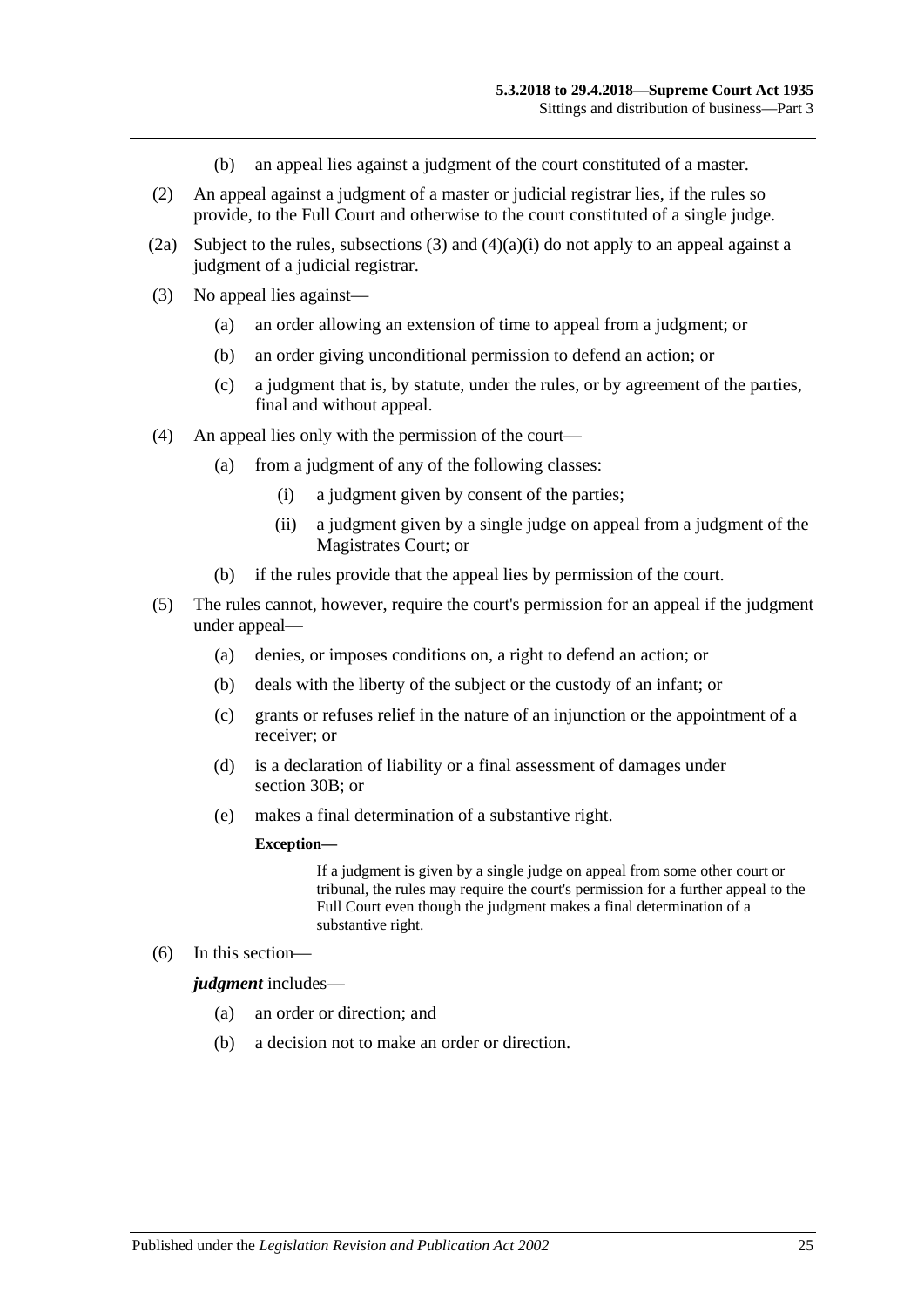# <span id="page-25-0"></span>**Part 3A—The Land and Valuation Court**

# <span id="page-25-1"></span>**62A—Interpretation**

In this Part, unless the contrary intention appears—

*the Court* means the Land and Valuation Court constituted under this Part;

*the complementary amending Acts* means the *[Crown Lands Act Amendment](http://www.legislation.sa.gov.au/index.aspx?action=legref&type=act&legtitle=Crown%20Lands%20Act%20Amendment%20Act%201969)  Act [1969](http://www.legislation.sa.gov.au/index.aspx?action=legref&type=act&legtitle=Crown%20Lands%20Act%20Amendment%20Act%201969)*, the *[Encroachments Act Amendment Act](http://www.legislation.sa.gov.au/index.aspx?action=legref&type=act&legtitle=Encroachments%20Act%20Amendment%20Act%201969) 1969*, the *[Highways Act Amendment](http://www.legislation.sa.gov.au/index.aspx?action=legref&type=act&legtitle=Highways%20Act%20Amendment%20Act%201969)  Act [1969](http://www.legislation.sa.gov.au/index.aspx?action=legref&type=act&legtitle=Highways%20Act%20Amendment%20Act%201969)*, the *[Land Settlement \(Development Leases\) Act Amendment Act](http://www.legislation.sa.gov.au/index.aspx?action=legref&type=act&legtitle=Land%20Settlement%20(Development%20Leases)%20Act%20Amendment%20Act%201969) 1969*, the *[Land Tax Act Amendment Act](http://www.legislation.sa.gov.au/index.aspx?action=legref&type=act&legtitle=Land%20Tax%20Act%20Amendment%20Act%201969) 1969*, the *[Law of Property Act Amendment Act](http://www.legislation.sa.gov.au/index.aspx?action=legref&type=act&legtitle=Law%20of%20Property%20Act%20Amendment%20Act%201969) 1969*, the *[Local Government Act Amendment Act](http://www.legislation.sa.gov.au/index.aspx?action=legref&type=act&legtitle=Local%20Government%20Act%20Amendment%20Act%201969) 1969*, the *[Pastoral Act Amendment](http://www.legislation.sa.gov.au/index.aspx?action=legref&type=act&legtitle=Pastoral%20Act%20Amendment%20Act%201969)  Act [1969](http://www.legislation.sa.gov.au/index.aspx?action=legref&type=act&legtitle=Pastoral%20Act%20Amendment%20Act%201969)*, the *[Planning and Development Act Amendment Act](http://www.legislation.sa.gov.au/index.aspx?action=legref&type=act&legtitle=Planning%20and%20Development%20Act%20Amendment%20Act%201969) 1969*, the *[Renmark](http://www.legislation.sa.gov.au/index.aspx?action=legref&type=act&legtitle=Renmark%20Irrigation%20Trust%20Act%20Amendment%20Act%201969)  [Irrigation Trust Act Amendment Act](http://www.legislation.sa.gov.au/index.aspx?action=legref&type=act&legtitle=Renmark%20Irrigation%20Trust%20Act%20Amendment%20Act%201969) 1969*, the *[Sewerage Act Amendment Act](http://www.legislation.sa.gov.au/index.aspx?action=legref&type=act&legtitle=Sewerage%20Act%20Amendment%20Act%201969) 1969*, the *[South-Eastern Drainage Act Amendment Act](http://www.legislation.sa.gov.au/index.aspx?action=legref&type=act&legtitle=South-Eastern%20Drainage%20Act%20Amendment%20Act%201969) 1969*, the *[Water Conservation Act](http://www.legislation.sa.gov.au/index.aspx?action=legref&type=act&legtitle=Water%20Conservation%20Act%20Amendment%20Act%201969)  [Amendment Act](http://www.legislation.sa.gov.au/index.aspx?action=legref&type=act&legtitle=Water%20Conservation%20Act%20Amendment%20Act%201969) 1969* and the *[Waterworks Act Amendment Act](http://www.legislation.sa.gov.au/index.aspx?action=legref&type=act&legtitle=Waterworks%20Act%20Amendment%20Act%201969) 1969*.

# <span id="page-25-4"></span><span id="page-25-2"></span>**62B—Transitional provisions**

- (1) Notwithstanding the enactment of this Part and the complementary amending Acts, any appeal, reference, proceeding or other matter instituted or commenced, but not finally disposed of, at the commencement of the *[Supreme Court Act Amendment Act](http://www.legislation.sa.gov.au/index.aspx?action=legref&type=act&legtitle=Supreme%20Court%20Act%20Amendment%20Act%20(No.%203)%201969)  [\(No. 3\)](http://www.legislation.sa.gov.au/index.aspx?action=legref&type=act&legtitle=Supreme%20Court%20Act%20Amendment%20Act%20(No.%203)%201969) 1969*, and the complementary amending Acts, that would, if it had been instituted or commenced after the commencement of those Acts, have proceeded in, and been heard and determined by the Court, shall, subject to this section, proceed in or before, and be heard and determined by, the court, board, tribunal, arbitrator, or other person or authority having cognizance of it, in all respects as if those Acts had not been enacted.
- (2) The Court may, upon application by a party to a matter of the kind described in [subsection](#page-25-4) (1) of this section, direct that the matter shall proceed in, and be heard and determined by, the Court, and may give and make all such consequential directions and orders as it deems just for disposing of the matter.
- (3) The Court is hereby invested with all powers that are reasonably necessary or expedient to dispose of any such matter according to law.
- (4) Subject to this section, the operation of section 16 of the *[Acts Interpretation Act](http://www.legislation.sa.gov.au/index.aspx?action=legref&type=act&legtitle=Acts%20Interpretation%20Act%201915) 1915* in relation to this Part and the complementary amending Acts is unaffected.

# <span id="page-25-3"></span>**62C—Establishment of Land and Valuation Court**

- (1) There shall be a court entitled the "Land and Valuation Court" which shall be a division of the Supreme Court of South Australia.
- (2) The Court shall be constituted of a judge upon whom the jurisdiction of the Court has, in accordance with this section, been conferred.
- (3) The Governor may, by proclamation, confer the jurisdiction of the Court upon any judge of the Supreme Court.
- (3a) The Governor may, by proclamation, divest any judge of the jurisdiction of the Court and confer that jurisdiction upon any other judge.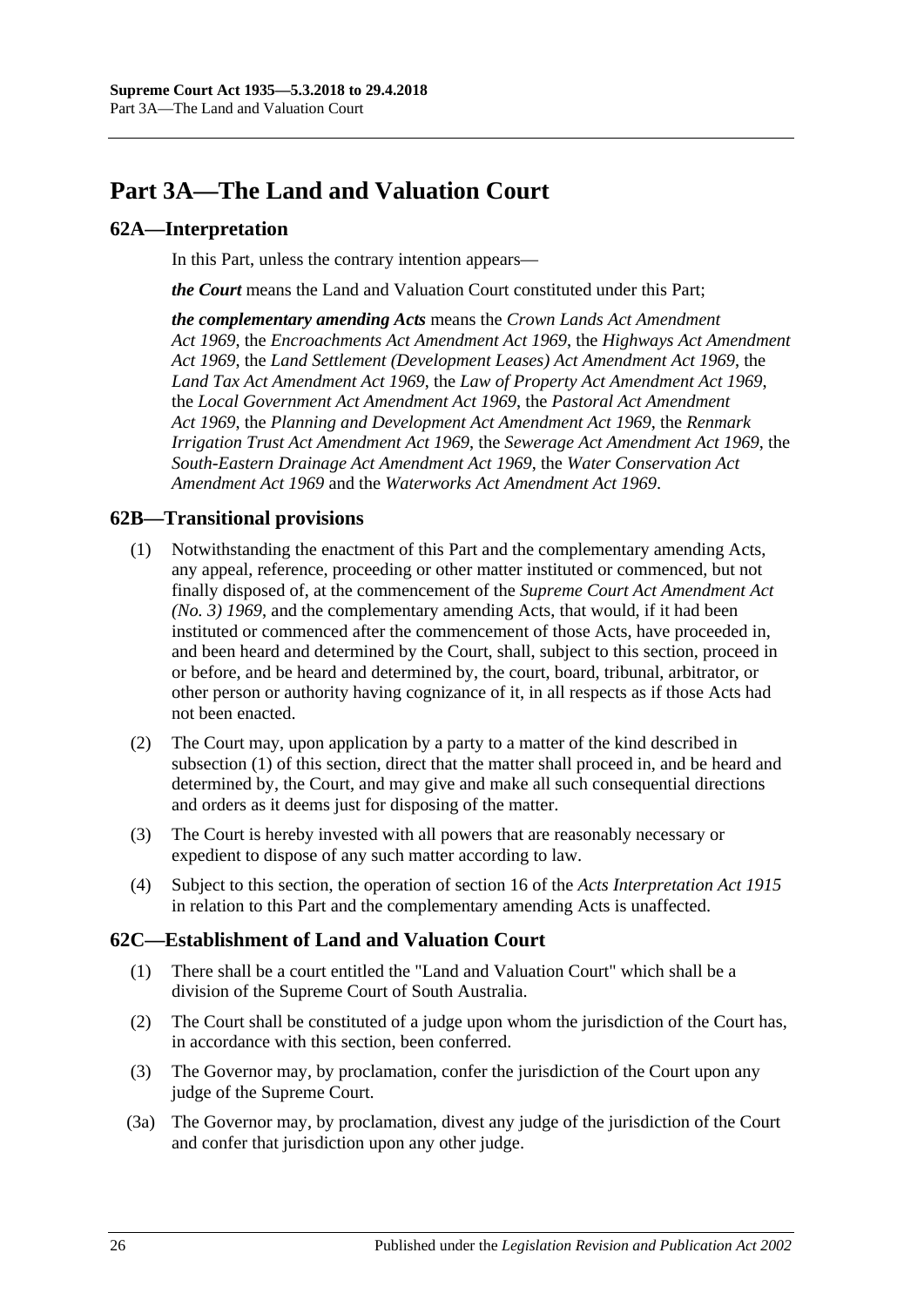- (4) Where—
	- (a) the judge upon whom the jurisdiction of the Court has been conferred deems it improper or undesirable that he should hear and determine any proceeding before the Court, or he is, by reason of ill health or any other cause, unable, wholly or in part, to perform the duties of his office; or
	- (b) the Governor is of the opinion that it is in the interests of the administration of justice to do so,

the Governor may, by proclamation confer temporarily or permanently the jurisdiction of the Court upon any additional judge.

(5) A judge upon whom the jurisdiction of the Court has been conferred is not thereby precluded from performing and discharging any other functions and duties of a judge of the Supreme Court.

### <span id="page-26-0"></span>**62D—Jurisdiction of the Court**

(1) The Court has the jurisdiction conferred upon it under the following Acts:

the *[Crown Lands Act](http://www.legislation.sa.gov.au/index.aspx?action=legref&type=act&legtitle=Crown%20Lands%20Act%201929) 1929*; the *[Encroachments Act](http://www.legislation.sa.gov.au/index.aspx?action=legref&type=act&legtitle=Encroachments%20Act%201944) 1944*; the *[Highways Act](http://www.legislation.sa.gov.au/index.aspx?action=legref&type=act&legtitle=Highways%20Act%201926) 1926*; the *[Land Settlement \(Development Leases\) Act](http://www.legislation.sa.gov.au/index.aspx?action=legref&type=act&legtitle=Land%20Settlement%20(Development%20Leases)%20Act%201949) 1949*; the *[Land Tax Act](http://www.legislation.sa.gov.au/index.aspx?action=legref&type=act&legtitle=Land%20Tax%20Act%201936) 1936*; the *[Law of Property Act](http://www.legislation.sa.gov.au/index.aspx?action=legref&type=act&legtitle=Law%20of%20Property%20Act%201936) 1936*; the *[Local Government Act](http://www.legislation.sa.gov.au/index.aspx?action=legref&type=act&legtitle=Local%20Government%20Act%201934) 1934*; the *[Pastoral Act](http://www.legislation.sa.gov.au/index.aspx?action=legref&type=act&legtitle=Pastoral%20Act%201936) 1936*; the *[Planning and Development Act](http://www.legislation.sa.gov.au/index.aspx?action=legref&type=act&legtitle=Planning%20and%20Development%20Act%201966) 1966*; the *[Renmark Irrigation Trust Act](http://www.legislation.sa.gov.au/index.aspx?action=legref&type=act&legtitle=Renmark%20Irrigation%20Trust%20Act%201936) 1936*; the *[Sewerage Act](http://www.legislation.sa.gov.au/index.aspx?action=legref&type=act&legtitle=Sewerage%20Act%201929) 1929*; the *[South-Eastern Drainage Act](http://www.legislation.sa.gov.au/index.aspx?action=legref&type=act&legtitle=South-Eastern%20Drainage%20Act%201931) 1931*; the *[Water Conservation Act](http://www.legislation.sa.gov.au/index.aspx?action=legref&type=act&legtitle=Water%20Conservation%20Act%201936) 1936*; the *[Waterworks Act](http://www.legislation.sa.gov.au/index.aspx?action=legref&type=act&legtitle=Waterworks%20Act%201932) 1932*.

- (2) The Court shall have jurisdiction to hear and determine all actions, matters and proceedings in which compensation is to be assessed under and pursuant to the *[Compulsory Acquisition of Land Act](http://www.legislation.sa.gov.au/index.aspx?action=legref&type=act&legtitle=Compulsory%20Acquisition%20of%20Land%20Act%201925) 1925* (as amended from time to time) or under and pursuant to any Act passed in substitution for that Act (as it may be amended from time to time), whether or not that Act is expressly, or impliedly, to be read, or incorporated with another Act or Acts (with or without qualification or modification) and whether or not the action, matter or proceeding would, but for this subsection, have been heard or determined by any other court or by arbitrators, or in any other manner.
- (3) The Court shall have such additional jurisdiction as may be conferred upon it by any Act or any regulation under an Act.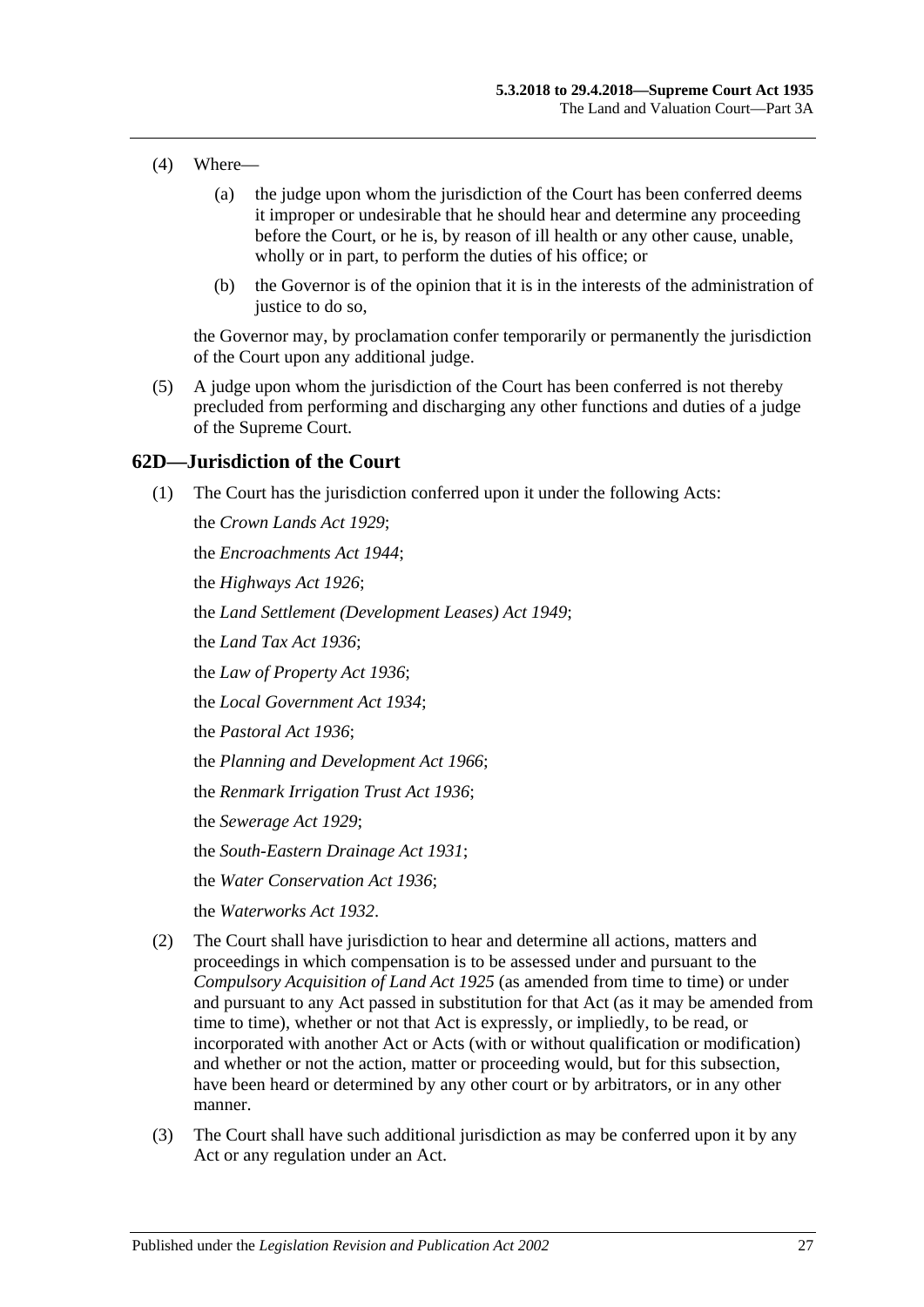- (4) The Court shall, in the exercise of its jurisdiction, have all the powers and authority of the Supreme Court of South Australia and a judgment or order of the Court shall be regarded as, and shall have the force and validity of, a judgment or order of the Supreme Court of South Australia.
- (5) The Court shall have the full jurisdiction exercisable by a single judge of the Supreme Court, but that jurisdiction shall be exercised by the Court only in respect of any cause, matter or proceeding that is before the Court in pursuance of this Part, or any other Act or any regulation under an Act.

# <span id="page-27-4"></span><span id="page-27-0"></span>**62E—Reference of matters involving question of valuation**

- (1) Where any judge is of the opinion that in any cause, pending or part-heard, in the Supreme Court, a question has arisen, or is likely to arise, (whether as a preliminary point or in the course of the hearing), as to the value of land, that judge may, on the application of a party to the cause, or on his or her own initiative, refer the cause to the Court for hearing and determination.
- (2) The Court shall hear and determine any cause referred to it under [subsection](#page-27-4) (1) of this section.

### <span id="page-27-1"></span>**62F—Appeals and cases stated**

The provisions of [sections](#page-23-1) 49 and [50](#page-23-2) of this Act shall extend and apply to and in relation to the Land and Valuation Court and any judgment, order or direction thereof.

### <span id="page-27-2"></span>**62G—Right of crown**

The Crown shall be entitled to appear before the Court in any matter or proceeding in which the public interest, or any right or interest of the Crown, may be involved or affected.

# <span id="page-27-3"></span>**62H—Rules of Court**

- (1) Rules of Court may be made under this Act by the judge upon whom the jurisdiction of the Court has been conferred to regulate the practice and procedure of the Court and to provide for any matters necessary or expedient for the purposes of this Part.
- (2) The power to make rules under this section includes power to make rules in respect of any jurisdiction conferred on the Court by this or any other Act, whenever passed.
- (3) The rules may confer or impose on the registrar such powers, authorities, functions and duties in relation to the administration of the business of the court as may be necessary or expedient for the purposes of this Part.
- (3a) A master may exercise such jurisdiction of the court as may be conferred on him by the rules.
- (3b) Subject to the rules, an appeal from a judgment, order, direction or decision of a master made in the exercise of a jurisdiction conferred by the rules shall lie to a judge upon whom the jurisdiction of the court has been conferred.
- (4) Where provisions in respect of the practice or procedure of the Court are contained in this, or any other Act, or in general orders or rules made under the authority of this or any other Act, rules of Court may be made under this section for modifying those provisions to any extent that may be necessary or expedient.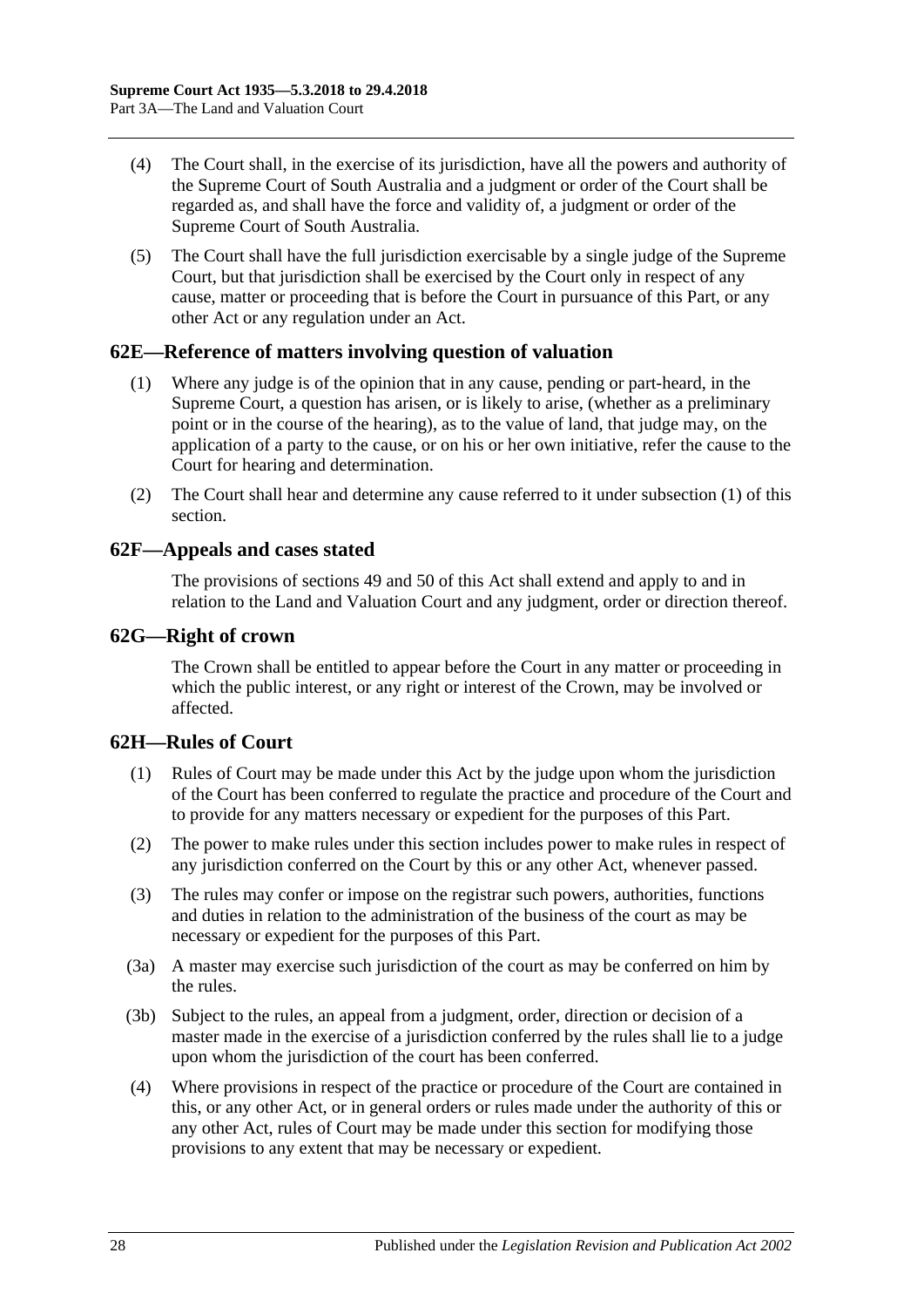(5) Rules of Court made under this section take effect from the date of publication in the Gazette or some later date specified in the rules.

# <span id="page-28-0"></span>**62I—Sittings of Court**

The Court shall sit at such times and places as the judge exercising the jurisdiction of the Court directs.

# <span id="page-28-1"></span>**Part 4—Procedure generally**

### <span id="page-28-2"></span>**63—Criminal procedure**

- (1) The practice and procedure in all criminal causes and matters, including the practice and procedure upon appeal, except as expressly altered by this Act, shall be the same as the practice and procedure in similar causes and matters before the passing of this Act.
- (2) Proceedings in *quo warranto* shall be deemed to be civil proceedings whether for the purposes of appeal or otherwise.

### <span id="page-28-3"></span>**64—Saving of existing procedure**

Save as is otherwise provided in this or any other Act, the practice and procedure of the court shall be as prescribed in the existing rules, and in all matters, for which no other provision is made, all forms and methods of procedure, which, under or by virtue of any law, general order or rules whatsoever, were formerly in force in the court, may continue to be used in the like cases and for the like purposes:

Provided that nothing in this section shall be deemed to affect the power of the judges to make rules of court repealing or altering the existing rules.

# <span id="page-28-4"></span>**65—Mediation and conciliation**

- (1) Subject to and in accordance with the rules of court, the court constituted of a judge, master or judicial registrar may, with or without the consent of the parties, or the registrar may, with the consent of the parties, appoint a mediator and refer a civil proceeding or any issues arising in a civil proceeding for mediation by the mediator.
- (2) A mediator appointed under this section has the privileges and immunities of a judge and such of the powers of the court as the court may delegate.
- (3) A mediator appointed under this section must not, except as required or authorised to do so by law, disclose to another person any information obtained in the course or for the purposes of the mediation.
- (4) The court may itself endeavour to achieve a negotiated settlement of a civil proceeding or resolution of any issues arising in a civil proceeding.
- (5) A judge, master or judicial registrar who attempts to settle a proceeding or to resolve any issues arising in a proceeding is not disqualified from taking further part in the proceeding but will be so disqualified if he or she is appointed as a mediator in relation to the proceeding.
- (6) Evidence of anything said or done in an attempt to settle a proceeding by mediation under this section is not subsequently admissible in the proceeding or in related proceedings.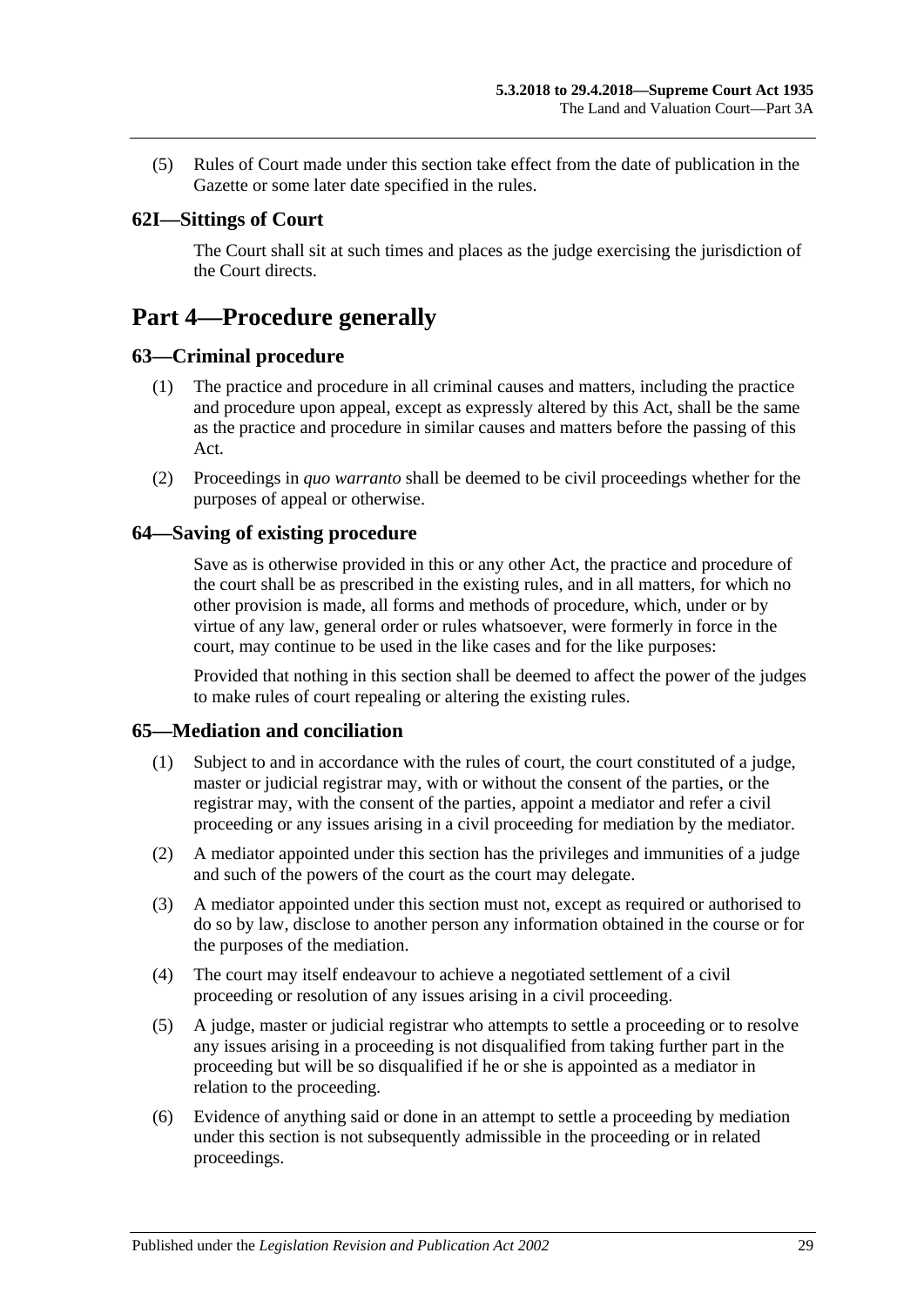(7) If a case is settled under this section, the terms of the settlement may be embodied in a judgment.

# <span id="page-29-0"></span>**66—Trial of issues by arbitrator**

- (1) The court may refer a civil proceeding or any issues arising in a civil proceeding for trial by an arbitrator.
- (2) The arbitrator may be appointed either by the parties to the proceeding or by the court.
- (3) The arbitrator becomes for the purposes of the reference an officer of the court and may exercise such of the powers of the court as the court delegates to the arbitrator.
- (4) The court will, unless good reason is shown to the contrary, adopt the award of the arbitrator as its judgment on the action or issues referred.
- (5) The costs of the arbitrator will be borne, in the first instance, equally by the parties or in such other proportions as the court may direct, but the court may subsequently order that a party be reimbursed wholly or in part by another party for costs incurred under this subsection.

# <span id="page-29-1"></span>**67—Expert reports**

- (1) The court may refer any question arising in a civil proceeding for investigation and report by a referee who is an expert in the relevant field.
- (2) A person to whom a question is referred under this section becomes for the purposes of the investigation an officer of the court and may exercise such of the powers of the court as the court delegates.
- (3) The court may adopt a report obtained under this section in whole or part.
- (4) The costs of the expert's investigation and report will be borne, in the first instance, equally by the parties or in such other proportions as the court may direct, but the court may subsequently order that a party be reimbursed wholly or in part by another party for costs incurred under this subsection.

### <span id="page-29-2"></span>**71—Assessors**

- (1) Subject to any rules of court, and to the right of having cases submitted to the verdict of a jury in accordance with the *[Juries Act](http://www.legislation.sa.gov.au/index.aspx?action=legref&type=act&legtitle=Juries%20Act%201927) 1927*, the court may in any cause or matter before the court, in which it thinks it expedient so to do, call in the aid of one or more assessors, specially qualified, and try and hear such cause or matter wholly or partially, with the assistance of such assessors.
- (2) The remuneration, if any, to be paid to such assessors shall be determined by the court, and the sum so fixed shall be paid by the sheriff in the same manner as jury fees are paid.

# <span id="page-29-3"></span>**72—Rules of court**

- (1) Rules of court may be made under this Act by any three or more judges of the Supreme Court for any of the following purposes:
	- (a) for regulating the sittings of the court, and of the judges sitting in chambers and the vacations to be observed by the court and the officers of the court;
	- (b) regulating the practice and procedure of the court (including in its appellate jurisdiction);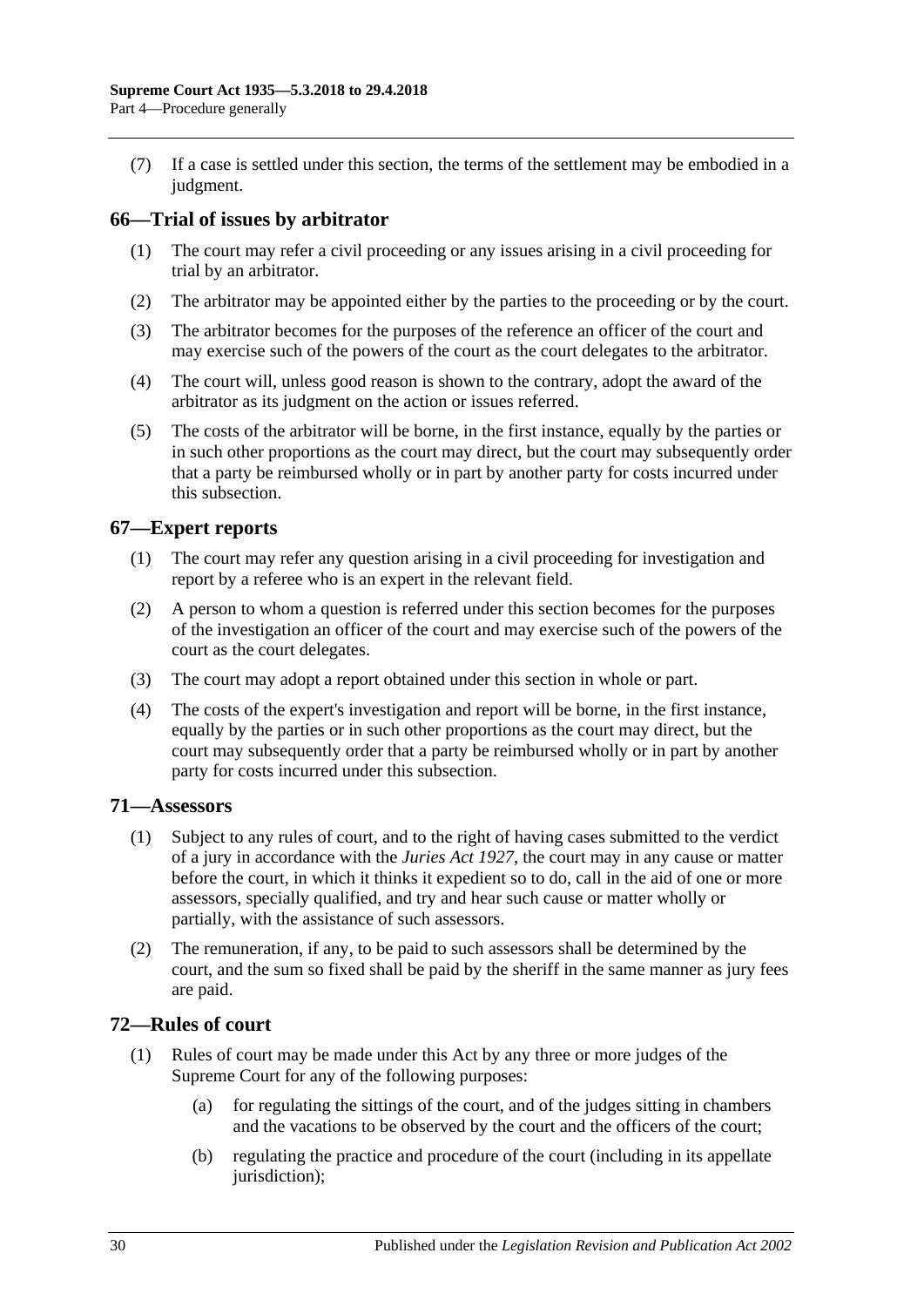- (c) for imposing mutual obligations on parties to proceedings in the court to disclose to each other the contents of expert reports or other material of relevance to the proceedings before the proceedings are brought to trial;
- (d) for regulating any matters relating to the referral of a proceeding or issues arising in a proceeding to a mediator or arbitrator, the conduct of mediations or arbitrations or the referral of questions for investigation and report by an expert (whether appointed under [section](#page-29-1) 67 or otherwise);
- (e) for regulating and directing the means by which particular facts may be proved, and the mode in which evidence thereof may be given in any proceedings, or at any stage of the proceedings, and in relation to the purposes aforesaid for allowing examinations, affidavits, or depositions to be read at any trial or hearing, or in any cause or matter, or allowing secondary evidence to be given, and for providing that the court or a judge may give special directions or make special orders in relation to any of the matters aforesaid;
- (ea) for empowering the court—
	- (i) to order the carrying out of a biological or other scientific test that may be relevant to the determination of a question before the court; and
	- (ii) to include in such an order directions about the carrying out of the test and, in particular, directions requiring a person (including a party to the proceedings) to submit to the test or to have a child or other person who is not of full legal capacity submit to the test; and
	- (iii) if a party is required to submit to the test, or to have another submit to the test—to include in the order a stipulation that, if the party fails to comply with the order, the question to which the test is relevant will be resolved adversely to the party;
- (f) for empowering masters or judicial registrars to do any such thing and to transact any such business and to exercise any such authority and jurisdiction in respect of the same, including the jurisdiction to refer a bill of costs for adjudication, or to refer any other matter to a master, as by virtue of any statute, custom, or rule or practice of court may be done, transacted, or exercised by a judge;
- $(g)$  for regulating any matters relating to the business, authority and jurisdiction that may be transacted or exercised by the masters or judicial registrars;
- (h) for regulating the duties of the officers of the court and the costs of proceedings therein (including the costs to be allowed to practitioners of the court in respect of business transacted in the court or the offices thereof), and the conduct of any business coming within the cognizance of the court, for which provision is not expressly made by any Act;
- (i) for conferring on the registrar or other member of the non-judicial staff of the court the power to adjudicate costs;
- (j) for regulating the admission of barristers, solicitors, attorneys, and proctors of the court;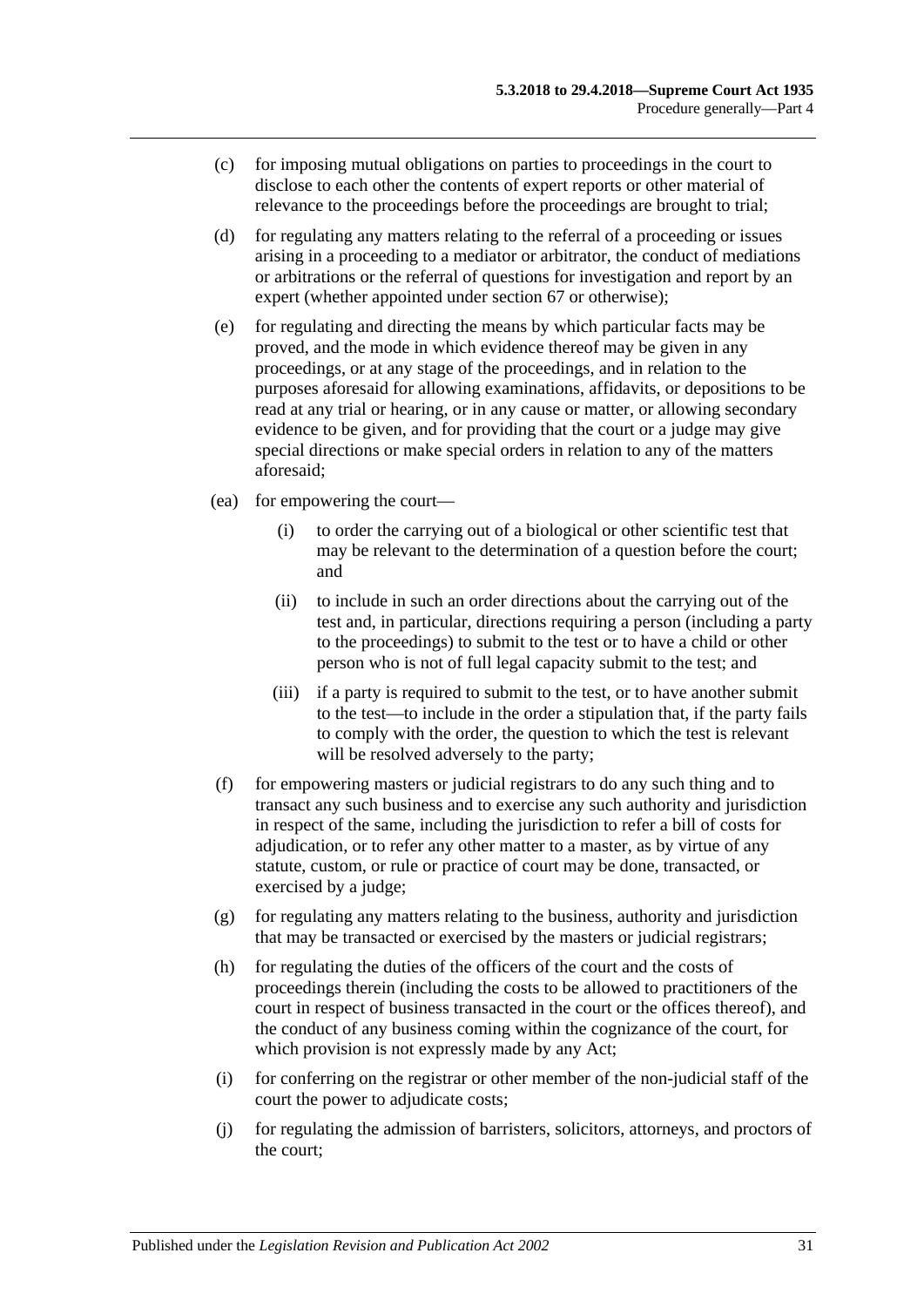- (k) and generally for any purpose mentioned in this Act or for carrying its provisions into effect.
- (2) The power to make rules conferred by this section shall be deemed to include power to make rules in respect of any jurisdiction conferred upon the court or a judge thereof by any Act whenever passed.
- (3) Where any provisions in respect of the practice or procedure of the court are contained in this or any other Act of Parliament, or in general orders or rules made under the authority of any Act, rules of court may be made for modifying such provision to any extent that may be deemed necessary.
- (4) Rules of Court made under this section take effect from the date of publication in the Gazette or some later date specified in the rules.

# <span id="page-31-1"></span><span id="page-31-0"></span>**Part 6—Officers of the court**

# **Division 1—Registrar**

# <span id="page-31-2"></span>**82—The registrar**

- (1) There shall be a registrar of the court.
- (2) No registrar shall be appointed, dismissed or reduced in status, nor shall the office of registrar be abolished, except upon the recommendation, or with the concurrence, of the Chief Justice.
- (3) The registrar is the court's principal administrative officer.
- (3a) The registrar may, in addition to exercising the functions and duties assigned to him or her by this Act or any other Act, exercise any procedural or non-judicial powers of the court assigned by the Chief Justice or by rules of court under this or any other Act.
- (4) The registrar shall, in relation to the performance and discharge of his functions and duties (so far as they relate to the business of the court), be subject to the control and direction of the Chief Justice.

# <span id="page-31-3"></span>**Division 2—Tipstaves**

### <span id="page-31-4"></span>**106—Appointment of tipstaves**

- (1) There will be such tipstaves of the court as are necessary.
- (2) No tipstaff will be appointed except on the recommendation of the Chief Justice.

### <span id="page-31-5"></span>**107—Duty of tipstaves**

The tipstaves of the court shall be in attendance on the sittings of the court, and any tipstaff may, without warrant, apprehend and lodge in prison all persons who, by the court or any judge, are ordered to be apprehended or committed into prison for contempt of court or otherwise.

### <span id="page-31-6"></span>**108—Other duties**

Every tipstaff shall perform all such other duties as from time to time are by the court or a judge or rules of court directed to be performed by him.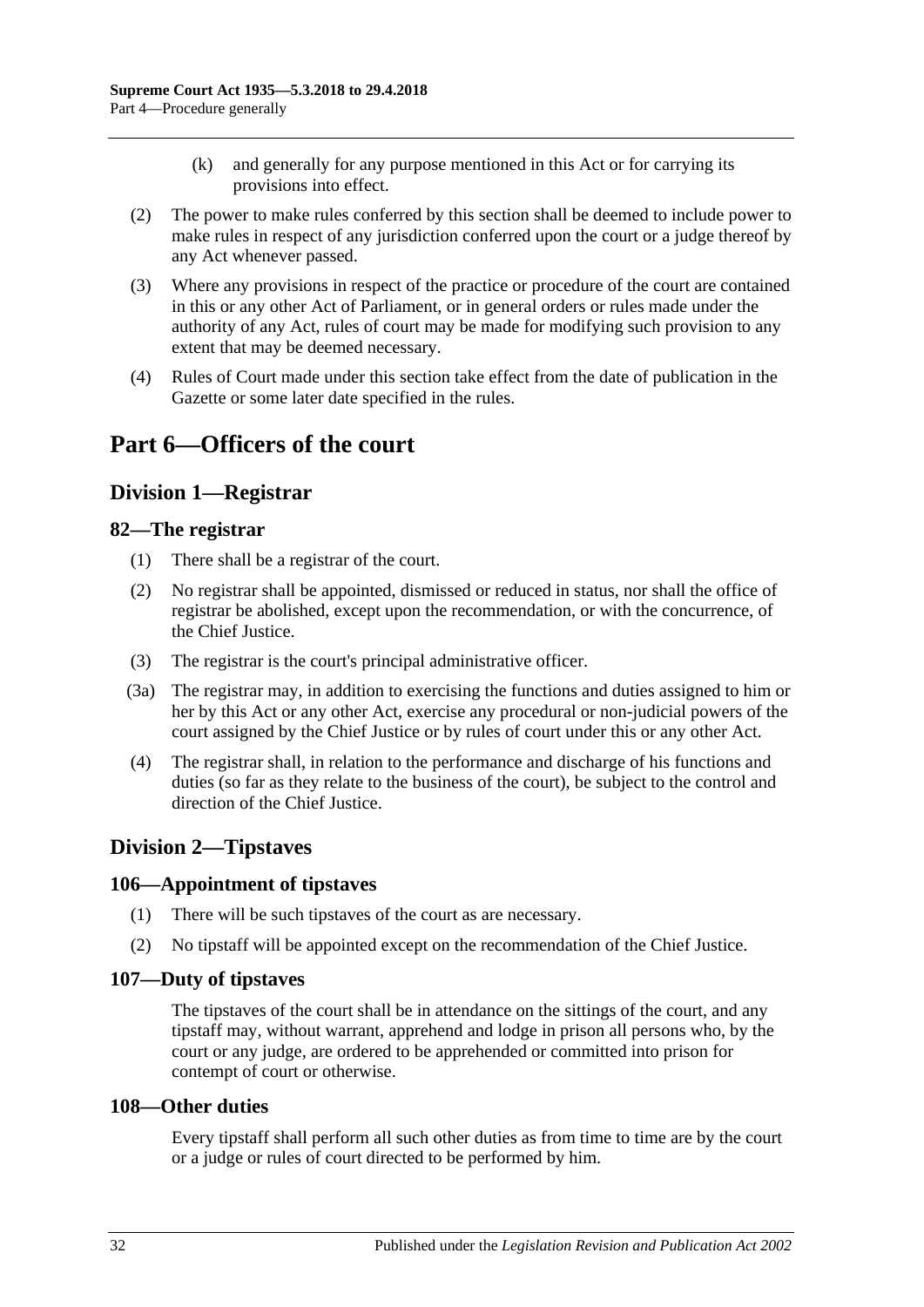# <span id="page-32-0"></span>**Division 3—Further provisions as to officers**

# <span id="page-32-1"></span>**109—Appointment of other officers**

- (1) The court shall have such other officers as are necessary for the administration of justice therein, and for the due execution of the judgments, decrees, orders, and processes thereof.
- (2) Subject to [subsection](#page-32-7) (3), no such other officer will be appointed except on the recommendation of the Chief Justice.
- <span id="page-32-7"></span>(3) The associates to the judges will be appointed and may be removed from office by the Chief Justice, but otherwise will be subject to the *[Courts Administration Act](http://www.legislation.sa.gov.au/index.aspx?action=legref&type=act&legtitle=Courts%20Administration%20Act%201993) 1993* in the same way as other staff of the court appointed under that Act.

# <span id="page-32-2"></span>**110—Duties of officers**

Subject to this Act, the business to be performed in the court, or in the chambers of any judge, other than that performed by the judges, shall be distributed among the officers of the court, in such manner as is directed by rules of court, or, in any cases not provided for by rules of court, as the court or any judge thereof may direct, and such officers shall perform such duties in relation to such business as is directed by this Act or by rules of court, or by such court or any judge thereof; and, subject to this Act and such rules of court, all such officers respectively shall continue to perform the same duties as nearly as may be in the same manner as if this Act had not passed.

# <span id="page-32-3"></span>**110A—Administrative and ancillary staff**

- (1) The court's administrative and ancillary staff consists of—
	- (a) the registrar; and
	- (b) any other persons appointed to the non-judicial staff of the Court.
- (2) The Court's administrative and ancillary staff (other than judges' associates) will be appointed under the *[Courts Administration Act](http://www.legislation.sa.gov.au/index.aspx?action=legref&type=act&legtitle=Courts%20Administration%20Act%201993) 1993*.

# <span id="page-32-4"></span>**110B—Responsibilities of non-judicial staff**

A member of the court's administrative or ancillary staff is responsible to the Chief Justice (through any properly constituted administrative superior) for the proper and efficient discharge or his or her duties.

# <span id="page-32-5"></span>**Part 7—Miscellaneous provisions**

### <span id="page-32-6"></span>**110C—Immunities**

- (1) A master, judicial registrar, mediator or assessor has the same privileges and immunities from civil liability as a judge.
- (2) A non-judicial officer of the court incurs no civil or criminal liability for an honest act or omission in carrying out or purportedly carrying out official functions.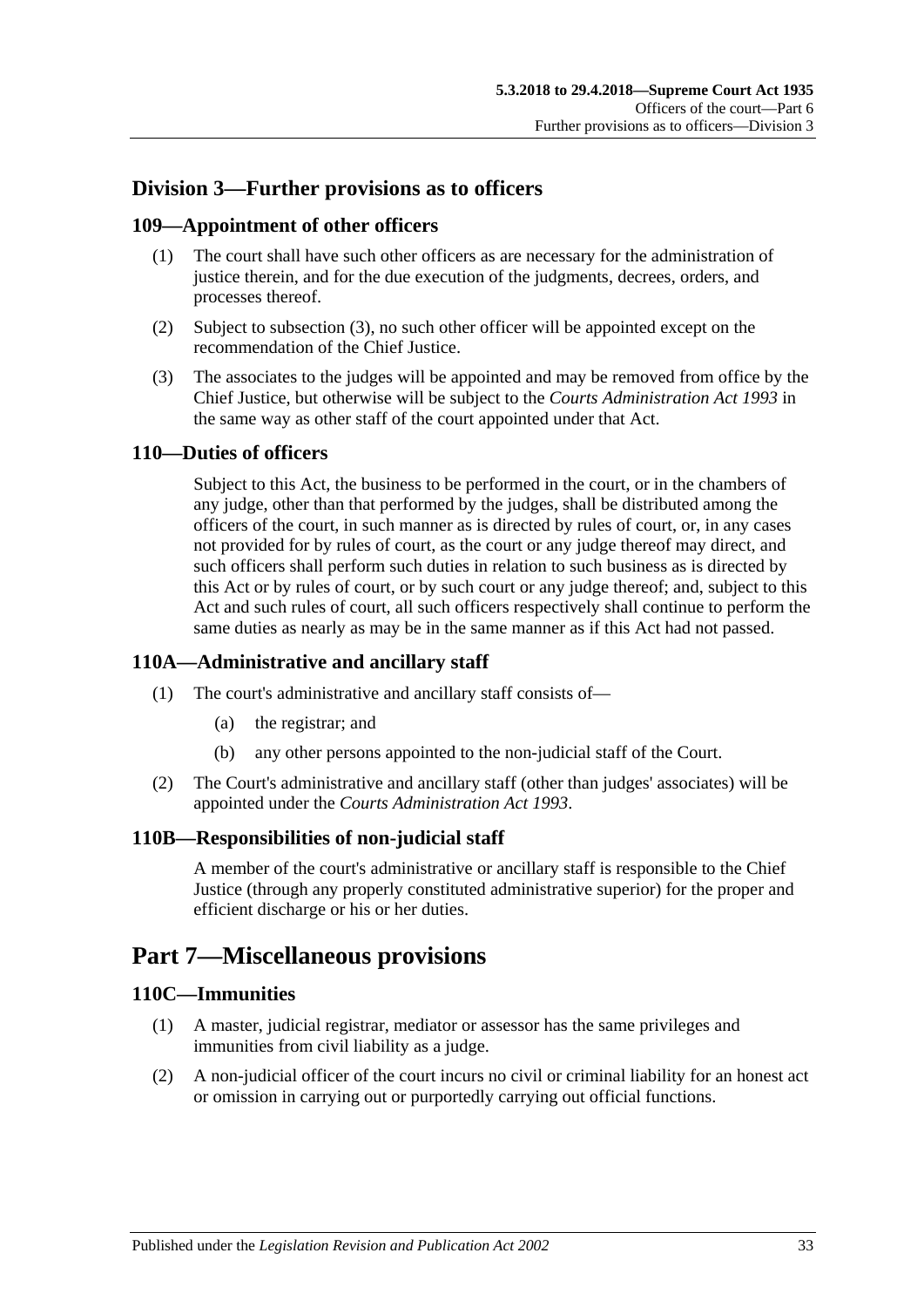### <span id="page-33-0"></span>**111—Rules as to division of loss upon collision at sea**

(1) Where, by fault of two or more vessels, damage or loss is caused to one or more vessels, to their cargoes or freight, or to any property on board, the liability to make good the damage or loss shall be in proportion to the degree in which each vessel was in fault:

Provided that, if, having regard to all the circumstances of the case, it is not possible to establish different degrees of fault, the liability shall be apportioned equally.

- (2) Nothing in this section shall operate so as to render any vessel liable for any loss or damage to which her fault has not contributed.
- (3) Nothing in this section shall affect the liability of any person under a contract of carriage or any contract, or shall be construed as imposing any liability upon any person from which he is exempted by any contract or by any provision of law or as affecting the right of any person to limit his liability in manner provided by law.
- (4) For the purposes of this section, the expression *freight* includes passage money and hire, and references to damage or loss caused by the fault of a vessel shall be construed as including references to any salvage or other expenses consequent upon that fault, recoverable at law by way of damages.

### <span id="page-33-1"></span>**112—Damages for personal injuries**

- (1) Where loss of life or personal injuries are suffered by any person on board a vessel owing to the fault of that vessel and of any other vessel or vessels, the liability of the owners of the vessels shall be joint and several.
- (2) Nothing in this section shall be construed as depriving any person of any right of defence on which, independently of this section, he might have relied in an action brought against him by the person injured or any person or persons entitled to sue in respect of such loss of life, or shall affect the right of any person to limit his liability in cases to which this section relates in the manner provided by law.

# <span id="page-33-3"></span><span id="page-33-2"></span>**113—Right of contribution**

(1) Where loss of life or personal injuries are suffered by any person on board a vessel owing to the fault of that vessel, and any other vessel or vessels, and a proportion of the damages is recovered against the owner of one of the vessels which exceeds the proportion in which she was in fault, he may recover by way of contribution the amount of the excess from the owners of the other vessels to the extent to which those vessels were respectively in fault:

Provided that no amount shall be so recovered which could not, by reason of any statutory or contractual limitation of, or exemption from, liability, or which could not for any other reason, have been recovered in the first instance as damages by the persons entitled to sue therefor.

(2) In addition to any other remedy provided by law, the persons entitled to any contribution as provided by [subsection](#page-33-3) (1) of this section shall, for the purpose of recovering the contribution, have subject to the provisions of this Act, the same rights and powers as the persons entitled to sue for damages in the first instance.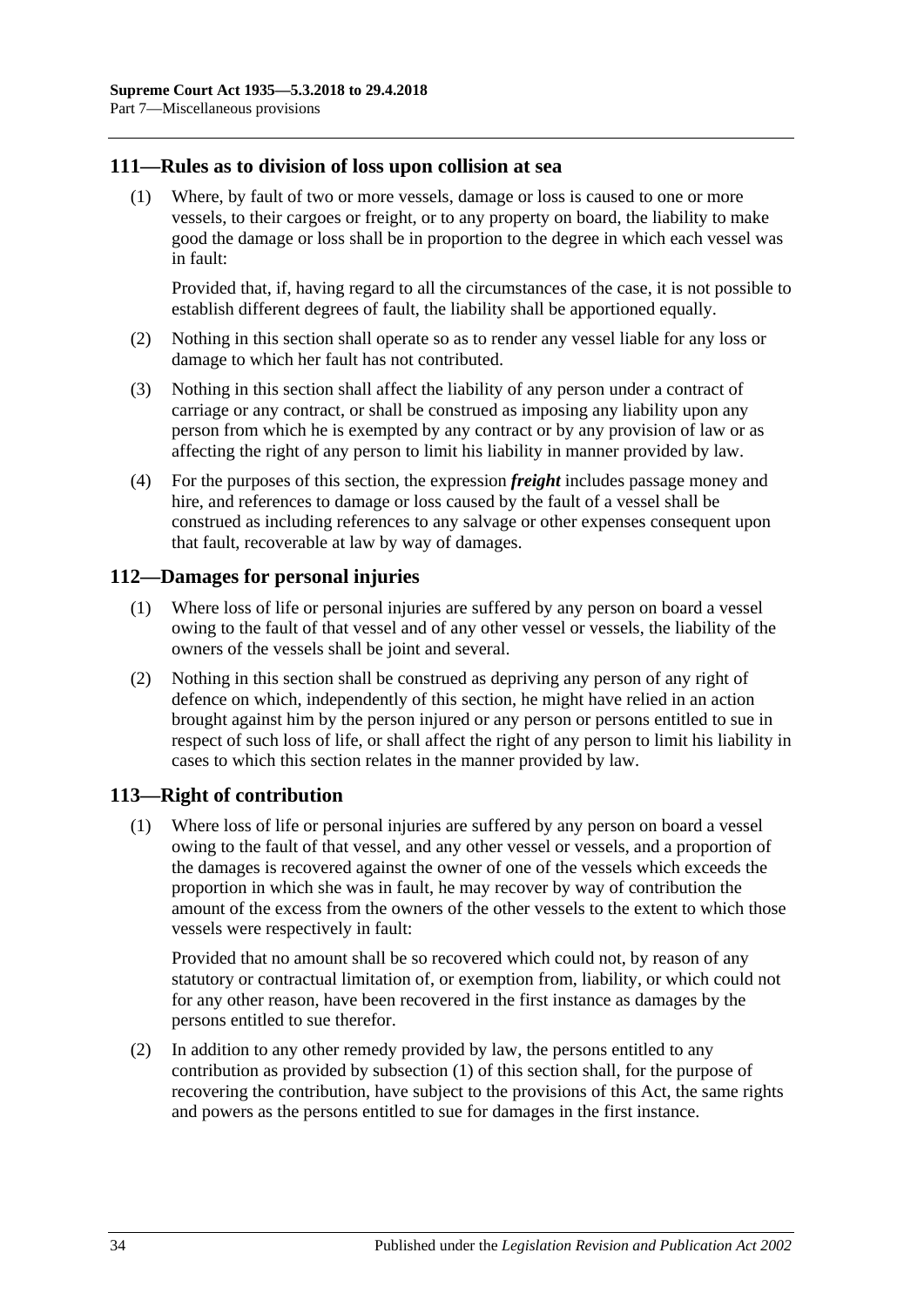# <span id="page-34-0"></span>**114—Interest on judgment debts**

- (1) All money, including costs, payable under any judgment or order shall bear interest at the rate from time to time prescribed by the rules of court.
- (2) The interest shall be computed from the following times:
	- (a) in the case of money other than adjudicated costs, from the time specified in the judgment or order, and if no time is so specified from the date of the judgment or order;
	- (b) in the case of adjudicated costs, from the date of the certificate of the adjudicating officer by whom the costs were adjudicated or an earlier date specified by the adjudicating officer in the certificate.

### <span id="page-34-1"></span>**117—Orders to bring prisoners for examination**

- (1) Any sheriff, gaoler, or other officer, having the custody of any prisoner, whose evidence is required in any action, trial, or proceeding, civil or criminal, shall upon receiving an order of a judge for that purpose, take such prisoner for examination before the court, or any judge thereof, or before any official or arbitrator or other person appointed to take any examination.
- (2) Such an order may be obtained upon affidavit by the party requiring the attendance of such prisoner, and shall set forth the time when and place where such prisoner is to be taken for the purpose of the examination.
- (3) The officer so ordered as aforesaid shall be entitled to be paid the like travelling and other expenses, and compensation for loss of time, as upon attendance at a trial.

### <span id="page-34-2"></span>**118—Legal process**

- (1) Any process of the court may be issued, served or executed on a Sunday as well as any other day.
- (2) The validity of process is not affected by the fact that the person who issued it dies or ceases to hold office.

### <span id="page-34-5"></span><span id="page-34-3"></span>**118A—Service**

- (1) If it is not practicable to serve any process, notice or other document relating to civil or criminal proceedings in the manner otherwise prescribed or contemplated by law, the court may, by order—
	- (a) provide for service by post; or
	- (b) make any other provision that may be necessary or desirable for service.
- (2) Any process, notice or other document served in accordance with an order under [subsection](#page-34-5) (1) will, despite any other law, be taken to have been duly served.

# <span id="page-34-4"></span>**119—Suitors' funds to vest in master**

All suitors' funds shall be vested in the registrar on behalf of the court and shall be dealt with by him in accordance with this Act and the rules of court, and any order of the court or a judge.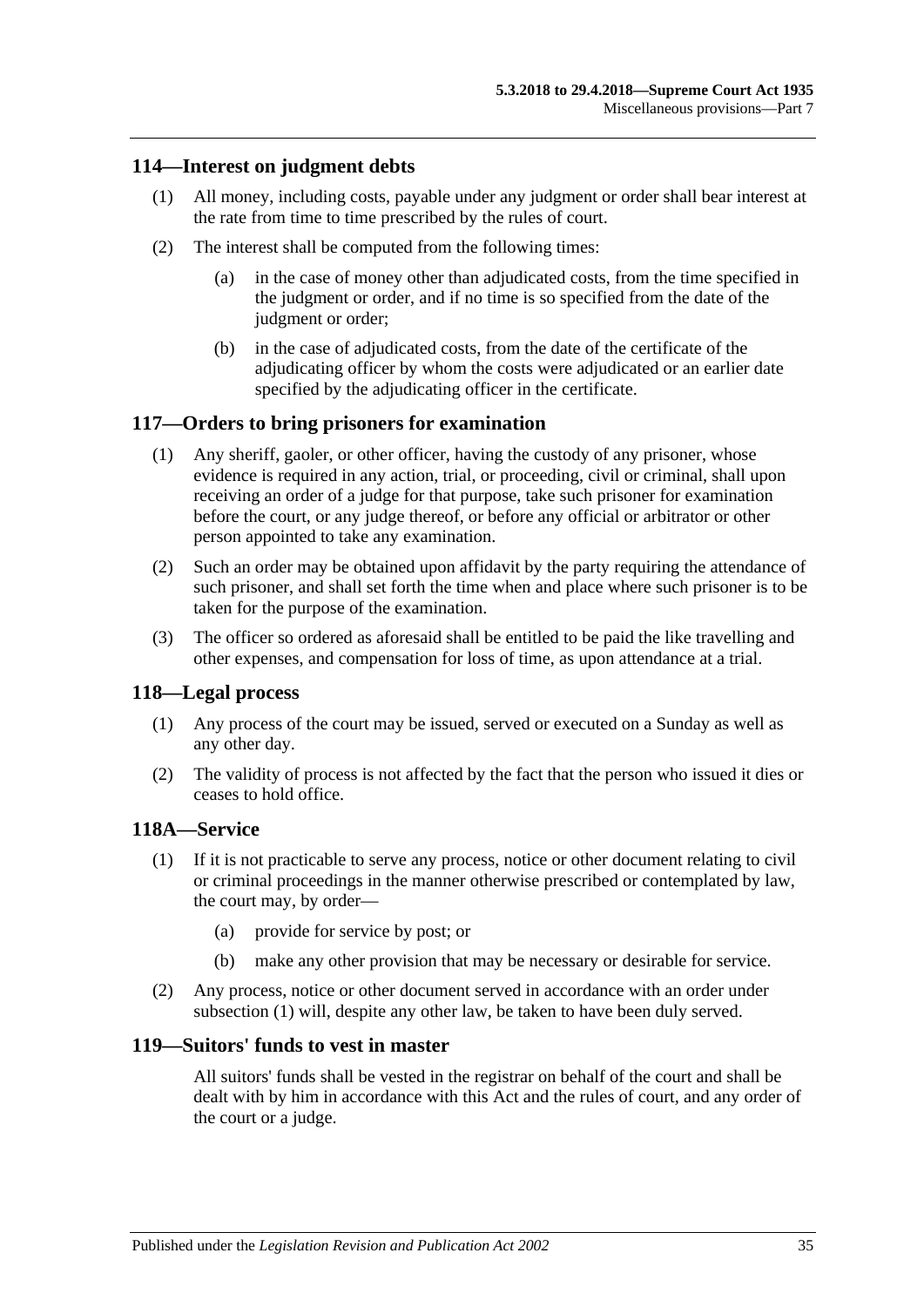### <span id="page-35-0"></span>**120—Securities in court**

All securities standing in court or at any time deposited in court shall be held by the registrar in trust to apply the same in accordance with law.

### <span id="page-35-1"></span>**121—Liability of Treasurer for default of master**

- (1) The Treasurer shall be liable to make good to the suitors of the court all suitors' funds and securities in court, and for that purpose may by authority of this Act, and without any further appropriation, make any necessary payments out of the general revenue of the State.
- (2) If the Chief Justice certifies to the Treasurer in writing that the registrar has failed to pay any money in court or to transfer or deliver any securities in court required by law or by any order of the court to be paid, transferred, or delivered by him, or has been guilty of any default with respect to any such money or securities, the Treasurer shall pay out of the general revenue to such persons as are named by the Chief Justice in the certificate, such sums as the Chief Justice certifies in writing to be required for the purpose of paying the money so required to be paid or of replacing the securities so required to be transferred or delivered, or of making good such default.

# <span id="page-35-2"></span>**122—Banking and investment of suitors' funds**

- (1) All suitors' funds shall, as soon as practicable after payment into, or deposit in court, be paid into the Treasury or an ADI in Adelaide.
- (2) Such funds or such part thereof as the rules direct shall be invested in such manner and at such times as the rules of court prescribe.
- (3) The interest or other income from such investment shall be dealt with as prescribed by rules of court.
- (4) Until rules of court are made under this section the law and practice relating to the deposit, payment, delivery and transfer in into and out of court of suitors' funds and securities which belong to suitors, shall continue as at the commencement of this Act.

### <span id="page-35-3"></span>**123—Investments made under order of the court**

Any money in court which under the rules of court or under the order of the court is required to be laid out in any particular investment shall be so laid out notwithstanding anything in this Act.

### <span id="page-35-4"></span>**124—Validity of payments etc pursuant to rules of court**

All acts done by the registrar with reference to funds in court pursuant to and in accordance with rules of court shall be as valid and effectual as if they had been done in pursuance of an order of the court.

### <span id="page-35-5"></span>**125—Remittances by post**

Where by rules of court the registrar is authorised to make payments of money to persons entitled thereto upon their request by transmitting to them by post crossed cheques or other documents intended to enable them to obtain payment of the sums expressed therein, the posting of a letter containing the cheque or document and addressed to the person entitled thereto at the address given by him in his request shall, as respects the liability of the registrar and of the Treasurer respectively, be equivalent to the delivery of the cheque or document to that person himself.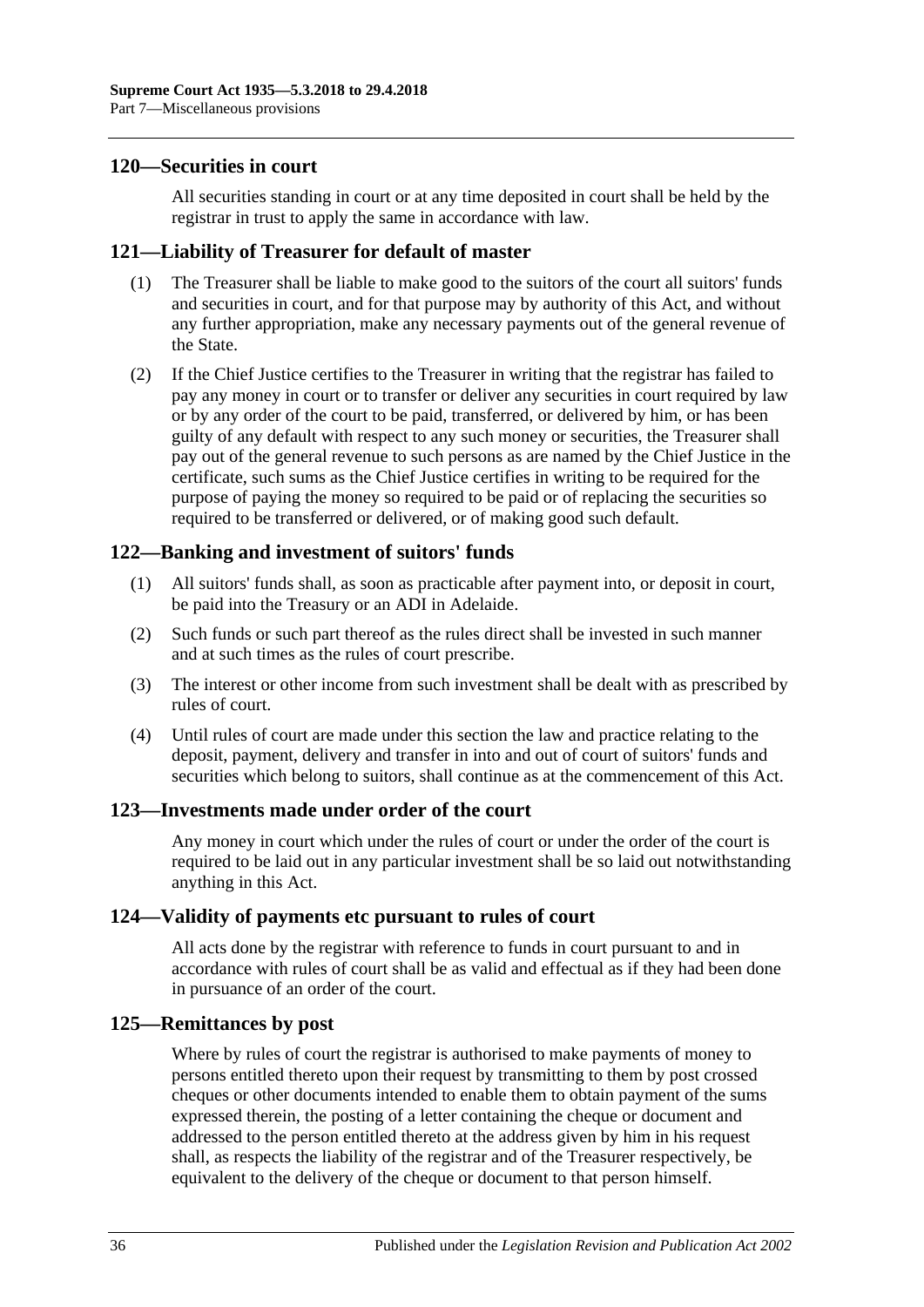### <span id="page-36-0"></span>**126—Power to appoint deputies**

In [sections](#page-35-0) 120 to 126, inclusive, the term registrar shall not include an acting registrar, but the registrar may do any act, sign or execute any instrument and exercise any authority required or authorised to be done, signed, executed, or exercised by him in relation to suitors' funds, by a deputy of the registrar appointed by the Chief Justice.

### <span id="page-36-1"></span>**126A—Certain trials of sexual offences to be given priority**

- (1) The court will give the necessary directions to ensure that a trial of a sexual offence where the alleged victim of the offence is a person to whom this section applies is given priority over any less urgent criminal trial and is dealt with as expeditiously as the proper administration of justice allows.
- (2) In this section—

#### *person to whom this section applies* means—

- (a) a child; or
- (b) a person with a disability that adversely affects the person's capacity to give a coherent account of the person's experiences or to respond rationally to questions;

### *sexual offence* means—

- (a) rape; or
- (b) indecent assault; or
- (c) any offence involving unlawful sexual intercourse or an act of gross indecency; or
- (d) incest; or
- (e) any offence involving sexual exploitation or abuse of a child, or exploitation of a child as an object of prurient interest; or
- (ea) an offence of sexual exploitation of a person with a cognitive impairment under section 51 of the *[Criminal Law Consolidation Act](http://www.legislation.sa.gov.au/index.aspx?action=legref&type=act&legtitle=Criminal%20Law%20Consolidation%20Act%201935) 1935*; or
- (f) any attempt to commit, or assault with intent to commit, any of the offences referred to in a preceding paragraph.

# <span id="page-36-2"></span>**127—Rules of Court**

The judges may make rules of court in accordance with the provisions for making rules of court contained in this Act for regulating—

- (a) the deposit, payment, delivery and transfer in, into, and out of court of money and securities which belong to suitors or are otherwise capable of being deposited in or paid or transferred into court or under the custody of the court; and
- (b) the investment of and other dealings with money and securities in court; and
- (c) the disposal of the interest or other income from such investments; and
- (d) the execution of the orders of the court and the powers and duties of the registrar with reference to such money and securities; and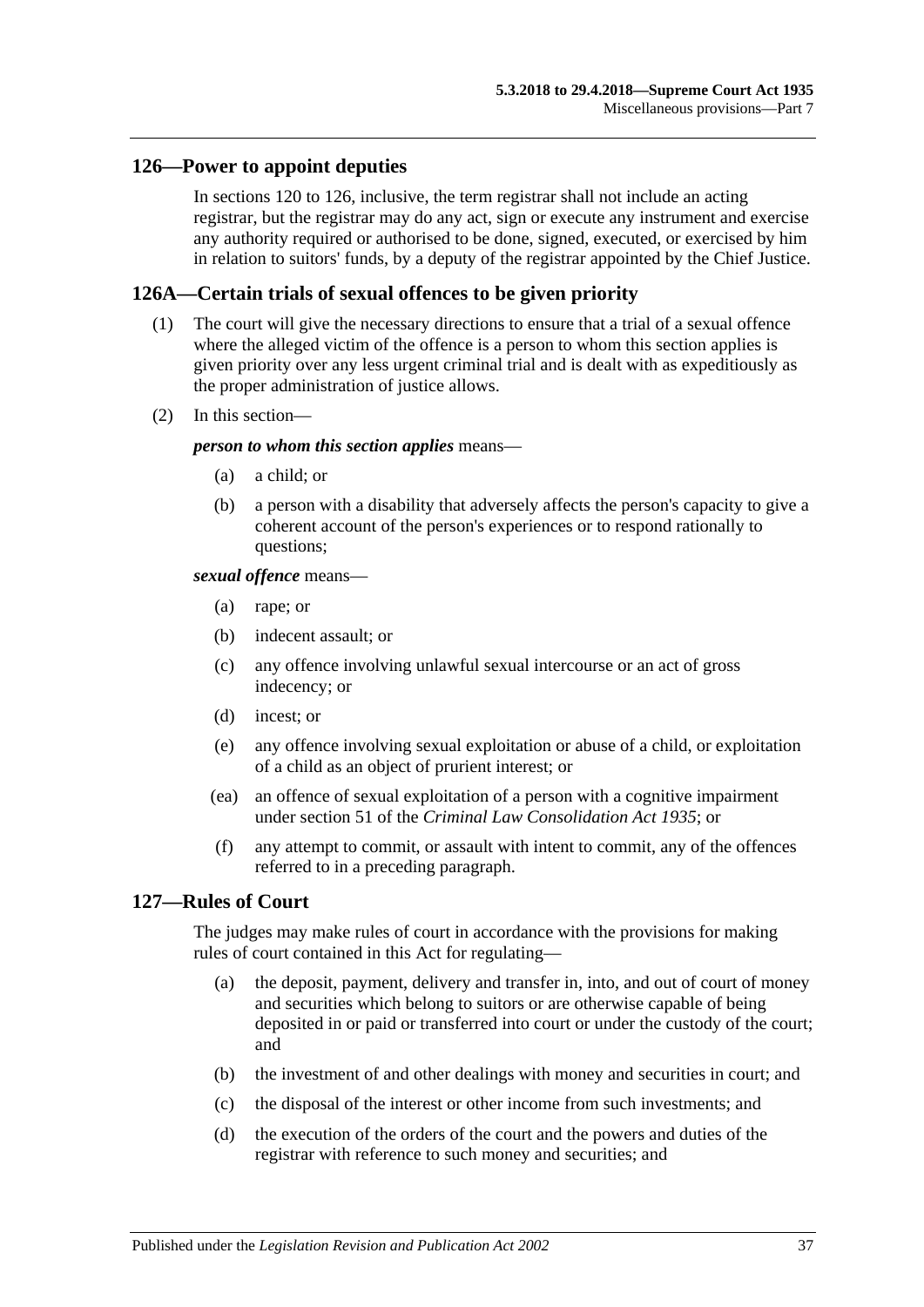(e) any other matters incidental to or connected with the matters previously mentioned in this section.

### <span id="page-37-0"></span>**128—Payment to the Treasurer of unclaimed suitors' funds**

- (1) In the month of July in every year the registrar shall pay to the Treasurer, as part of the general revenue of the State, all suitors' funds which, on the first day of that month, have been unclaimed for the period of six years next preceding.
- (2) Such moneys shall not be afterwards claimable from the Treasurer unless the court otherwise orders.

### <span id="page-37-1"></span>**129—Party subsequently claiming may petition the Supreme Court etc**

- (1) If at any time after any such money has been so paid to the Treasurer, any person applies to the court, by summons, for the payment to him of that money or any part thereof, and the court is satisfied upon affidavit or other sufficient evidence adduced that the applicant is entitled to the whole or any part of the money claimed by him, the court shall make an order for payment of the sum to which the applicant is entitled, with or without such additional amount as would have accrued (whether as interest or otherwise) had that sum been retained by the court from the time when it was paid to the Treasurer to the time of the court order.
- (2) On any such order being served on the Treasurer he shall issue and pay the money mentioned in the order to the persons to whom it is payable by virtue of the order, and the receipt of any person to whom any such money is so paid shall be a full and valid discharge for the sum stated in the receipt to have been received.

### <span id="page-37-3"></span><span id="page-37-2"></span>**130—Court fees**

- (1) The Governor may, by regulation, prescribe and provide for the payment of fees in respect of proceedings in the court, or any step in such proceedings.
- (1a) Without limiting the generality of [subsection](#page-37-3) (1), the regulations may provide for all or any of the following matters:
	- (a) specific fees;
	- (b) maximum fees;
	- (c) minimum fees;
	- (d) fees that vary according to value, time, class of matter, or on any other basis;
	- (e) fees that differ for different classes of proceedings, different classes of party or different jurisdictions of the court;
	- (f) the manner of payment of fees;
	- (g) the time or times at which fees are to be paid,

and it is not necessary for a fee to be related to the actual administrative cost incurred.

- (1b) The regulations may—
	- (a) be of general or limited application; and
	- (b) make different provision according to the persons, things or circumstances to which they are expressed to apply; and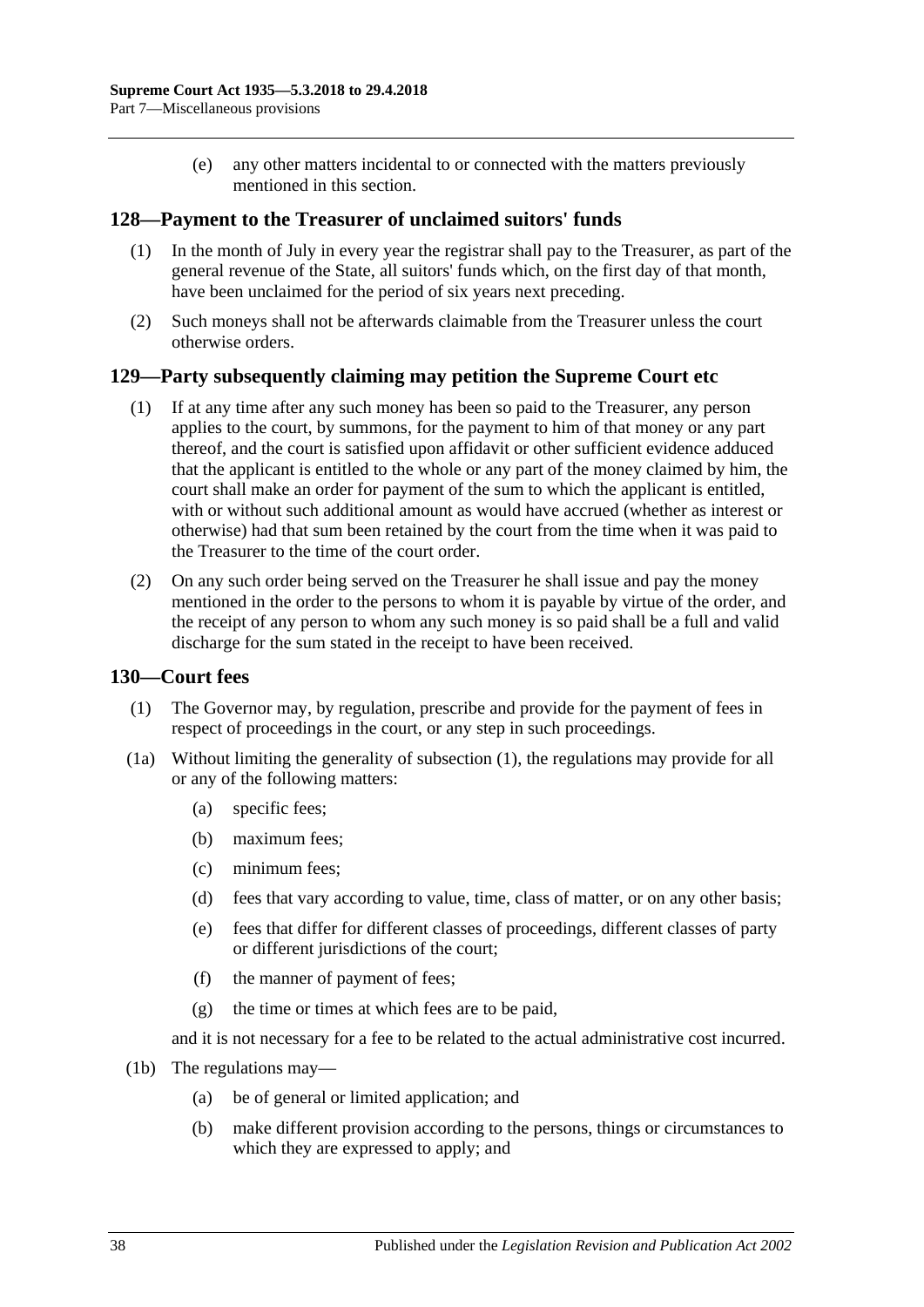- (c) provide in a specified case or class of case for the exemption of any proceeding, person or thing, or a class of proceeding, person or thing, from any of the provisions of the regulations, whether—
	- (i) unconditionally or on specified conditions; and
	- (ii) either wholly or to such an extent as is specified; and
- (d) provide for the payment in advance of a fee or part of a fee prescribed under the regulations; and
- (e) provide for the reduction, waiver, postponement, remission or refund, in whole or in part, of a fee prescribed under the regulations; and
- (f) provide, in specified circumstances, for the reinstatement or payment, in whole or in part, of a fee prescribed under the regulations which was reduced, waived, postponed, remitted or refunded under the regulations; and
- (g) confer a discretionary authority or impose a duty on the court, a member of the court's judiciary or the registrar.
- (2) The court may remit or reduce a fee on account of the poverty of the party by whom the fee is payable or for any other proper reason.

### <span id="page-38-0"></span>**131—Accessibility to court records**

- (1) Subject to this section, the court must, on application by any member of the public, allow the applicant to inspect or obtain a copy of—
	- (aa) any process relating to proceedings and forming part of the court's records;
	- (a) a transcript of evidence taken by the court in any proceedings;
	- (b) any documentary material admitted into evidence in any proceedings;
	- (c) a transcript of submissions by counsel;
	- (d) a transcript of the judge's summing up or directions to the jury, in a trial by jury;
	- (e) a transcript of reasons for judgment (including remarks made by the court on passing sentence);
	- (f) a judgment or order given or made by the court.
- <span id="page-38-1"></span>(2) A member of the public may inspect or obtain a copy of the following material only with the permission of the court:
	- (a) material that was not taken or received in open court;
	- (b) material that the court has suppressed from publication;
	- (ba) sensitive material in the custody of the court;
	- (c) material placed before the court during sentencing proceedings;
	- (d) documentary material filed in connection with committal proceedings;
	- (e) a transcript of any oral evidence taken at committal proceedings;
	- (f) a photograph, slide, film, video tape, audio tape or other form of recording from which a visual image or sound can be produced;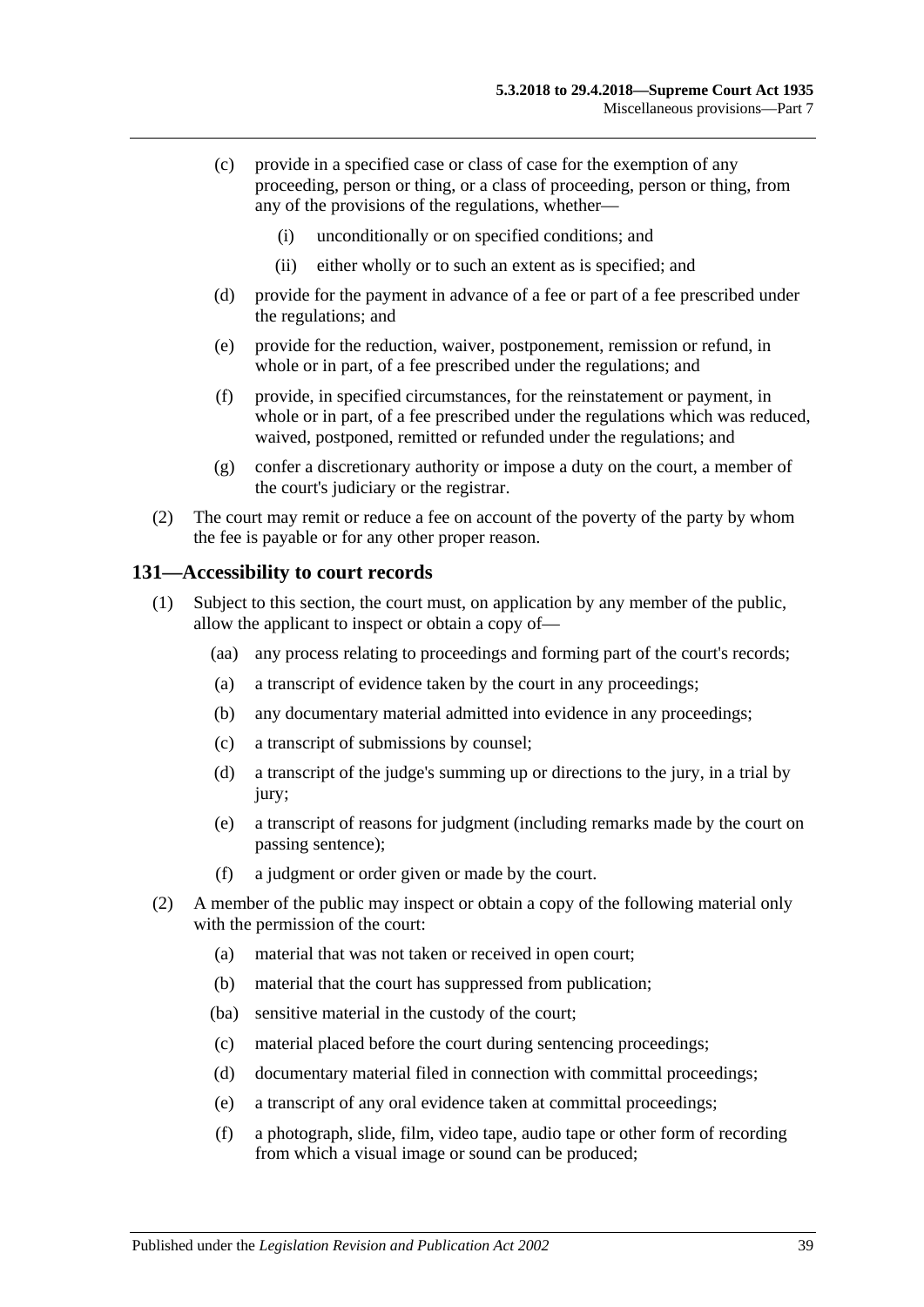- (fa) a report prepared to assist the court in determining a person's eligibility for, or progress in, an intervention program (within the meaning of the *[Bail Act](http://www.legislation.sa.gov.au/index.aspx?action=legref&type=act&legtitle=Bail%20Act%201985) 1985* or the *[Criminal Law \(Sentencing\) Act](http://www.legislation.sa.gov.au/index.aspx?action=legref&type=act&legtitle=Criminal%20Law%20(Sentencing)%20Act%201988) 1988* or the *Intervention Orders (Prevention of Abuse) Act 2009*);
- (g) material of a class prescribed by the regulations.
- (3) The court may permit inspection or copying of material referred to in [subsection](#page-38-1) (2) subject to any of the following conditions:
	- (a) a condition that material that is sensitive material will be available for examination under the supervision of the court at a place specified in the notice and at a time to be arranged;
	- (b) a condition limiting the publication or use of the material;
	- (c) any other condition that the court considers appropriate.
- (4) A decision by the court on an application under this section is administrative and is final and not subject to any form of review.
- (4a) Despite the preceding subsections, if 100 years have passed since the end of the calendar year in which material referred to in this section became part of the court's records—
	- (a) in the case of records that have been delivered into the custody of State Records—section 26 of the *[State Records Act](http://www.legislation.sa.gov.au/index.aspx?action=legref&type=act&legtitle=State%20Records%20Act%201997) 1997* applies (to the exclusion of this section) to the giving of access to the records; and
	- (b) in any other case—a member of the public may, without any requirement to seek permission of the court, be given access to the records.
- (5) The court may charge a fee, fixed by regulation, for inspection or copying of material under this section.
- (6) In this section—

*sensitive material*—see section 67H of the *[Evidence Act](http://www.legislation.sa.gov.au/index.aspx?action=legref&type=act&legtitle=Evidence%20Act%201929) 1929*.

| Number and year<br>of Act | Short or long title of Act                                                                                                                                                                                                                                                                                                                                                                                                                                                            | <b>Extent of repeal</b> |
|---------------------------|---------------------------------------------------------------------------------------------------------------------------------------------------------------------------------------------------------------------------------------------------------------------------------------------------------------------------------------------------------------------------------------------------------------------------------------------------------------------------------------|-------------------------|
| 15 of 1842                | An Act to regulate the Appointment and the Duties of the<br>Sheriff of the Province of South Australia                                                                                                                                                                                                                                                                                                                                                                                | The whole               |
| 3 of 1843                 | An Ordinance to amend an Ordinance intituled "An Act to<br>regulate the Appointment and Duties of the Sheriff of the<br>Province of South Australia"                                                                                                                                                                                                                                                                                                                                  | The whole               |
| 9 of 1845                 | An Ordinance for adopting in South Australia certain parts of The whole<br>an Act made and passed in the Imperial Parliament which was<br>held in the First and Second Years of the Reign of Her present<br>Majesty intituled "An Act for abolishing Arrest on mesne<br>Process in Civil Actions, except in certain cases; for extending<br>the remedies of Creditors against the property of Debtors; and<br>for amending the laws for the relief of Insolvent Debtors in<br>England |                         |

# <span id="page-39-0"></span>**Schedule—Acts repealed**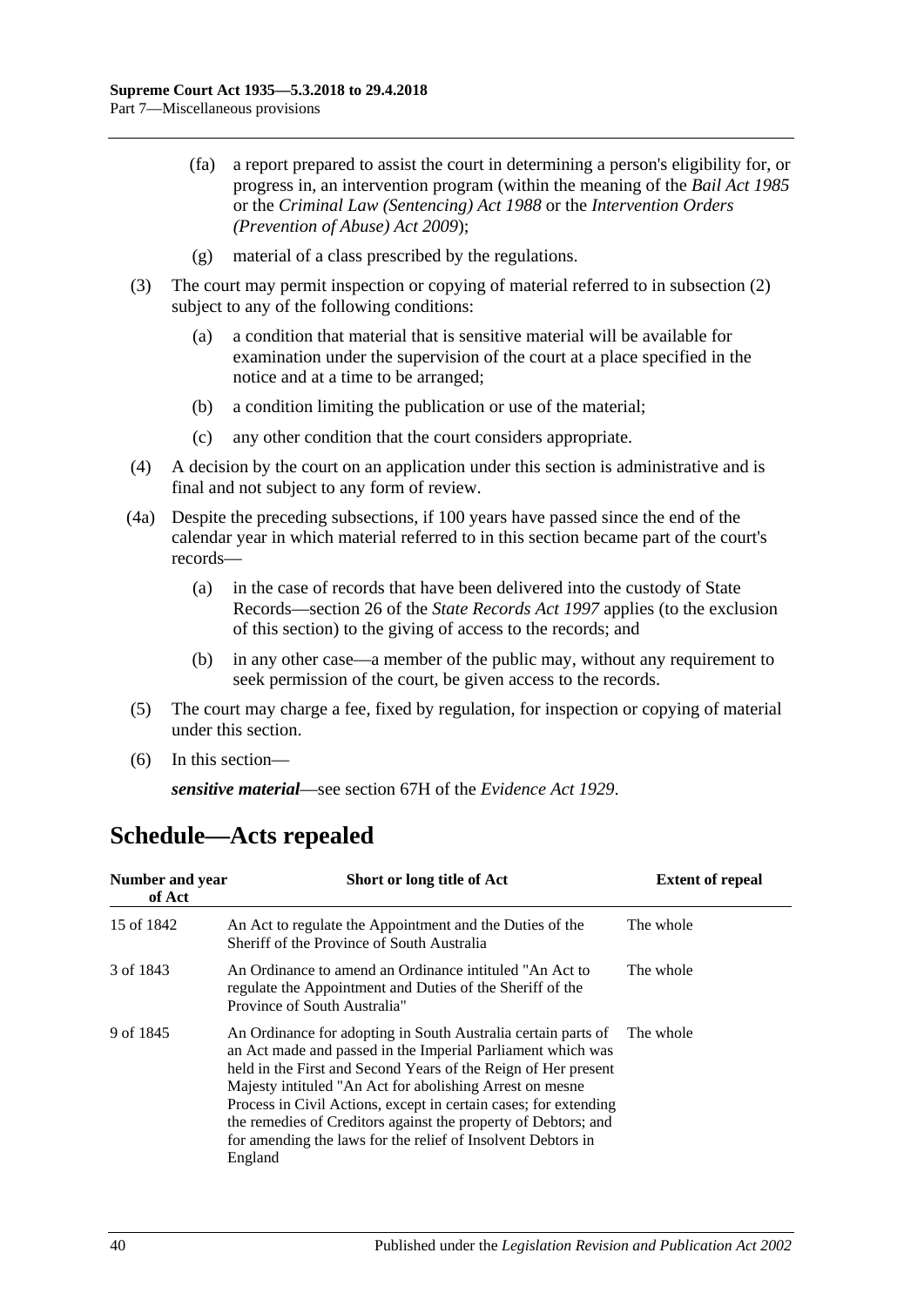| Number and year<br>of Act | Short or long title of Act                                                                                                                                                                                                                                                                                     | <b>Extent of repeal</b>                         |
|---------------------------|----------------------------------------------------------------------------------------------------------------------------------------------------------------------------------------------------------------------------------------------------------------------------------------------------------------|-------------------------------------------------|
| 14 of 1845                | An Ordinance to provide for the performance of certain matters The whole<br>in the Supreme Court during the occasional absence of the<br>Judge at a distance from Adelaide                                                                                                                                     |                                                 |
| 20 of 1852                | An Act to enable the Sheriff to appoint a Deputy to perform the The whole<br>Duties of his Office, and to abolish the Poundage now payable<br>on taking the body in execution                                                                                                                                  |                                                 |
| 5 of 1853                 | Supreme Court Procedure Amendment Act                                                                                                                                                                                                                                                                          | The whole except sections<br>162-172, inclusive |
| 6 of 1853                 | An Act to give relief to Persons having Claims against the<br>Local Government of South Australia by authorising them to try<br>the validity of such Claims in a Court of Law or Equity                                                                                                                        | The whole                                       |
| 24 of 1855–6              | The Supreme Court Procedure Act 1855                                                                                                                                                                                                                                                                           | The whole                                       |
| 30 of 1855–6              | An Act to facilitate Actions against Persons absent from the<br>colony and against persons sued as Joint Contractors                                                                                                                                                                                           |                                                 |
| 31 of 1855–6              | An Act to consolidate the several Ordinances relating to the<br>establishment of the Supreme Court of the Province of South<br>Australia                                                                                                                                                                       | The whole                                       |
| 4 of 1858                 | The Summary Procedure on Bills of Exchange Act 1858                                                                                                                                                                                                                                                            | The whole                                       |
| 5 of 1858                 | Supreme Court Procedure Further Amendment Act of 1858                                                                                                                                                                                                                                                          | The whole                                       |
| 13 of 1858                | The Third Judge and District Courts                                                                                                                                                                                                                                                                            | The whole                                       |
| 23 of 1859                | An Act to provide for the appointment of Commissioners to<br>take Affidavits as well in South Australia as elsewhere, to be<br>made use of in the Supreme Court of South Australia and for<br>the more easy Administration of Oaths to persons appointed to<br>act as Justices of the Peace in South Australia | The whole                                       |
| 5 of 1861                 | An Act to amend the Laws regulating the Court of Appeals of<br>the Province of South Australia, and to extend the Powers<br>thereof                                                                                                                                                                            | The whole                                       |
| 3 of 1862                 | The Common Law Procedure Act 1862                                                                                                                                                                                                                                                                              | The whole, except<br>sections 1, 2, and $3$     |
| 15 of 1865                | The Court of Appeals Amendment Act 1865                                                                                                                                                                                                                                                                        | The whole                                       |
| 12 of 1865–6              | An Act to provide for the more speedy administration of justice The whole<br>by means of the Supreme Court                                                                                                                                                                                                     |                                                 |
| 2 of 1866                 | An Act to protect certain persons from actions by reason of<br>their being elected to Parliament while members of the Court of<br>Appeals                                                                                                                                                                      | The whole                                       |
| 7 of 1866                 | An Act to regulate and amend the Practice and Procedure of the The whole, except<br>Supreme Court of the Province of South Australia in its<br>Revenue Jurisdiction                                                                                                                                            | sections 15 and 26                              |
| 20 of 1866-7              | The Equity Act 1866                                                                                                                                                                                                                                                                                            | The whole, except<br>sections 150 and 151       |
| 8 of 1867                 | Supreme Court Act 1867                                                                                                                                                                                                                                                                                         | The whole                                       |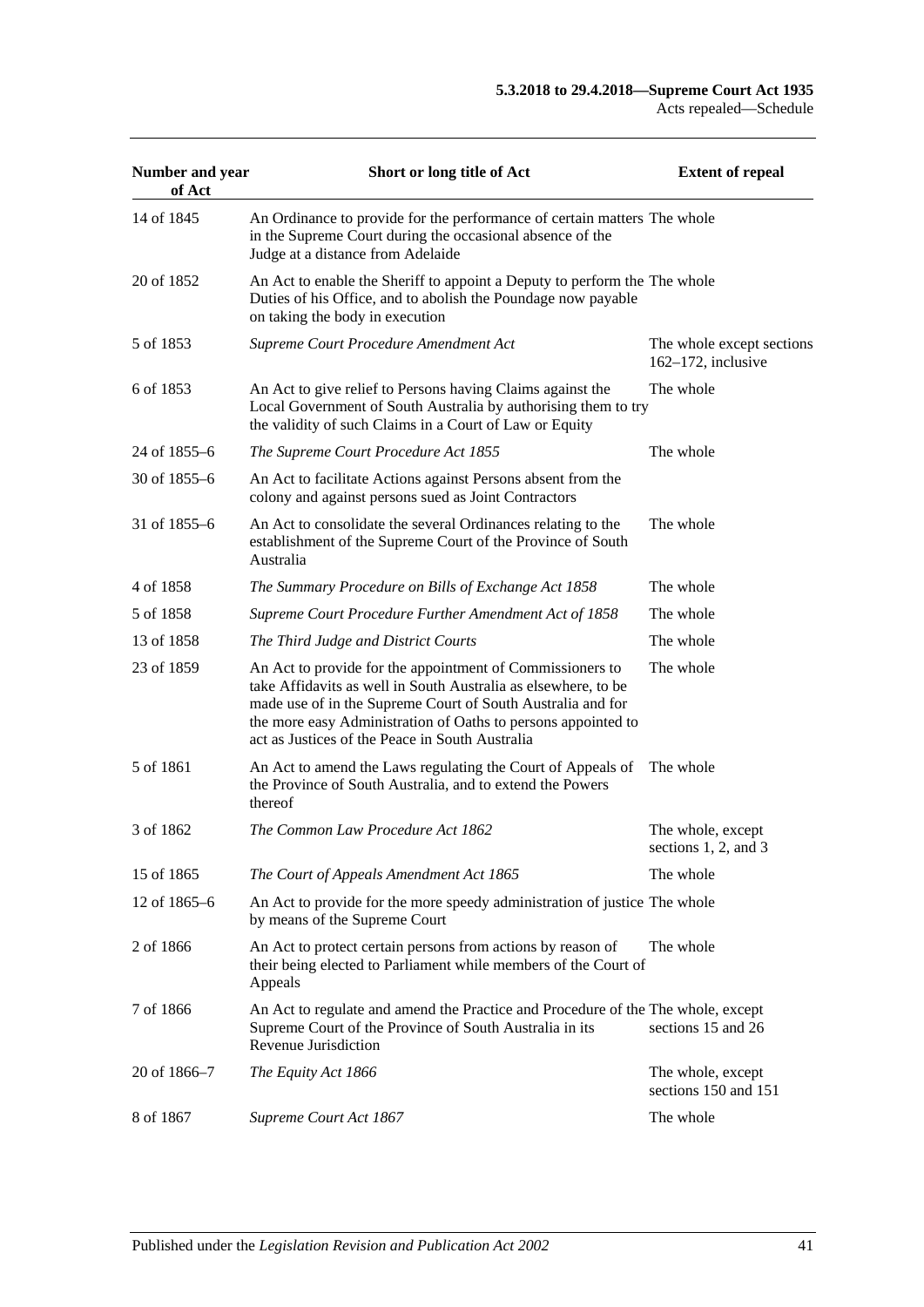# **Supreme Court Act 1935—5.3.2018 to 29.4.2018**

| Schedule-Acts repealed |  |  |
|------------------------|--|--|
|------------------------|--|--|

| Number and year<br>of Act | Short or long title of Act                                                                                                                                                                                                                                       | <b>Extent of repeal</b>                                           |
|---------------------------|------------------------------------------------------------------------------------------------------------------------------------------------------------------------------------------------------------------------------------------------------------------|-------------------------------------------------------------------|
| 6 of 1868-9               | An Act to repeal Act No. 11 of 1866–7 intituled "An Act to<br>amend The Third Judge and Districts Courts Act, and for other<br>purposes" and to make further provision for the trial of Causes,<br>and trial of Offences at places remote from the Supreme Court | The whole                                                         |
| 7 of 1868-9               | An Act to amend the "Supreme Court Act 1867"                                                                                                                                                                                                                     | The whole                                                         |
| 23 of 1870-71             | An Act to fix the tenure of office of the Primary Judge in<br>Equity, and to provide for the performance of the duties of the<br>office of Primary Judge in Equity in certain cases                                                                              | The whole                                                         |
| 28 of 1873                | An Act to increase the salaries of the Judges of the Supreme<br>Court, and of certain officers of the Civil Service of the<br>Province of South Australia                                                                                                        | The whole                                                         |
| 116 of 1878               | Supreme Court Act 1878                                                                                                                                                                                                                                           | The whole, except<br>paragraphs I-VII,<br>inclusive, of section 6 |
| 120 of 1878               | An Act to amend "The Equity Act 1866"                                                                                                                                                                                                                            | The whole                                                         |
| 286 of 1883               | An Act to amend "The Third Judge and District Courts Act"<br>and the Act No. 6 of $1868-9$                                                                                                                                                                       | The whole                                                         |
| 514 of 1891               | The Suitors Unclaimed Funds Act 1891                                                                                                                                                                                                                             | The whole                                                         |
| 1358 of 1919              | Fourth Judge Act 1919                                                                                                                                                                                                                                            | The whole                                                         |
| 1564 of 1923              | <b>Acts Interpretation Act Amendment Act 1923</b>                                                                                                                                                                                                                | The whole                                                         |
| 1739 of 1926              | Supreme Court Act Amendment Act 1926                                                                                                                                                                                                                             | The whole                                                         |
| 1761 of 1926              | Fifth Judge Act 1926                                                                                                                                                                                                                                             | The whole                                                         |
| 1864 of 1928              | Supreme Court Act 1928                                                                                                                                                                                                                                           | The whole                                                         |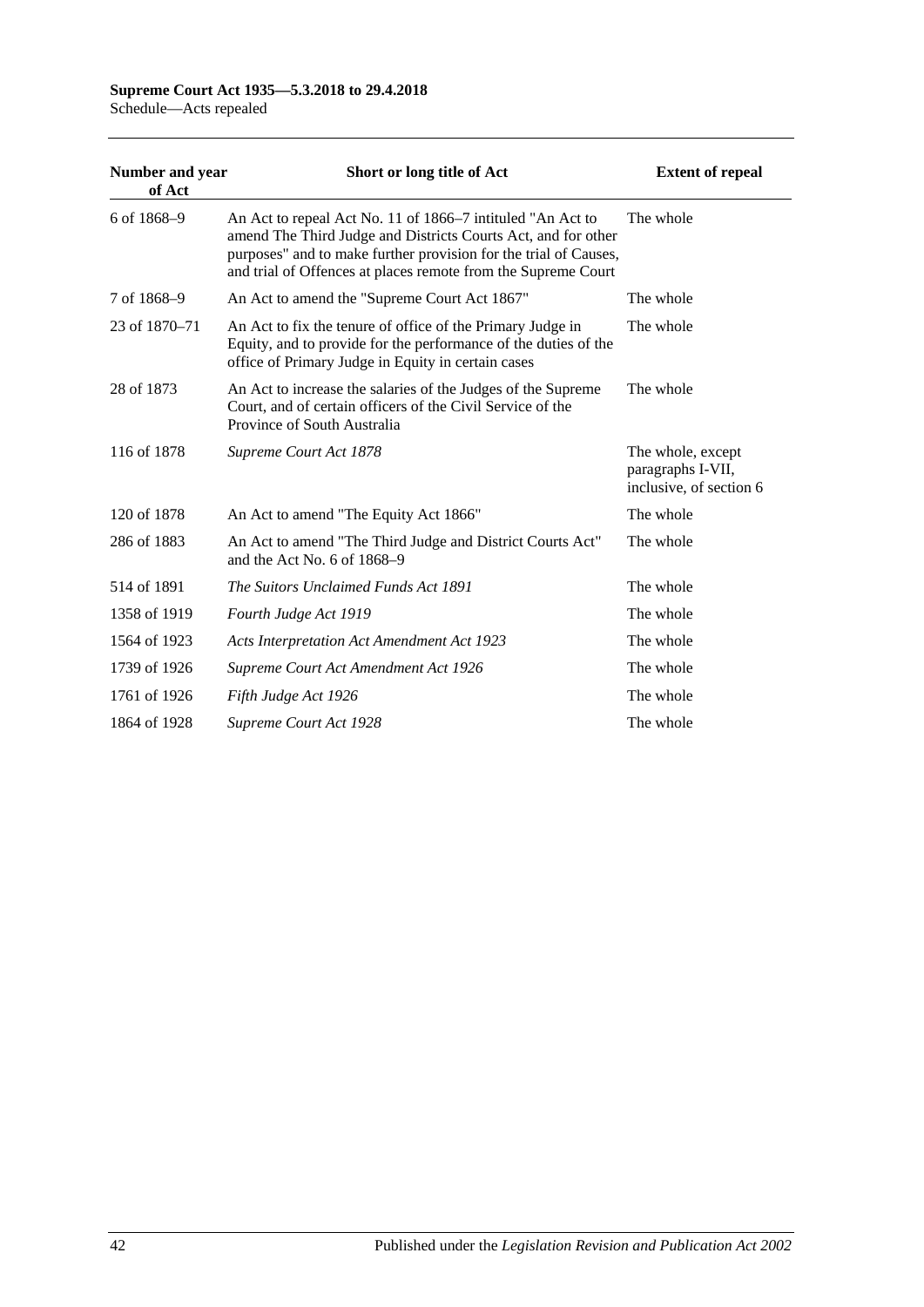# <span id="page-42-0"></span>**Legislative history**

# **Notes**

- Amendments of this version that are uncommenced are not incorporated into the text.
- Please note—References in the legislation to other legislation or instruments or to titles of bodies or offices are not automatically updated as part of the program for the revision and publication of legislation and therefore may be obsolete.
- Earlier versions of this Act (historical versions) are listed at the end of the legislative history.
- For further information relating to the Act and subordinate legislation made under the Act see the Index of South Australian Statutes or www.legislation.sa.gov.au.

# **Principal Act and amendments**

New entries appear in bold.

| Year No |      | Title                                                      | Assent     | Commencement                       |
|---------|------|------------------------------------------------------------|------------|------------------------------------|
| 1935    | 2253 | Supreme Court Act 1935                                     | 21.12.1935 | 1.11.1937 (Gazette 25.3.1937 p646) |
| 1936    | 2293 | <b>Statute Law Revision Act 1936</b>                       | 8.10.1936  | 8.10.1936                          |
| 1944    | 38   | Supreme Court Act Amendment<br>Act 1944                    | 14.12.1944 | 14.12.1944                         |
| 1947    | 33   | Supreme Court Act Amendment<br>Act 1947                    | 4.12.1947  | 4.12.1947                          |
| 1951 6  |      | Supreme Court Act Amendment<br>Act 1951                    | 6.9.1951   | 1.7.1951: s4                       |
| 1952    | -13  | Supreme Court Act Amendment<br>Act 1952                    | 16.10.1952 | 16.10.1952                         |
| 1953 45 |      | Supreme Court Act Amendment<br>Act 1953                    | 17.12.1953 | 17.12.1953                         |
| 1955    | 3    | Statutes Amendment (Public Salaries) 23.6.1955<br>Act 1955 |            | 1.6.1955: $s 16(2)$                |
| 1955    | -12  | Supreme Court Act Amendment<br>Act 1955                    | 30.9.1955  | 30.9.1955                          |
| 1958    | -41  | Supreme Court Act Amendment<br>Act 1958                    | 27.11.1958 | $1.7.1958$ : s 4                   |
| 1960    | 67   | Supreme Court Act Amendment<br>Act 1960                    | 24.11.1960 | 24.11.1960                         |
| 1960    | 71   | Supreme Court Act Amendment Act<br>$(No. 2)$ 1960          | 1.12.1960  | 1.12.1960                          |
| 1962    | - 52 | Supreme Court Act Amendment<br>Act 1962                    | 15.11.1962 | 15.11.1962                         |
| 1963    | 29   | Supreme Court Act Amendment<br>Act 1963                    | 21.11.1963 | 21.11.1963                         |
| 1965    | -9   | Supreme Court Act Amendment<br>Act 1965                    | 23.9.1965  | 23.9.1965                          |
| 1965    | 49   | Supreme Court Act Amendment Act<br>$(No. 2)$ 1965          | 9.12.1965  | 9.12.1965                          |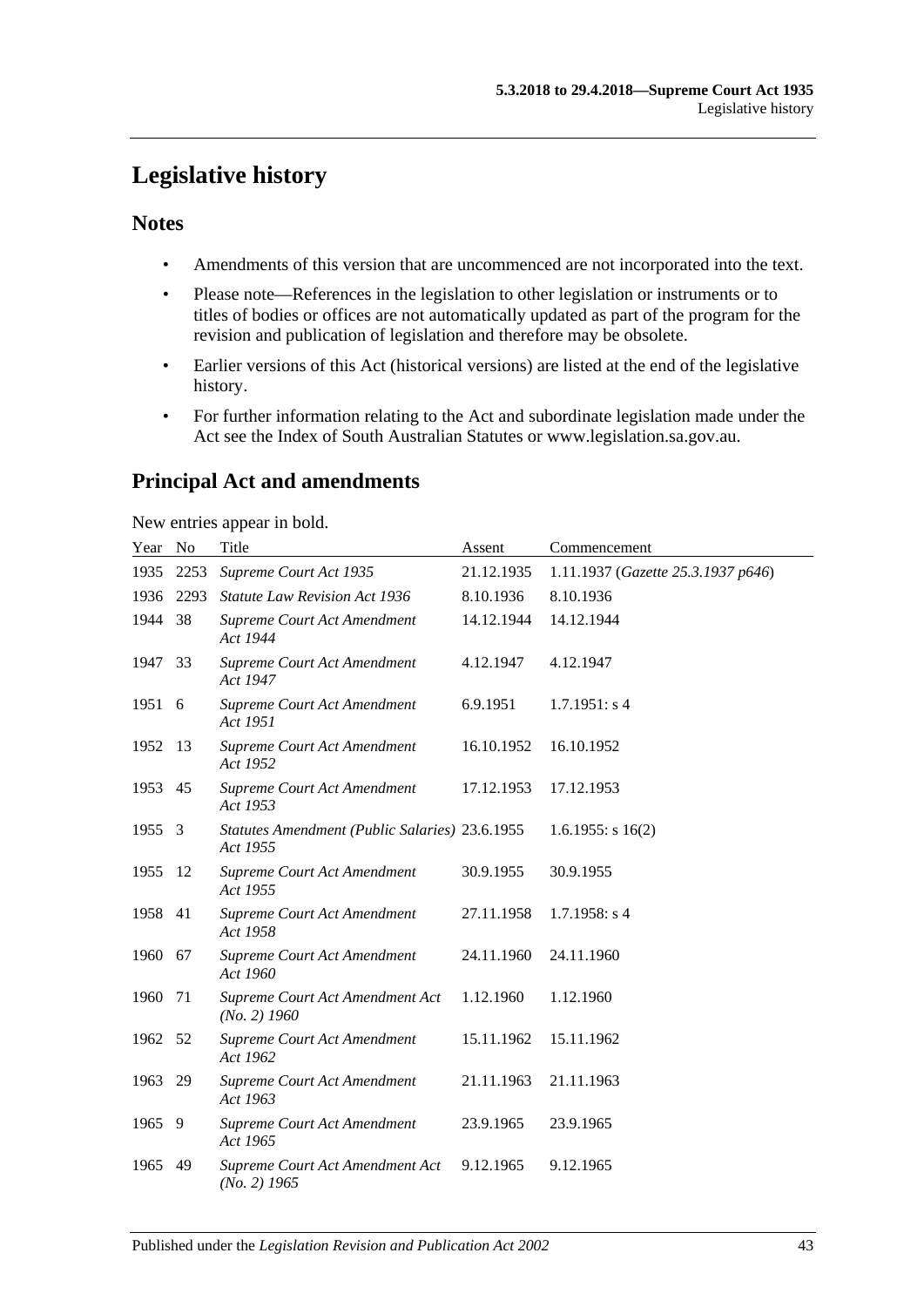#### **Supreme Court Act 1935—5.3.2018 to 29.4.2018** Legislative history

| 1966 85 |      | Supreme Court Act Amendment Act<br>$(No. 1)$ 1966                              | 1.12.1966  | 12.1.1967 (Gazette 12.1.1967 p51)     |
|---------|------|--------------------------------------------------------------------------------|------------|---------------------------------------|
| 1967    | 9    | Supreme Court Act Amendment<br>Act 1967                                        | 30.3.1967  | 30.3.1967                             |
| 1967    | 21   | Supreme Court Act Amendment Act<br>$(No. 2)$ 1967                              | 13.4.1967  | 22.6.1967 (Gazette 22.6.1967 p1850)   |
| 1969    | 10   | Supreme Court Act Amendment<br>Act 1969                                        | 27.2.1969  | 27.2.1969                             |
| 1969    | 22   | Supreme Court Act Amendment Act<br>$(No. 2)$ 1969                              | 26.6.1969  | 26.6.1969                             |
| 1969    | 62   | Supreme Court Act Amendment Act<br>$(No. 3)$ 1969                              | 4.12.1969  | 21.5.1970 (Gazette 21.5.1970 p1842)   |
| 1970    | 14   | Supreme Court Act Amendment<br>Act 1970                                        | 17.9.1970  | 17.9.1970                             |
| 1970    | 16   | Supreme Court Act Amendment Act<br>(No. 2) 1970                                | 17.9.1970  | 17.9.1970                             |
| 1970    | - 58 | Supreme Court Act Amendment Act<br>(No. 3) 1970                                | 10.12.1970 | 1.1.1971 (Gazette 10.12.1970 p2646)   |
| 1971    | 30   | Judges' Pensions Act 1971                                                      | 22.4.1971  | 1.5.1971 (Gazette 22.4.1971 p2186)    |
| 1971    | 49   | Supreme Court Act Amendment<br>Act 1971                                        | 26.8.1971  | 26.8.1971                             |
| 1972    | 39   | Statutes Amendment (Judges' Salaries)13.4.1972<br>Act 1972                     |            | 13.4.1972                             |
| 1972    | 40   | Supreme Court Act Amendment<br>Act 1972                                        | 13.4.1972  | 9.11.1972 (Gazette 9.11.1972 p2254)   |
| 1972    | 41   | Crown Proceedings Act 1972                                                     | 20.4.1972  | 14.12.1972 (Gazette 14.12.1972 p2630) |
| 1974    | 8    | Statutes Amendment (Judges' Salaries)21.3.1974<br>Act 1974                     |            | 21.3.1974                             |
| 1974    | -12  | Supreme Court Act Amendment<br>Act 1974                                        | 28.3.1974  | 20.6.1974 (Gazette 20.6.1974 p2450)   |
| 1975    | 18   | Statutes Amendment (Judges' Salaries) 27.3.1975<br>Act 1975                    |            | 27.3.1975                             |
| 1975    | 24   | <b>Statute Law Revision Act 1975</b>                                           | 27.3.1975  | 27.3.1975                             |
| 1978 67 |      | Supreme Court Act Amendment<br>Act 1978                                        | 26.10.1978 | 6.7.1992 (Gazette 2.7.1992 p209)      |
| 1978    | 82   | Sheriff's Act 1978                                                             | 30.11.1978 | 6.7.1992 (Gazette 2.7.1992 p209)      |
| 1980    | 53   | Supreme Court Act Amendment<br>Act 1980                                        | 3.7.1980   | 3.7.1980                              |
| 1981    | 34   | <b>Statutes Amendment (Administration</b><br>of Courts and Tribunals) Act 1981 | 19.3.1981  | 1.7.1981 (Gazette 25.6.1981 p1896)    |
| 1982    | 82   | Supreme Court Act Amendment<br>Act 1982                                        | 16.9.1982  | 16.9.1982                             |
| 1982    | 92   | <b>Judicial Remuneration Act 1982</b>                                          | 14.10.1982 | 28.10.1982 (Gazette 28.10.1982 p1214) |
| 1983    | 2    | Supreme Court Act Amendment<br>Act 1983                                        | 14.4.1983  | 14.4.1983                             |
| 1983    | 73   | Supreme Court Act Amendment Act<br>$(No. 2)$ 1983                              | 3.11.1983  | 3.11.1983                             |
| 1984    | 56   | Statutes Amendment (Oaths and<br>Affirmations) Act 1984                        | 24.5.1984  | 1.7.1984 (Gazette 28.6.1984 p1897)    |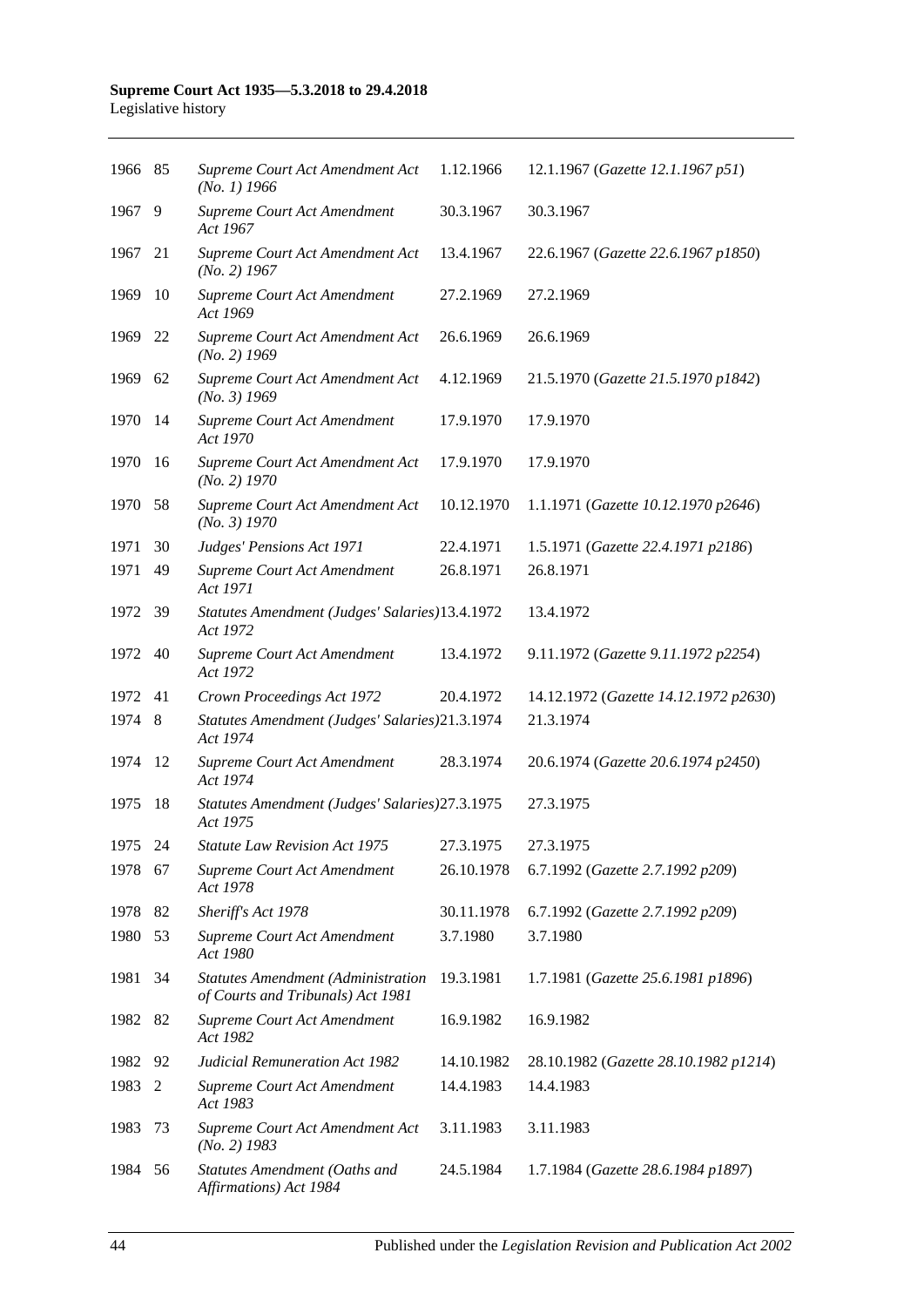| 1985    | 6   | Statutes Amendment (Bail) Act 1985                                         | 7.3.1985   | 7.7.1985 (Gazette 9.5.1985 p1398)                                                                                                                                                                                                                   |
|---------|-----|----------------------------------------------------------------------------|------------|-----------------------------------------------------------------------------------------------------------------------------------------------------------------------------------------------------------------------------------------------------|
| 1985    | 59  | <b>Statutes Amendment (Remuneration)</b><br>Act 1985                       | 30.5.1985  | 13.6.1985 (Gazette 13.6.1985 p2132)                                                                                                                                                                                                                 |
| 1985    | 70  | <b>Statutes Amendment (Courts)</b><br>Act 1985                             | 6.6.1985   | 1.8.1985 (Gazette 11.7.1985 p92)                                                                                                                                                                                                                    |
| 1986    | 102 | <b>Commercial Arbitration Act 1986</b>                                     | 18.12.1986 | 9.7.1987 (Gazette 9.7.1987 p57)                                                                                                                                                                                                                     |
| 1987    | 80  | Supreme Court Act Amendment<br>Act 1987                                    | 19.11.1987 | 19.11.1987                                                                                                                                                                                                                                          |
| 1988    | 95  | Judicial Administration (Auxiliary<br>Appointments and Powers) Act 1988    | 15.12.1988 | 15.12.1988                                                                                                                                                                                                                                          |
| 1991    | 33  | <b>Statutes Amendment</b><br>(Attorney-General's Portfolio)<br>Act 1991    | 24.4.1991  | 6.6.1991 (Gazette 6.6.1991 p1776)                                                                                                                                                                                                                   |
| 1991    | 49  | <b>Director of Public Prosecutions</b><br>Act 1991                         | 21.11.1991 | 6.7.1992 (Gazette 25.6.1992 p1869)                                                                                                                                                                                                                  |
| 1991    | 69  | <b>Statutes Repeal and Amendment</b><br>$(Courts)$ Act 1991                | 12.12.1991 | 6.7.1992 (Gazette 2.7.1992 p209)                                                                                                                                                                                                                    |
| 1993    | 62  | <b>Statutes Amendment (Courts)</b><br>Act 1993                             | 27.5.1993  | Pt 2 (s 5)-1.7.1993 (Gazette 24.6.1993<br>p2047); Pt 2 (s 4)-28.10.1993 (Gazette<br>27.10.1993 p1892)                                                                                                                                               |
| 1993    | 75  | <b>Statutes Amendment (Abolition of</b><br>Compulsory Retirement) Act 1993 | 21.10.1993 | $1.1.1994$ : s 2                                                                                                                                                                                                                                    |
| 1994    | 21  | <b>Statutes Amendment</b><br>(Attorney-General's Portfolio)<br>Act 1994    | 26.5.1994  | 7.7.1994 (Gazette 7.7.1994 p4)                                                                                                                                                                                                                      |
| 1994 43 |     | <b>Statutes Amendment (Courts)</b><br>Act 1994                             | 2.6.1994   | 9.6.1994 (Gazette 9.6.1994 p1669)                                                                                                                                                                                                                   |
| 1995    | 65  | <b>Statutes Amendment (Recording of</b><br>Interviews) Act 1995            | 10.8.1995  | Sch (cll 2-4)-21.12.1995 (Gazette<br>21.12.1995 p1760)                                                                                                                                                                                              |
| 1995    | 84  | <b>Statutes Amendment (Courts)</b><br>Act 1995                             | 30.11.1995 | 21.12.1995 (Gazette 21.12.1995 p1759)                                                                                                                                                                                                               |
| 1995    | 85  | <b>Statutes Amendment (Courts</b><br>Administration Staff) Act 1995        | 30.11.1995 | 14.12.1995 (Gazette 14.12.1995 p1641)                                                                                                                                                                                                               |
| 1996 46 |     | Statutes Amendment (Mediation,<br>Arbitration and Referral) Act 1996       | 27.6.1996  | 30.9.1996 (Gazette 29.8.1996 p808)                                                                                                                                                                                                                  |
| 1996    | 67  | <b>Statutes Amendment</b><br>(Attorney-General's Portfolio)<br>Act 1996    | 15.8.1996  | Pt 17 (ss 34–36)–17.10.1996 (Gazette<br>17.10.1996 p1361)                                                                                                                                                                                           |
| 1999    | 6   | Supreme Court (Rules of Court)<br>Amendment Act 1999                       | 11.3.1999  | 23.4.1999 (Gazette 22.4.1999 p2171)                                                                                                                                                                                                                 |
| 1999    | 33  | Financial Sector Reform (South<br>Australia) Act 1999                      | 17.6.1999  | Sch (item $57$ )—1.7.1999 being the date<br>specified under s 3(16) of the Financial<br>Sector Reform (Amendments and<br>Transitional Provisions) Act (No. 1) 1999<br>of the Commonwealth as the transfer date<br>for the purposes of that Act: s 2 |
| 1999    | 66  | <b>Statutes Amendment (Magistrates</b><br>Court Appeals) Act 1999          | 18.11.1999 | Pt 3 (s 6)-3.1.2000 (Gazette 9.12.1999<br>p3114)                                                                                                                                                                                                    |
| 2001    | 69  | <b>Statutes Amendment (Courts and</b><br>Judicial Administration) Act 2001 | 6.12.2001  | Pt 14 (s 32)-13.1.2002 (Gazette<br>$10.1.2002\ p4)$                                                                                                                                                                                                 |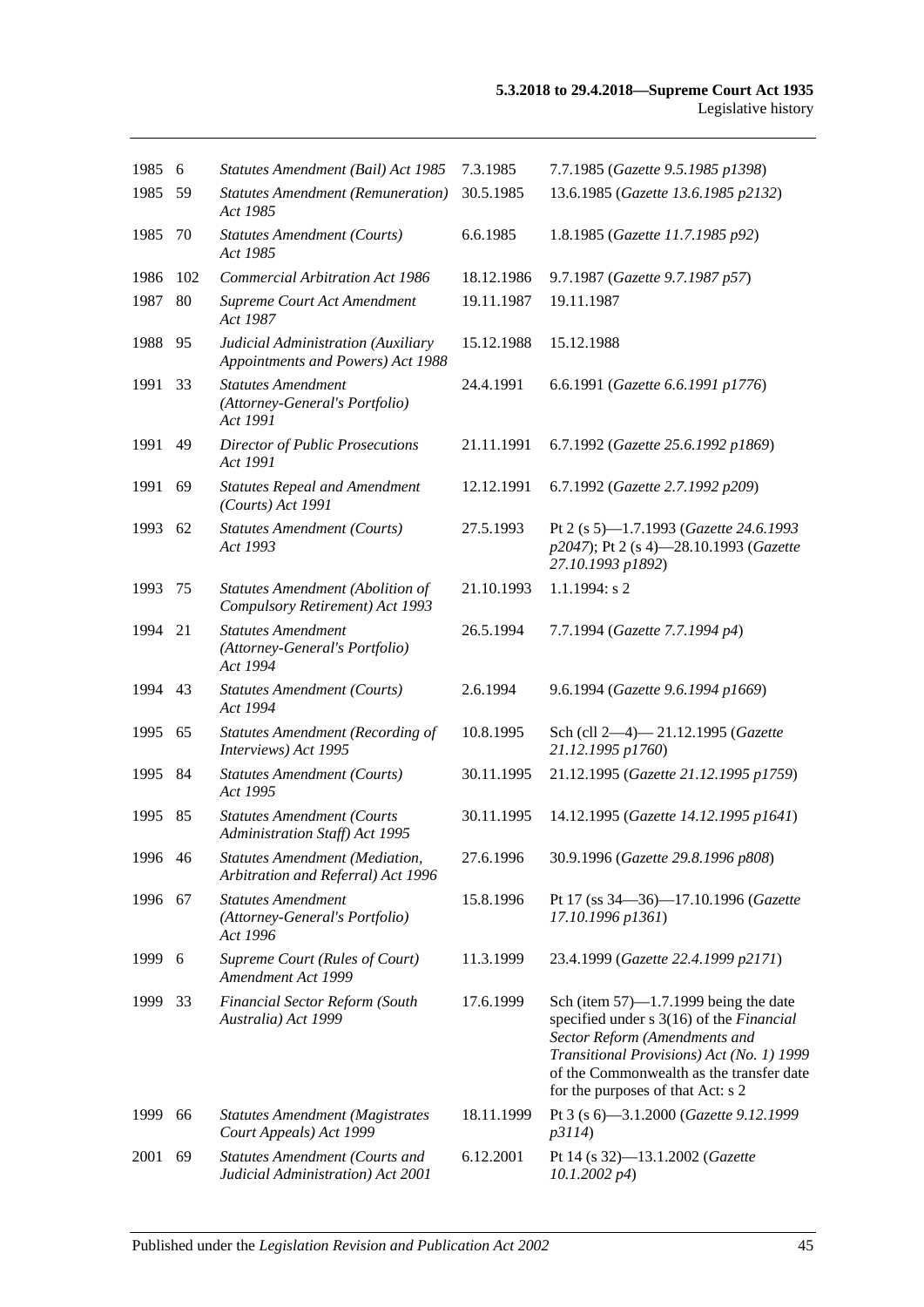#### **Supreme Court Act 1935—5.3.2018 to 29.4.2018** Legislative history

| 2002 16 |     | <b>Statutes Amendment (Structured</b><br>Settlements) Act 2002                             | 5.9.2002   | Pt 4 (s $6$ )-1.12.2002 ( <i>Gazette 7.11.2002</i><br>p4043                                    |
|---------|-----|--------------------------------------------------------------------------------------------|------------|------------------------------------------------------------------------------------------------|
| 2003 44 |     | <b>Statute Law Revision Act 2003</b>                                                       | 23.10.2003 | Sch 1-24.11.2003 (Gazette 13.11.2003<br><i>p4048</i> )                                         |
| 2004    | 23  | Statutes Amendment (Courts) Act<br>2004                                                    | 8.7.2004   | Pt 9 (s 27)-1.9.2004 (Gazette 26.8.2004<br>p3402                                               |
| 2005 49 |     | <b>Statutes Amendment (Intervention</b><br>Programs and Sentencing Procedures)<br>Act 2005 | 27.10.2005 | Pt 6 (s 14)-19.12.2005 (Gazette<br>15.12.2005 p4326)                                           |
| 2006    | 17  | <b>Statutes Amendment (New Rules of</b><br>Civil Procedure) Act 2006                       | 6.7.2006   | Pt 2 (ss 4-15)-4.9.2006 (Gazette<br>17.8.2006 p2831)                                           |
| 2006    | 43  | <b>Statutes Amendment (Domestic</b><br>Partners) Act 2006                                  | 14.12.2006 | Pt 86 (s 212)-1.6.2007 (Gazette<br>26.4.2007 p1352)                                            |
| 2008    | -7  | Statutes Amendment (Evidence and<br>Procedure) Act 2008                                    | 17.4.2008  | Pt 7 (ss 27 & 28)-23.11.2008 (Gazette<br>20.11.2008 p5171)                                     |
| 2009    | 85  | Intervention Orders (Prevention of<br>Abuse) Act 2009                                      | 10.12.2009 | Sch 1 (cl 34)-9.12.2011 (Gazette<br>20.10.2011 p4269)                                          |
| 2012    | 17  | <b>Statutes Amendment</b><br>(Attorney-General's Portfolio)<br>Act 2012                    | 24.5.2012  | Pt 12 (s 24)-5.8.2012 (Gazette 2.8.2012<br>p3302)                                              |
| 2013    | 9   | Statutes Amendment (Appeals) Act<br>2013                                                   | 28.3.2013  | Pt 4 (ss $13 \& 14$ ) & Sch 1-5.5.2013<br>(Gazette 26.4.2013 p1185)                            |
| 2013    | 11  | <b>Statutes Amendment</b><br>(Attorney-General's Portfolio) Act<br>2013                    | 18.4.2013  | Pt 13 (s 28)-18.4.2013 (Gazette<br>18.4.2013 p1155); s 29-9.6.2013<br>(Gazette 6.6.2013 p2498) |
| 2013    | 47  | <b>Statutes Amendment</b><br>(Attorney-General's Portfolio No 2)<br>Act 2013               | 24.10.2013 | Pt 8 (ss 11-13)-17.5.2014 (Gazette<br>8.5.2014 p1630)                                          |
| 2014    | -16 | Return to Work Act 2014                                                                    | 6.11.2014  | Sch 9 (cl 7)-1.7.2015 (Gazette<br>4.12.2014 p6610)                                             |
| 2015    | 16  | Statutes Amendment (Vulnerable<br>Witnesses) Act 2015                                      | 6.8.2015   | Pt 7 (s 32)-1.7.2016 (Gazette 23.6.2016<br>p2618                                               |
| 2015 41 |     | <b>Statutes Amendment and Repeal</b><br>(Budget 2015) Act 2015                             | 26.11.2015 | Pt 13 (s $54$ )-26.11.2015: s 2(1)                                                             |
| 2017    | -10 | Statutes Amendment (Judicial<br>Registrars) Act 2017                                       | 11.4.2017  | Pt 5 (ss 32-42)-23.5.2017 (Gazette<br>23.5.2017 p1725)                                         |
| 2017    | 13  | <b>Statutes Amendment (Registered</b><br>Relationships) Act 2017                           | 26.4.2017  | Pt 14 (s 22)-1.8.2017 (Gazette 1.8.2017<br>p3039)                                              |
| 2017    | 18  | <b>Summary Procedure (Indictable</b><br><b>Offences)</b> Amendment Act 2017                | 14.6.2017  | Sch 2 (cll 32, 33 & 41)-5.3.2018<br>(Gazette 12.12.2017 p4961)                                 |
| 2017 50 |     | <b>Statutes Amendment (Court Fees)</b><br>Act 2017                                         | 28.11.2017 | Pt 5 (s 7)-5.3.2018 (Gazette 23.1.2018<br>p282)                                                |
| 2017    | 53  | <b>Statutes Amendment (Sentencing)</b><br>Act 2017                                         | 28.11.2017 | Pt 21 (s 32)-30.4.2018 (Gazette<br>6.2.2018 p612                                               |

# **Provisions amended since 3 February 1976**

• Legislative history prior to 3 February 1976 appears in marginal notes and footnotes included in the consolidation of this Act contained in Volume 10 of The Public General Acts of South Australia 1837-1975 at page 718.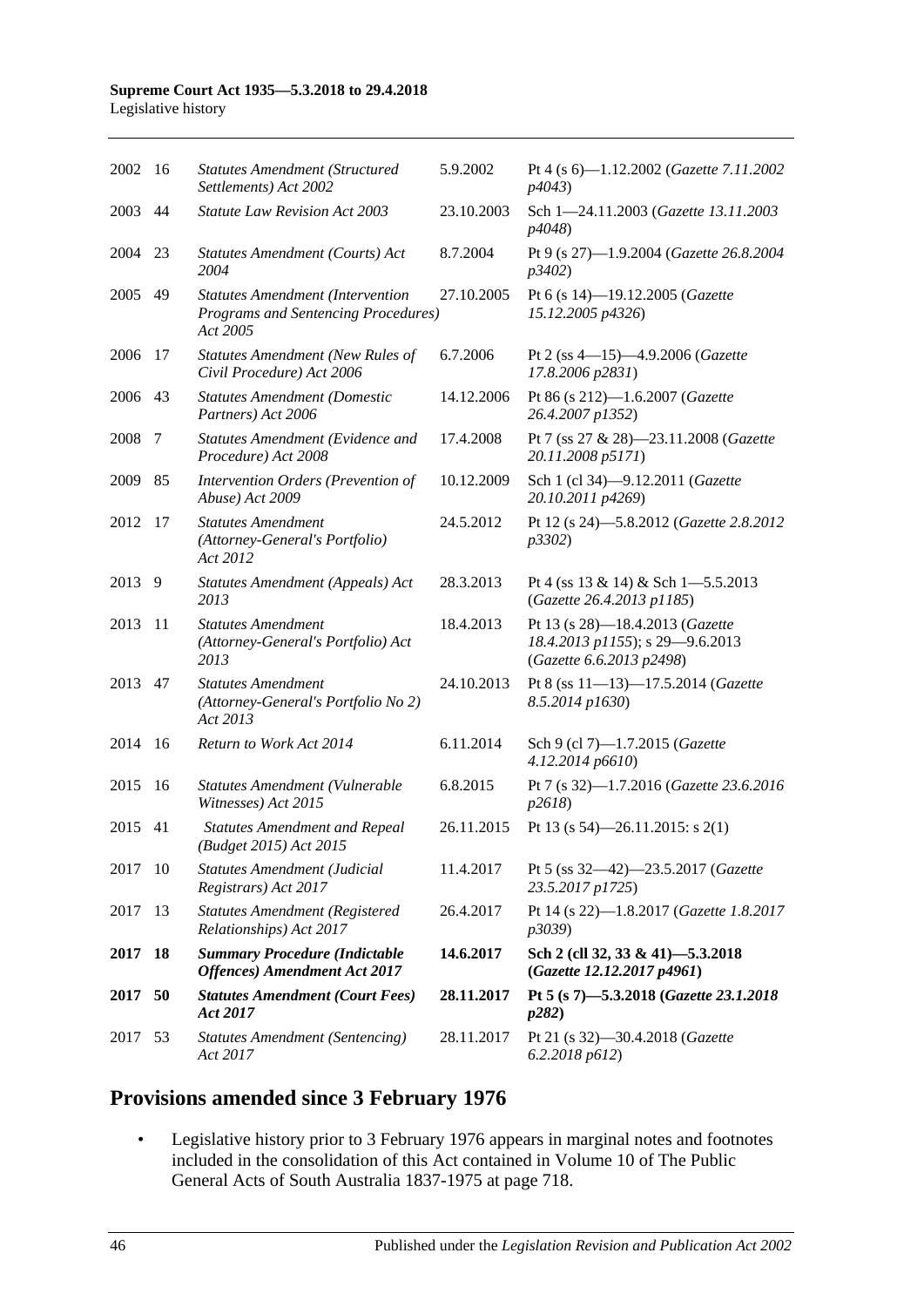Provision **How varied** Commencement **Commencement** Pt A1 heading inserted by 44/2003 s 3(1) (Sch 1) 24.11.2003 s 1 amended by 44/2003 s 3(1) (Sch 1) 24.11.2003 *s 2 amended by 34/1981 s 5 1.7.1981 omitted under Legislation Revision and Publication Act 2002 24.11.2003* s 5 s 5(1) s 5 redesignated as s 5(1) by 34/1981 s 6(e) 1.7.1981 evidentiary material inserted by 84/1995 s 19 21.12.1995 Full Court amended by 9/2013 s 13 5.5.2013 amended by 47/2013 s 11 17.5.2014 **amended by 18/2017 Sch 2 cl 32 5.3.2018** judicial registrar inserted by 10/2017 s 32(1) 23.5.2017 jurisdiction substituted by  $34/1981$  s  $6(a)$  1.7.1981 master substituted by 34/1981 s 6(b) 1.7.1981 *petitioner deleted by 17/2006 s 4(1) 4.9.2006* plaintiff substituted by 17/2006 s 4(2) 4.9.2006 pleading amended by 17/2006 s 4(3) 4.9.2006 registrar inserted by  $34/1981$  s 6(c) 1.7.1981 amended by 10/2017 s 32(2) 23.5.2017 suitors' funds substituted by  $34/1981$  s  $6(d)$  1.7.1981 s 5(2) inserted by 34/1981 s 6(e) 1.7.1981 Pt 1 s 7 substituted by 34/1981 s 7 1.7.1981 s 7(1) substituted by 10/2017 s 33(1) 23.5.2017 s 7(2) substituted by 10/2017 s 33(2) 23.5.2017 s 7(4) inserted by 69/1991 s 9(a) 6.7.1992 s 8 s 8(3) inserted by 34/1981 s 8 1.7.1981 s 8(4) inserted by 95/1988 Sch 1 15.12.1988 s 9 substituted by 34/1981 s 9 1.7.1981 s 9A inserted by 67/1996 s 34 17.10.1996 s 10 substituted by 11/2013 s 28 18.4.2013 s 11 substituted by 34/1981 s 10 1.7.1981 s 11(1) substituted by 70/1985 s 3(a) 1.8.1985 s 11(1a) inserted by 70/1985 s 3(a) 1.8.1985 substituted by 95/1988 Sch 1 15.12.1988 s 11(1b) inserted by 95/1988 Sch 1 15.12.1988 *s 11(4) deleted by 70/1985 s 3(b) 1.8.1985* s 11(6) inserted by 70/1985 s 3(c) 1.8.1985 s 12 substituted by 34/1981 s 11 1.7.1981

New entries appear in bold.

Entries that relate to provisions that have been deleted appear in italics.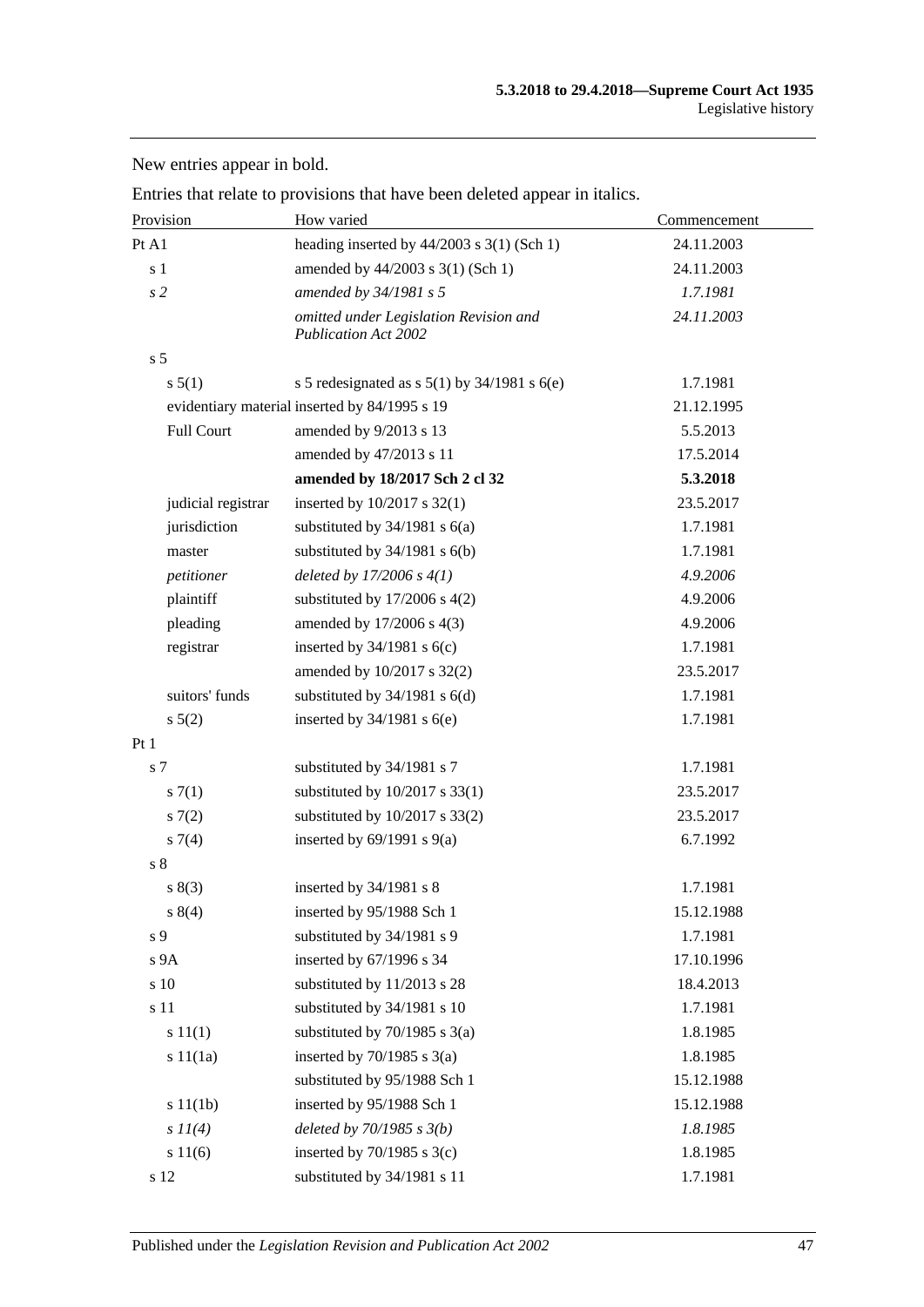|                                   | substituted by $92/1982$ s 3(1)                                                                    | 28.10.1982 |
|-----------------------------------|----------------------------------------------------------------------------------------------------|------------|
|                                   | amended by 59/1985 s 21                                                                            | 13.6.1985  |
|                                   | substituted by 95/1988 Sch 1                                                                       | 15.12.1988 |
| s 13A                             | amended by 53/1980 s 2                                                                             | 3.7.1980   |
|                                   | substituted by 34/1981 s 12                                                                        | 1.7.1981   |
| $s$ 13 $B$                        | inserted by 34/1981 s 12                                                                           | 1.7.1981   |
|                                   | deleted by 75/1993 s 27                                                                            | 1.1.1994   |
|                                   | inserted by 43/1994 s 22                                                                           | 9.6.1994   |
| <b>Heading preceding</b><br>s 13H | deleted by 44/2003 s 3(1) (Sch 1)                                                                  | 24.11.2003 |
| s 13H                             |                                                                                                    |            |
| s 13H(1)                          | amended by $82/1982$ s $2(a)$                                                                      | 16.9.1982  |
| s 13H(2)                          | amended by $82/1982$ s $2(b)$ , (c)                                                                | 16.9.1982  |
| s 13H(3)                          | amended by $82/1982$ s $2(a)$                                                                      | 16.9.1982  |
| s 13H(4)                          | amended by $82/1982$ s $2(a)$                                                                      | 16.9.1982  |
| $s$ 13H $(4a)$                    | s 13H(4) second sentence amended by 82/1982<br>s(2(a)                                              | 16.9.1982  |
|                                   | s 13H(4) second sentence redesignated as<br>s 13H(4a) by 44/2003 s 3(1) (Sch 1)                    | 24.11.2003 |
| $s$ 13H(4b)                       | s 13H(4) third sentence amended and<br>redesignated as $s$ 13H(4b) by 44/2003 $s$ 3(1)<br>(Sch 1)  | 24.11.2003 |
| $s$ 13H $(4c)$                    | s 13H(4) fourth sentence amended and<br>redesignated as $s$ 13H(4c) by 44/2003 $s$ 3(1)<br>(Sch 1) | 24.11.2003 |
| domestic partner                  | inserted by $43/2006$ s $212(1)$                                                                   | 1.6.2007   |
|                                   | substituted by $13/2017$ s $22(1)$                                                                 | 1.8.2017   |
| members of the<br>family          | amended by 43/2006 s 212(2)                                                                        | 1.6.2007   |
| registered<br>relationship        | inserted by 13/2017 s 22(2)                                                                        | 1.8.2017   |
| spouse                            | inserted by 43/2006 s 213(3)                                                                       | 1.6.2007   |
| s 13H(5)                          | amended by $82/1982$ s $2(a)$                                                                      | 16.9.1982  |
| $s$ 13H $(6)$                     | inserted by $82/1982$ s 2(d)                                                                       | 16.9.1982  |
| ss 13I and 13J                    | inserted by 10/2017 s 34                                                                           | 23.5.2017  |
| s 14                              | amended by 34/1981 s 13                                                                            | 1.7.1981   |
|                                   | substituted by 10/2017 s 35                                                                        | 23.5.2017  |
| s 15                              |                                                                                                    |            |
| s 15(1)                           | amended by 34/1981 s 14                                                                            | 1.7.1981   |
| Pt 2                              |                                                                                                    |            |
| Pt 2 Div 1                        | heading substituted by $44/2003$ s 3(1) (Sch 1)                                                    | 24.11.2003 |
| Pt 2 Div 2                        | heading substituted by $44/2003$ s 3(1) (Sch 1)                                                    | 24.11.2003 |
| s 21                              | amended by 17/2006 s 5                                                                             | 4.9.2006   |
| s 22                              | amended by 17/2006 s 6                                                                             | 4.9.2006   |
| s 23                              |                                                                                                    |            |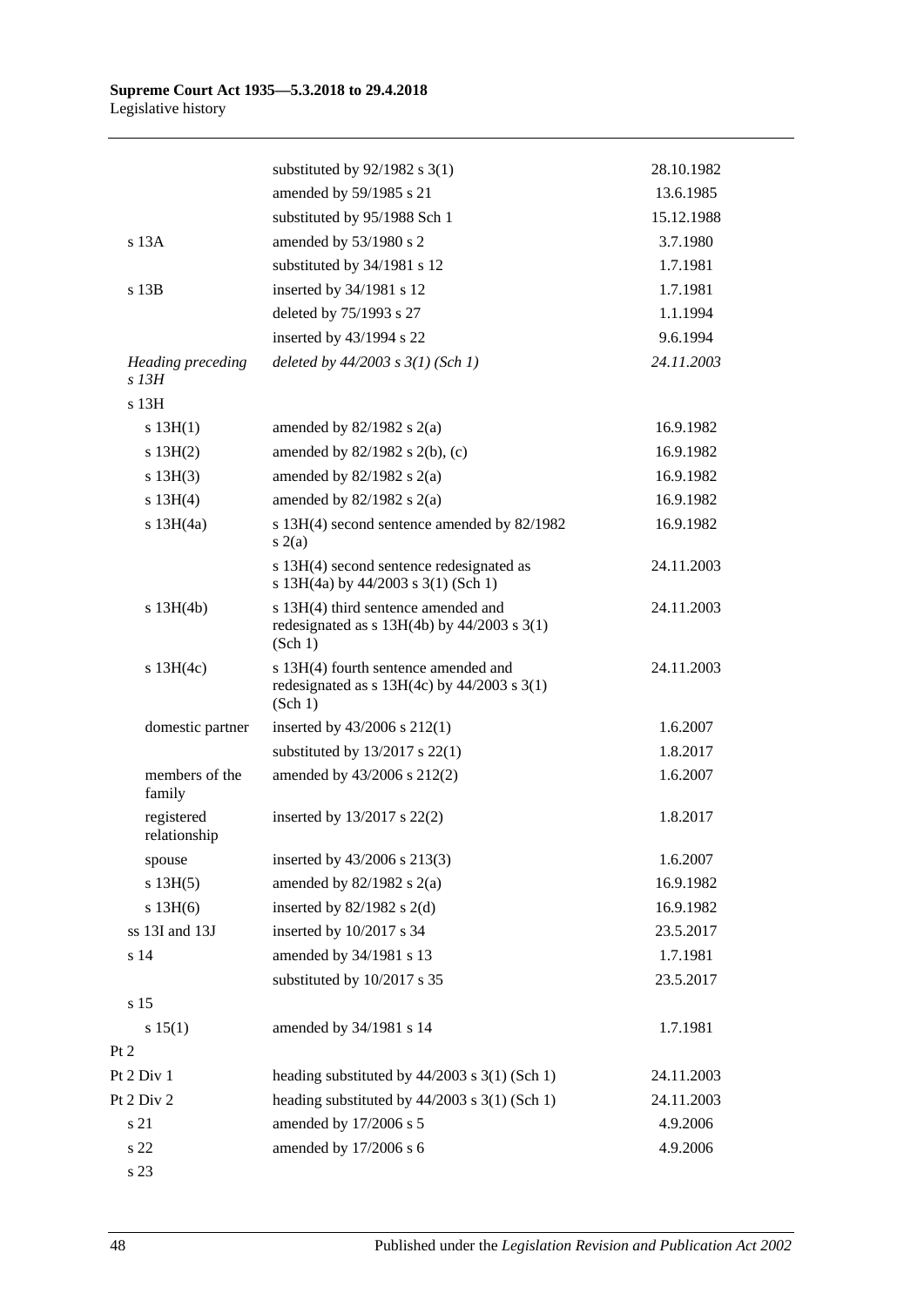| $s\,23(1)$                                | amended by 17/2006 s 7                                                                                                   | 4.9.2006   |
|-------------------------------------------|--------------------------------------------------------------------------------------------------------------------------|------------|
| Pt 2 Div 3                                | heading substituted by $44/2003$ s $3(1)$ (Sch 1)                                                                        | 24.11.2003 |
| $s$ 30BA                                  | inserted by 16/2002 s 6                                                                                                  | 1.12.2002  |
| s 30C                                     |                                                                                                                          |            |
| $s \, 30C(2)$                             | substituted by 62/1993 s 4                                                                                               | 28.10.1993 |
| s <sub>33</sub>                           | deleted by 67/1978 s 3                                                                                                   | 6.7.1992   |
| s 35                                      | deleted by 69/1991 s 9(b)                                                                                                | 6.7.1992   |
|                                           | inserted by 43/1994 s 23                                                                                                 | 9.6.1994   |
| s <sub>37</sub>                           | deleted by 56/1984 s 8                                                                                                   | 1.7.1984   |
| s 39                                      | substituted by 80/1987 s 2                                                                                               | 9.11.1987  |
| $s \, 39(1)$                              | amended by 84/1995 s 20                                                                                                  | 21.12.1995 |
|                                           | amended by 17/2006 s 8                                                                                                   | 4.9.2006   |
| $s \, 39(2)$                              | amended by 23/2004 s 27(1)                                                                                               | 1.9.2004   |
| $s \frac{39(6)}{2}$                       | substituted by $23/2004$ s $27(2)$                                                                                       | 1.9.2004   |
| prescribed court                          | amended by 16/2014 Sch 9 cl 7                                                                                            | 1.7.2015   |
| s <sub>40</sub>                           |                                                                                                                          |            |
| $s\ 40(2)$                                | inserted by $69/1991$ s $9(c)$                                                                                           | 6.7.1992   |
| Pt 3                                      |                                                                                                                          |            |
| ss 45 and 46                              | substituted by 67/1996 s 35                                                                                              | 17.10.1996 |
| ss 46A and 46B                            | inserted by 67/1996 s 35                                                                                                 | 17.10.1996 |
| s 47                                      | amended by 34/1981 s 15                                                                                                  | 1.7.1981   |
| s 48                                      | amended by 34/1981 s 16                                                                                                  | 1.7.1981   |
|                                           | amended and redesignated as subsections,<br>paragraphs and subparagraphs by $44/2003$ s $3(1)$<br>(Sch 1)                | 24.11.2003 |
| $s\,48(2)$                                | amended by 17/2006 s 9(1), (2)                                                                                           | 4.9.2006   |
|                                           | amended by 10/2017 s 36                                                                                                  | 23.5.2017  |
| $s\ 48(3)$ and (4)                        | inserted by 9/2013 s 14                                                                                                  | 5.5.2013   |
| s 48A                                     | inserted by 10/2017 s 37                                                                                                 | 23.5.2017  |
| s 49                                      |                                                                                                                          |            |
| $s\,49(1)$                                | substituted by 17/2006 s 10                                                                                              | 4.9.2006   |
|                                           | amended by 10/2017 s 38                                                                                                  | 23.5.2017  |
| s 50 before<br>substitution by<br>17/2006 |                                                                                                                          |            |
| $s\,50(1)$                                | s 50 redesignated as s $50(1)$ by 34/1981 s 17                                                                           | 1.7.1981   |
|                                           | contents commencing "Provided that" amended<br>by 66/1999 s 6                                                            | 3.1.2000   |
| $s\,50(1a)$                               | $s$ 50(1) contents commencing "Provided that"<br>amended and redesignated as $s$ 50(1a) by<br>$44/2003$ s $3(1)$ (Sch 1) | 24.11.2003 |
| $s\,50(2)$                                | inserted by 34/1981 s 17                                                                                                 | 1.7.1981   |
| s <sub>50</sub>                           | substituted by 17/2006 s 11                                                                                              | 4.9.2006   |
| $s\,50(2)$                                | amended by 10/2017 s 39(1)                                                                                               | 23.5.2017  |
| $s\ 50(2a)$                               | inserted by 10/2017 s 39(2)                                                                                              | 23.5.2017  |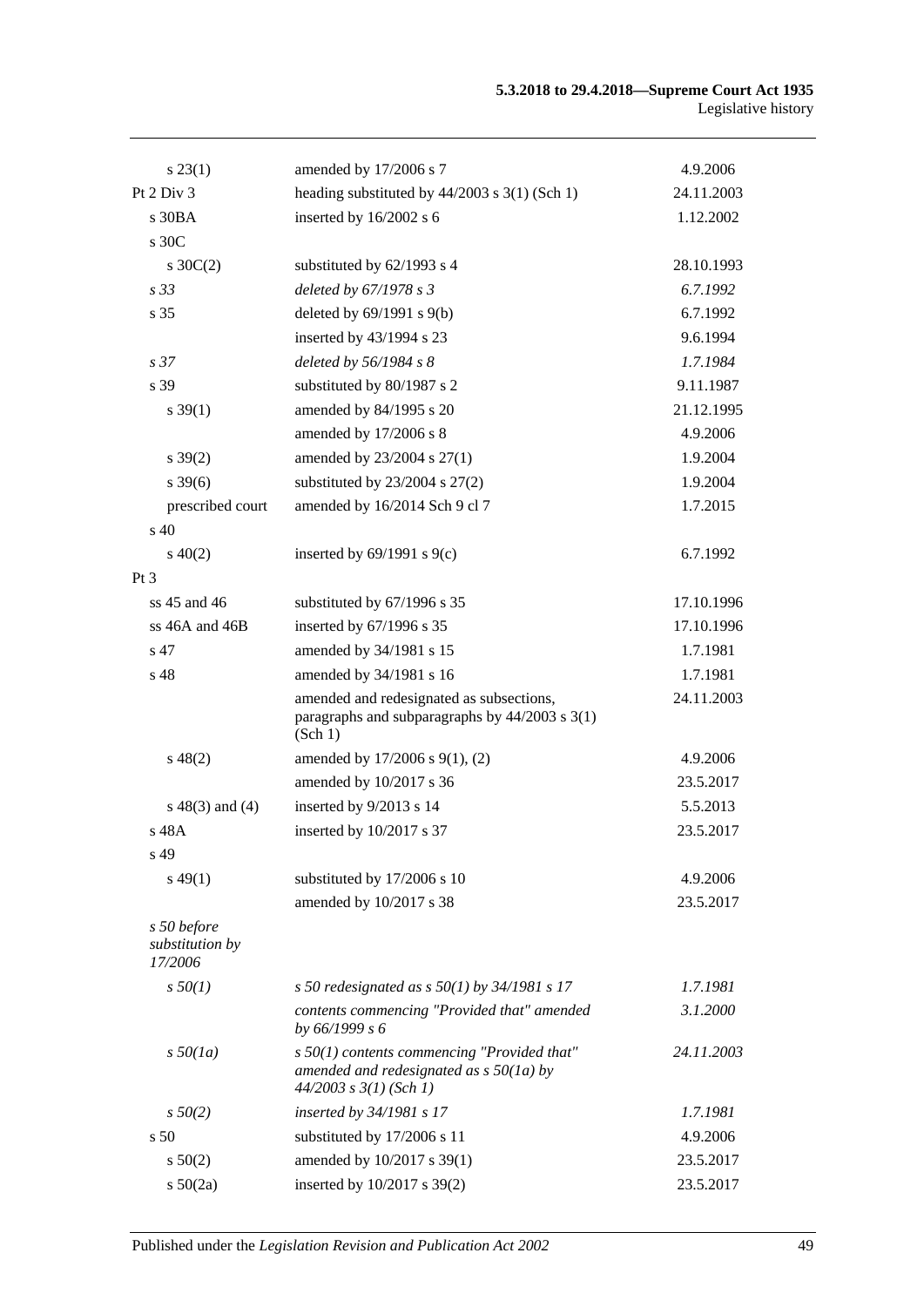#### **Supreme Court Act 1935—5.3.2018 to 29.4.2018** Legislative history

| s <sub>51</sub>                      | deleted by 17/2006 s 12                  | 4.9.2006   |
|--------------------------------------|------------------------------------------|------------|
| Heading preceding<br>s <sub>52</sub> | deleted by 67/1996 s 36                  | 17.10.1996 |
| ss 52-53A                            | deleted by 67/1996 s 36                  | 17.10.1996 |
| s <sub>54</sub>                      | amended by $6/1985$ s $8(a)$             | 7.7.1985   |
|                                      | deleted by 67/1996 s 36                  | 17.10.1996 |
| $ss 55 - 57$                         | deleted by 67/1996 s 36                  | 17.10.1996 |
| s 59                                 | amended by $6/1985$ s $8(b)$ , (c)       | 7.7.1985   |
|                                      | deleted by 67/1996 s 36                  | 17.10.1996 |
| $\sqrt{s}$ 60                        | deleted by 67/1996 s 36                  | 17.10.1996 |
| s 61                                 | deleted by $6/1985$ s $8(d)$             | 7.7.1985   |
| $s\,62$                              | deleted by 67/1996 s 36                  | 17.10.1996 |
| Pt 3A                                |                                          |            |
| $s$ 62 $E$                           |                                          |            |
| $s$ 62E(1)                           | amended by 17/2006 s 13                  | 4.9.2006   |
| s 62H                                |                                          |            |
| s $62H(3)$ and $(3a)$                | substituted by 34/1981 s 18              | 1.7.1981   |
| $s$ 62H(3b)                          | inserted by 34/1981 s 18                 | 1.7.1981   |
| $s$ 62H(5)                           | substituted by 21/1994 s 29              | 7.7.1994   |
| $s$ 62H(6)                           | deleted by 21/1994 s 29                  | 7.7.1994   |
| Pt 4                                 |                                          |            |
| Heading preceding<br>$s\,65$         | substituted by 46/1996 s 10              | 30.9.1996  |
|                                      | deleted by $44/2003$ s $3(1)$ (Sch 1)    | 24.11.2003 |
| s <sub>65</sub>                      | substituted by 46/1996 s 10              | 30.9.1996  |
| s 65(1)                              | amended by 17/2012 s 24                  | 5.8.2012   |
|                                      | amended by $10/2017$ s $40(1)$           | 23.5.2017  |
| s 65(5)                              | amended by 10/2017 s 40(2)               | 23.5.2017  |
| s 66 and 67                          | substituted by 46/1996 s 10              | 30.9.1996  |
| s 68                                 | substituted by $102/1986$ s $3(1)$ (Sch) | 9.7.1987   |
|                                      | deleted by 46/1996 s 10                  | 30.9.1996  |
| ss 69 and 70                         | deleted by 46/1996 s 10                  | 30.9.1996  |
| Heading preceding<br>s 71            | deleted by $44/2003$ s $3(1)$ (Sch 1)    | 24.11.2003 |
| Heading preceding<br>s 72            | deleted by $44/2003$ s $3(1)$ (Sch 1)    | 24.11.2003 |
| s 72                                 |                                          |            |
| $s \, 72(1)$                         | amended by 34/1981 s 19                  | 1.7.1981   |
|                                      | amended by 2/1983 s 2                    | 14.4.1983  |
|                                      | amended by $69/1991$ s $9(d)$            | 6.7.1992   |
|                                      | amended by 46/1996 s 11                  | 30.9.1996  |
|                                      | amended by 6/1999 s 3                    | 23.4.1999  |
|                                      | amended by 44/2003 s 3(1) (Sch 1)        | 24.11.2003 |
|                                      | amended by 17/2006 s 14                  | 4.9.2006   |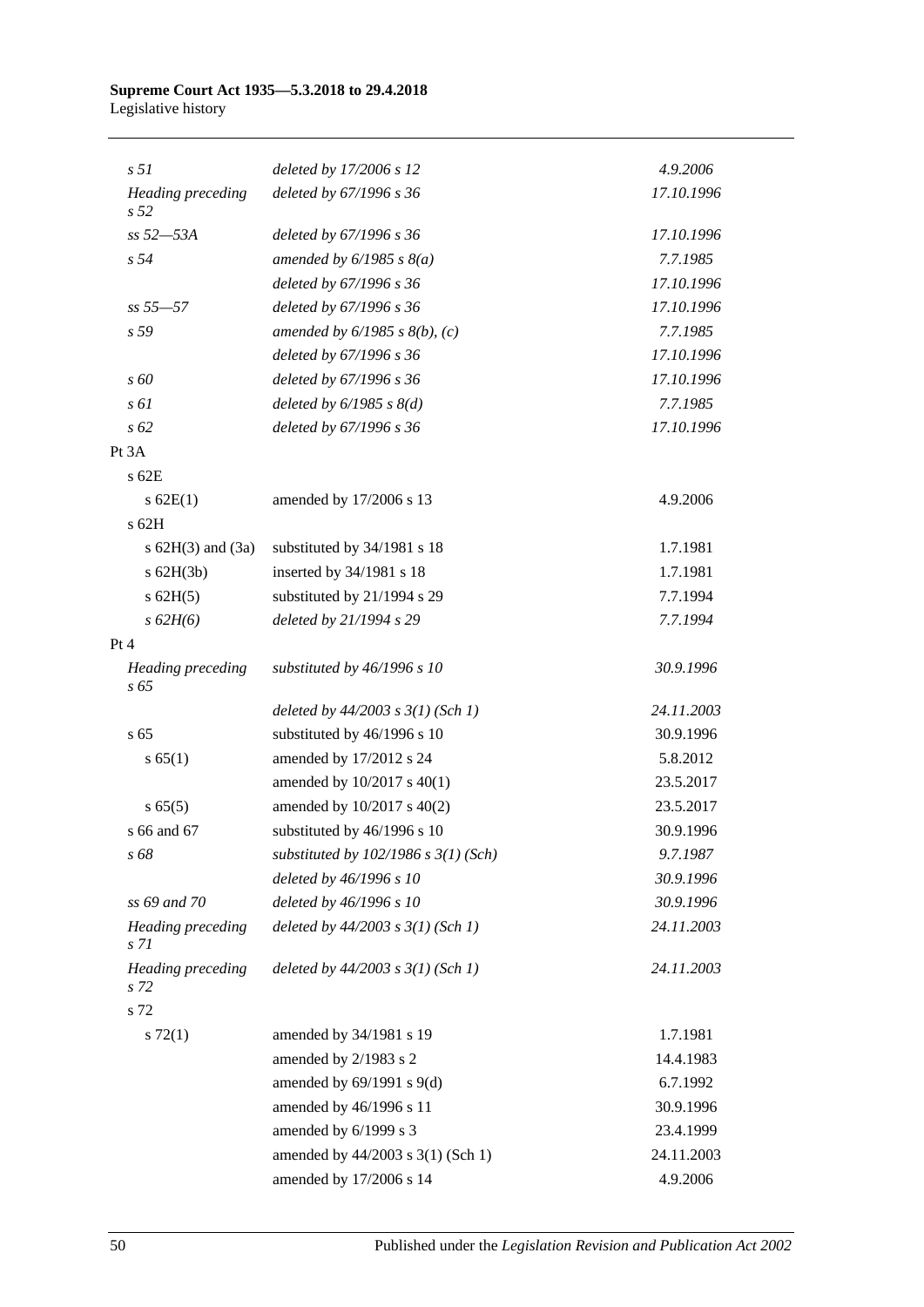|                                   | amended by 47/2013 s 12(1), (2)                   | 17.5.2014  |
|-----------------------------------|---------------------------------------------------|------------|
|                                   | amended by $10/2017$ s $41(1)$ —(3)               | 23.5.2017  |
| $s\ 72(4)$                        | substituted by 21/1994 s 30                       | 7.7.1994   |
| Pt $6$                            | heading substituted by 34/1981 s 20               | 1.7.1981   |
| <b>Heading</b> preceding<br>s 82  | substituted by 34/1981 s 21                       | 1.7.1981   |
|                                   | deleted by $44/2003$ s $3(1)$ (Sch 1)             | 24.11.2003 |
| Pt 6 Div 1                        | heading inserted by $44/2003$ s 3(1) (Sch 1)      | 24.11.2003 |
| s 82                              | substituted by 34/1981 s 21                       | 1.7.1981   |
| s 82(2)                           | amended by $69/1991$ s $9(e)$                     | 6.7.1992   |
| s 82(3)                           | substituted by 84/1995 s 21                       | 21.12.1995 |
| $s \, 82(3a)$                     | inserted by 84/1995 s 21                          | 21.12.1995 |
| s83                               | deleted by 34/1981 s 21                           | 1.7.1981   |
| <b>Heading</b> preceding<br>s84   | deleted by $82/1978 s 3(1)$                       | 6.7.1992   |
| s 84                              | amended by 34/1981 s 22                           | 1.7.1981   |
|                                   | deleted by $82/1978 s 3(1)$                       | 6.7.1992   |
| $ss 85 - 105$                     | deleted by $82/1978 s 3(1)$                       | 6.7.1992   |
| Pt 6 Div 2                        | heading substituted by $44/2003$ s $3(1)$ (Sch 1) | 24.11.2003 |
| s 106                             | amended by 34/1981 s 23                           | 1.7.1981   |
|                                   | substituted by 85/1995 s 15                       | 14.12.1995 |
| Pt 6 Div 3                        | heading substituted by $44/2003$ s $3(1)$ (Sch 1) | 24.11.2003 |
| s 109                             | amended by 34/1981 s 24                           | 1.7.1981   |
|                                   | substituted by 85/1995 s 16                       | 14.12.1995 |
| s 110A                            |                                                   |            |
| s 110A(1)                         | inserted by $69/1991$ s $9(f)$                    | 6.7.1992   |
|                                   | amended by $85/1995$ s $17(a)$                    | 14.12.1995 |
|                                   | (c) deleted by $85/1995$ s 17(a)                  | 14.12.1995 |
| s 110A(2)                         | substituted by $85/1995$ s 17(b)                  | 14.12.1995 |
| s 110B                            | inserted by $69/1991$ s $9(f)$                    | 6.7.1992   |
| Pt 7                              |                                                   |            |
| s 110C                            | inserted by 10/2017 s 42                          | 23.5.2017  |
| s 114                             |                                                   |            |
| s 114(2)                          | amended by $69/1991$ s $9(g)$                     | 6.7.1992   |
|                                   | amended by 47/2013 s 13(1), (2)                   | 17.5.2014  |
| ss 115 and 116                    | deleted by 67/1978 s 4                            | 6.7.1992   |
| s 117                             |                                                   |            |
| $s\ 117(1)$                       | amended by 17/2006 s 15                           | 4.9.2006   |
| s 118                             | deleted by 56/1984 s 8                            | 1.7.1984   |
|                                   | inserted by 84/1995 s 22                          | 21.12.1995 |
| s 118A                            | deleted 49/1991 Sch 2                             | 6.7.1992   |
|                                   | inserted by 84/1995 s 22                          | 21.12.1995 |
| <b>Heading</b> preceding<br>s 119 | deleted by $44/2003$ s $3(1)$ (Sch 1)             | 24.11.2003 |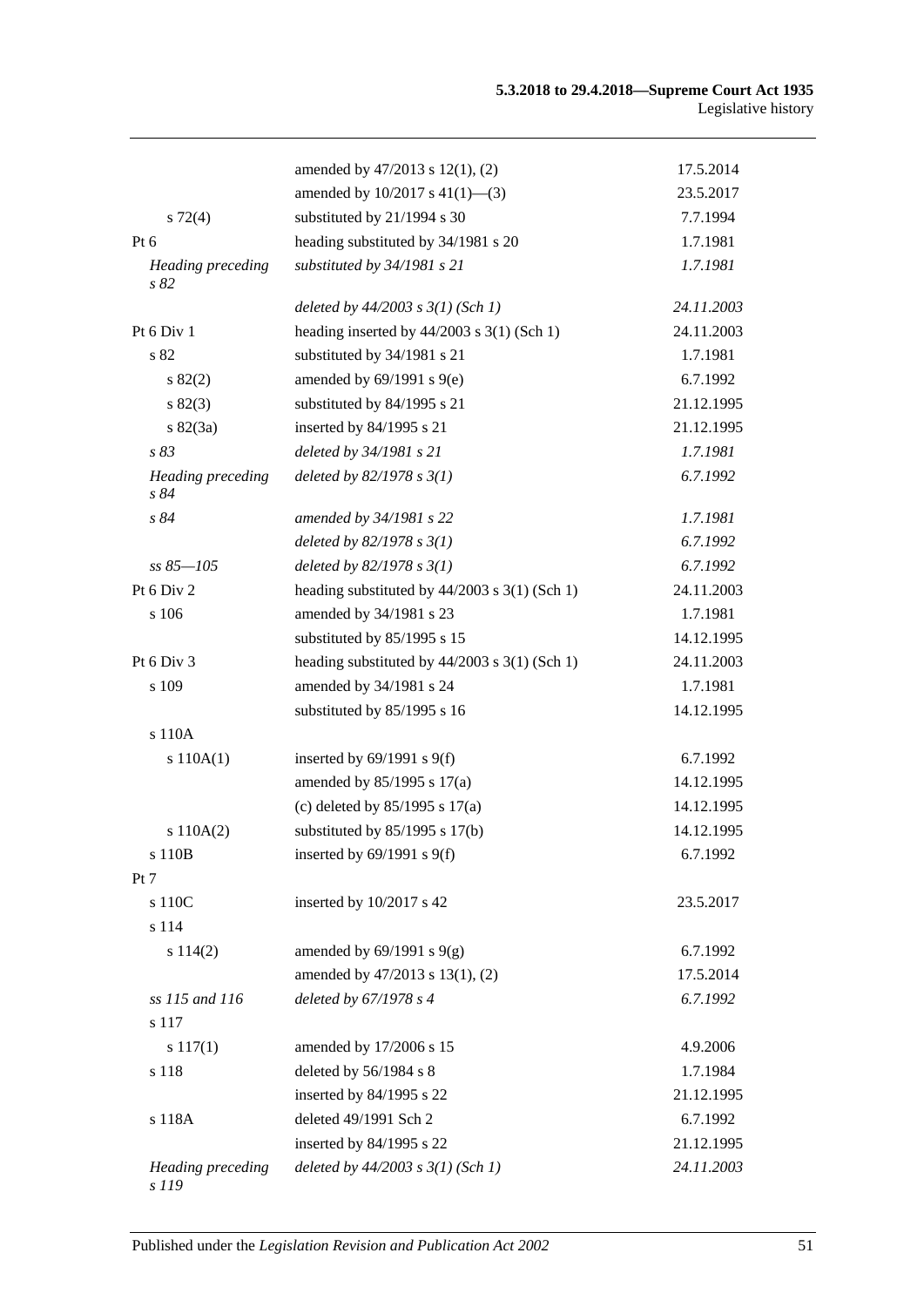#### **Supreme Court Act 1935—5.3.2018 to 29.4.2018** Legislative history

| s 119           | amended by $34/1981$ s $25(a)$                        | 1.7.1981                   |
|-----------------|-------------------------------------------------------|----------------------------|
| s 120           | amended by 34/1981 s 25(b)                            | 1.7.1981                   |
| s 121           |                                                       |                            |
| s 121(2)        | amended by $34/1981$ s $25(c)$                        | 1.7.1981                   |
| s 122           |                                                       |                            |
| s 122(1)        | amended by 33/1999 Sch (item 57)                      | 1.7.1999                   |
| s 124           | amended by 34/1981 s 25(d)                            | 1.7.1981                   |
| s 125           | amended by 34/1981 s 25(e)                            | 1.7.1981                   |
| s 126           | amended by 34/1981 s 25(f), (g)                       | 1.7.1981                   |
| s 126A          | inserted by 7/2008 s 27                               | 23.11.2008                 |
| s $126A(1)$     | amended by 16/2015 s 32(1)                            | 1.7.2016                   |
| s 126A(2)       |                                                       |                            |
| section applies | person to whom this inserted by 16/2015 s 32(2)       | 1.7.2016                   |
| sexual offence  | amended by 16/2015 s 32(3)                            | 1.7.2016                   |
| s 127           | amended by 34/1981 s 25(h)                            | 1.7.1981                   |
| s 128           |                                                       |                            |
| s 128(1)        | amended by $34/1981$ s $25(i)$                        | 1.7.1981                   |
| s 129           |                                                       |                            |
| s 129(1)        | amended by 33/1991 s 15                               | 6.6.1991                   |
| s 130           | inserted by 2/1983 s 3                                | 14.4.1983                  |
|                 | s $130(1a)$ and $(1b)$ inserted by $50/2017$ s $7(1)$ | 5.3.2018                   |
| s 130(2)        | substituted by $69/2001$ s $32(a)$                    | 13.1.2002                  |
| $s$ 130(3)      | inserted by 73/1983 s 2                               | 3.11.1983                  |
|                 | deleted by $69/2001$ s $32(b)$                        | 13.1.2002                  |
| $s$ 130(3)      | inserted by $41/2015$ s 54                            | 26.11.2015                 |
|                 | deleted by $50/2017 s 7(2)$                           | 5.3.2018                   |
| s 131           | inserted by $69/1991$ s $9(h)$                        | 6.7.1992                   |
| s 131(1)        | amended by 62/1993 s 5                                | 1.7.1993                   |
|                 | amended by $84/1995$ s $23(a)$                        | 21.12.1995                 |
| s 131(2)        | substituted by $84/1995$ s $23(b)$                    | 21.12.1995                 |
|                 | amended by 49/2005 s 14                               | 19.12.2005                 |
|                 | amended by 7/2008 s 28(1)                             | 23.11.2008                 |
|                 | amended by 85/2009 Sch 1 cl 34                        | 9.12.2011                  |
|                 | amended by 11/2013 s 29(1)                            | 9.6.2013                   |
|                 | amended by 18/2017 Sch 2 cl 33                        | 5.3.2018                   |
|                 | amended by 53/2017 s 32                               | 30.4.2018-not incorporated |
| s 131(3)        | amended by $65/1995$ Sch cl $4(a)$                    | 21.12.1995                 |
|                 | substituted by $84/1995$ s $23(b)$                    | 21.12.1995                 |
|                 | substituted by $7/2008$ s $28(2)$                     | 23.11.2008                 |
| s 131(4)        | inserted by 65/1995 Sch cl 4(b)                       | 21.12.1995                 |
|                 | substituted by $84/1995$ s $23(b)$                    | 21.12.1995                 |
| s 131(4a)       | inserted by 11/2013 s 29(2)                           | 9.6.2013                   |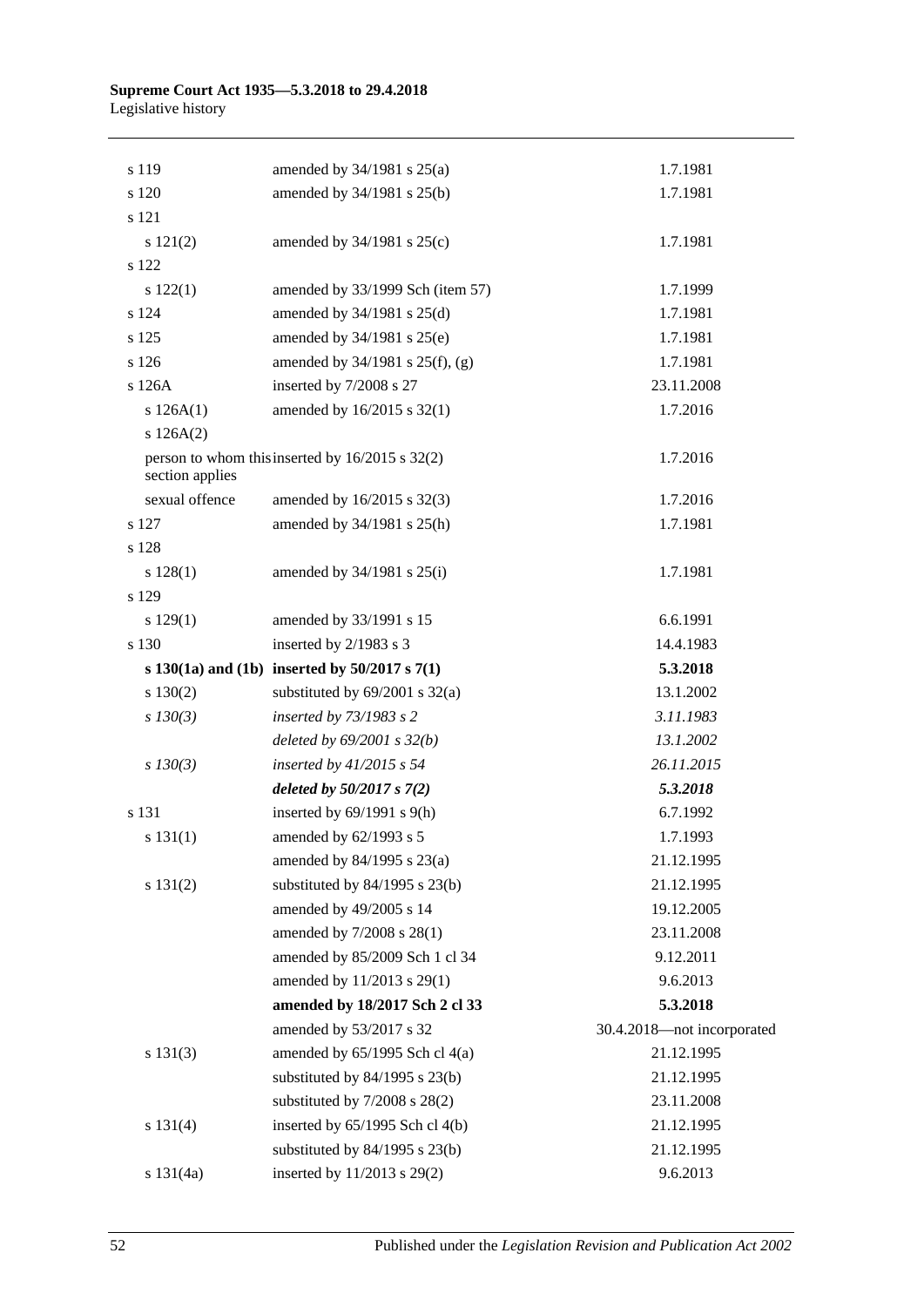|     | s 131(5) | inserted by $65/1995$ Sch cl $4(b)$           | 21.12.1995 |
|-----|----------|-----------------------------------------------|------------|
|     |          | substituted by $84/1995$ s $23(b)$            | 21.12.1995 |
|     | s 131(6) | inserted by $7/2008$ s $28(3)$                | 23.11.2008 |
| Sch |          | heading amended by $44/2003$ s $3(1)$ (Sch 1) | 24.11.2003 |
|     |          |                                               |            |

# **Transitional etc provisions associated with Act or amendments**

### *Statutes Amendment (Courts Administration Staff) Act 1995*

### **20—Transitional provision**

(1) An appointment to a non-judicial office or position made or purportedly made before the commencement of this Act in accordance with an Act that is amended by this Act will be taken to have been duly made under the statutory provisions that, as amended by this Act, provide for the making of such an appointment as if this Act had been enacted and in force at the relevant time.

### *Statutes Amendment (Appeals) Act 2013, Sch 1—Transitional provision*

The amendments effected by this Act apply in relation to appeals instituted after the commencement of this Act, regardless of whether the offence to which the appeal relates was committed, or allegedly committed, before or after the commencement of this Act.

### *Summary Procedure (Indictable Offences) Amendment Act 2017, Sch 2 Pt 14*

### **41—Transitional provision**

The amendments made by this Act apply to proceedings relating to an offence that are commenced after the commencement of this Act, regardless of when the offence occurred (and the Acts amended by this Act, as in force before the commencement of this Act, continue to apply to proceedings that were commenced before the commencement of this Act).

# **Historical versions**

Reprint No 1—15.1.1992 Reprint No 2—6.7.1992 Reprint No 3—1.7.1993 Reprint No 4—28.10.1993 Reprint No 5—1.1.1994 Reprint No 6—9.6.1994 Reprint No 7—7.7.1994 Reprint No 8—21.12.1995 Reprint No 9—30.9.1996 Reprint No 10—17.10.1996 Reprint No 11—23.4.1999 Reprint No 12—1.7.1999 Reprint No 13—3.1.2000 Reprint No 14—13.1.2002